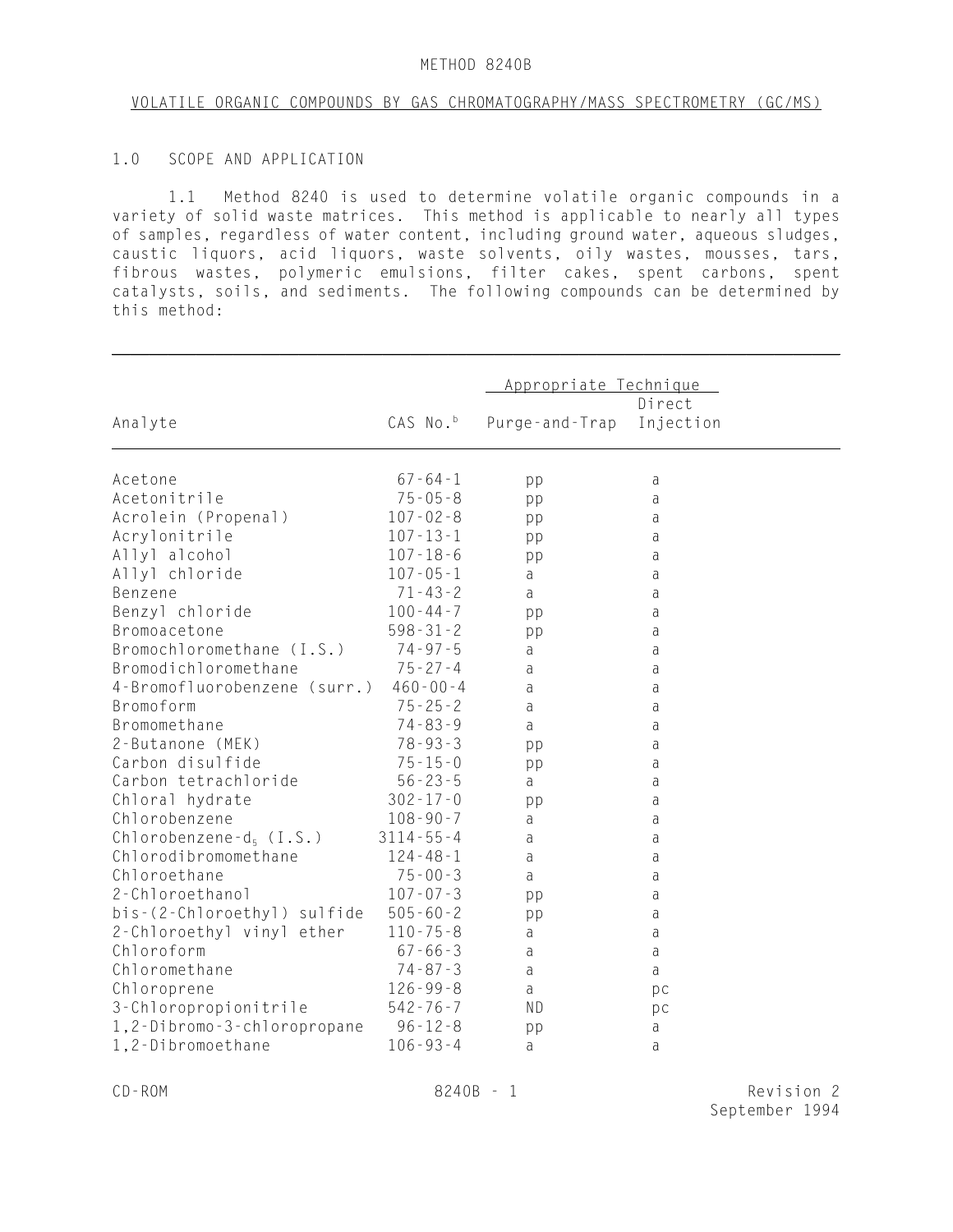|                                   |                      | Appropriate Technique |           |  |
|-----------------------------------|----------------------|-----------------------|-----------|--|
|                                   |                      |                       | Direct    |  |
| Analyte                           | CAS No. <sup>b</sup> | Purge-and-Trap        | Injection |  |
| Dibromomethane                    | $74 - 95 - 3$        | a                     | a         |  |
| 1,4-Dichloro-2-butene             | $764 - 41 - 0$       | pp                    | a         |  |
| Dichlorodifluoromethane           | $75 - 71 - 8$        | a                     | a         |  |
| 1,1-Dichloroethane                | $75 - 34 - 3$        | a                     | a         |  |
| 1,2-Dichloroethane                | $107 - 06 - 2$       | a                     | a         |  |
| 1,2-Dichloroethane- $d_4$ (surr.) | $107 - 06 - 2$       | a                     | a         |  |
| 1,1-Dichloroethene                | $75 - 35 - 4$        | a                     | a         |  |
| trans-1,2-Dichloroethene          | $156 - 60 - 5$       | a                     | a         |  |
| 1,2-Dichloropropane               | $78 - 87 - 5$        | a                     | a         |  |
| 1,3-Dichloro-2-propanol           | $96 - 23 - 1$        | pp                    | a         |  |
| cis-1,3-Dichloropropene           | $10061 - 01 - 5$     | a                     | a         |  |
| trans-1,3-Dichloropropene         | $10061 - 02 - 6$     | a                     | a         |  |
| 1, 2, 3, 4 - Diepoxybutane        | $1464 - 53 - 5$      | a                     | a         |  |
| 1,4-Difluorobenzene (I.S.)        | $540 - 36 - 3$       | a                     | a         |  |
| 1,4-Dioxane                       | $123 - 91 - 1$       | pp                    | a         |  |
| Epichlorohydrin                   | $106 - 89 - 8$       | i                     | a         |  |
| Ethanol                           | $64 - 17 - 5$        | i                     | a         |  |
| Ethylbenzene                      | $100 - 41 - 4$       | a                     | a         |  |
| Ethylene oxide                    | $75 - 21 - 8$        | pp                    | a         |  |
| Ethyl methacrylate                | $97 - 63 - 2$        | a                     | a         |  |
| 2-Hexanone                        | $591 - 78 - 6$       | pp                    | a         |  |
| 2-Hydroxypropionitrile            | $78 - 97 - 7$        | ND                    | pc        |  |
| Iodomethane                       | $74 - 88 - 4$        | a                     | a         |  |
| Isobutyl alcohol                  | $78 - 83 - 1$        | pp                    | a         |  |
| Malononitrile                     | $109 - 77 - 3$       | pp                    | a         |  |
| Methacrylonitrile                 | $126 - 98 - 7$       | pp                    | a         |  |
| Methylene chloride                | $75 - 09 - 2$        | a                     | a         |  |
| Methyl iodide                     | 74 - 88 - 4          | a                     | a         |  |
| Methyl methacrylate               | $80 - 62 - 6$        | a                     | a         |  |
| 4-Methyl-2-pentanone              | $108 - 10 - 1$       |                       | a         |  |
| Pentachloroethane                 | $76 - 01 - 7$        | pp<br>i.              |           |  |
| 2-Picoline                        | $109 - 06 - 8$       |                       | pc        |  |
| Propargyl alcohol                 | $107 - 19 - 7$       | pp                    | a         |  |
| $\beta$ -Propiolactone            | $57 - 57 - 8$        | pp                    | a         |  |
| Propionitrile                     | $107 - 12 - 0$       | pp                    | a         |  |
| n-Propylamine                     | $107 - 10 - 8$       | pp                    | a         |  |
|                                   | $110 - 86 - 1$       | a<br>i                | a         |  |
| Pyridine<br>Styrene               | $100 - 42 - 5$       |                       | a         |  |
|                                   | $630 - 20 - 6$       | а                     | a         |  |
| 1, 1, 1, 2-Tetrachloroethane      | $79 - 34 - 5$        | а                     | a         |  |
| 1, 1, 2, 2-Tetrachloroethane      |                      | а                     | a         |  |
| Tetrachloroethene                 | $127 - 18 - 4$       | а                     | a         |  |
| Toluene                           | $108 - 88 - 3$       | а                     | a         |  |
| Toluene- $d_8$ (surr.)            | $2037 - 26 - 5$      | а                     | a         |  |
| 1,1,1-Trichloroethane             | $71 - 55 - 6$        | а                     | a         |  |
| 1,1,2-Trichloroethane             | $79 - 00 - 5$        | а                     | a         |  |
| Trichloroethene                   | $79 - 01 - 6$        | a                     | a         |  |
| Trichlorofluoromethane            | $75 - 69 - 4$        | a                     | a         |  |

\_\_\_\_\_\_\_\_\_\_\_\_\_\_\_\_\_\_\_\_\_\_\_\_\_\_\_\_\_\_\_\_\_\_\_\_\_\_\_\_\_\_\_\_\_\_\_\_\_\_\_\_\_\_\_\_\_\_\_\_\_\_\_\_\_\_\_\_\_\_\_\_\_\_\_\_\_\_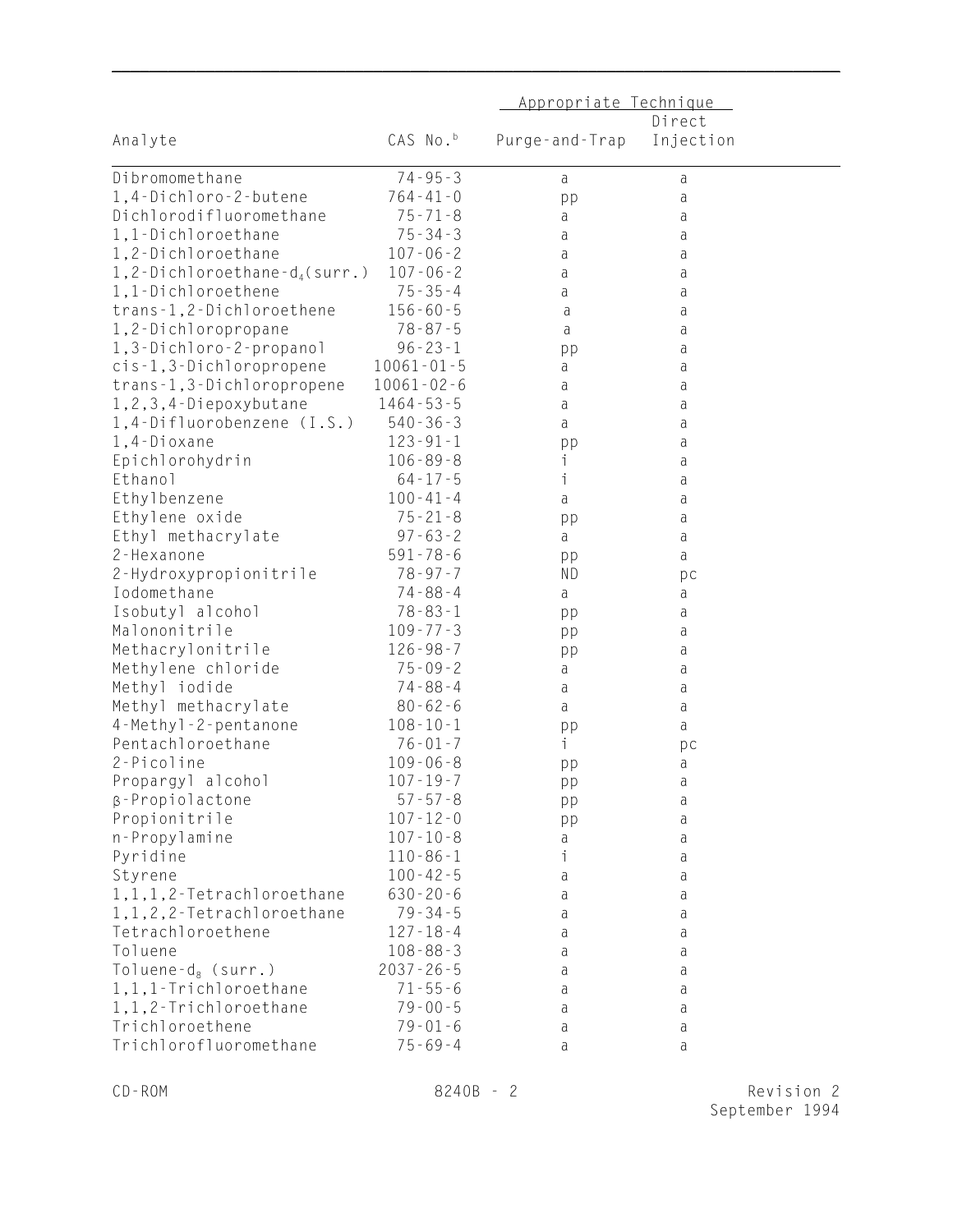|                        |                      | Appropriate Technique    |        |  |
|------------------------|----------------------|--------------------------|--------|--|
| Analyte                | CAS No. <sup>b</sup> | Purge-and-Trap Injection | Direct |  |
| 1,2,3-Trichloropropane | $96 - 18 - 4$        | a                        | a      |  |
| Vinyl acetate          | $108 - 05 - 4$       | a                        | a      |  |
| Vinyl chloride         | $75 - 01 - 4$        | a                        | a      |  |
| Xylene (Total)         | $1330 - 20 - 7$      | a                        | a      |  |

\_\_\_\_\_\_\_\_\_\_\_\_\_\_\_\_\_\_\_\_\_\_\_\_\_\_\_\_\_\_\_\_\_\_\_\_\_\_\_\_\_\_\_\_\_\_\_\_\_\_\_\_\_\_\_\_\_\_\_\_\_\_\_\_\_\_\_\_\_\_\_\_\_\_\_\_\_\_

a Adequate response by this technique.

b Chemical Abstract Services Registry Number.

pp Poor purging efficiency resulting in high EQLs.

i Inappropriate technique for this analyte.

pc Poor chromatographic behavior.

surr Surrogate

I.S. Internal Standard

ND Not determined

1.2 Method 8240 can be used to quantitate most volatile organic compounds that have boiling points below 200°C and that are insoluble or slightly soluble in water. Volatile water-soluble compounds can be included in this analytical technique. However, for the more soluble compounds, quantitation limits are approximately ten times higher because of poor purging efficiency. The method is also limited to compounds that elute as sharp peaks from a GC column packed with graphitized carbon lightly coated with a carbowax. Such compounds include low molecular weight halogenated hydrocarbons, aromatics, ketones, nitriles, acetates, acrylates, ethers, and sulfides. See Table 1 for a list of compounds, retention times, and their characteristic ions that have been evaluated on a purge-and-trap GC/MS system.

1.3 The estimated quantitation limit (EQL) of Method 8240 for an individual compound is approximately 5 µg/kg (wet weight) for soil/sediment samples, 0.5 mg/kg (wet weight) for wastes, and 5 µg/L for ground water (see Table 2). EQLs will be proportionately higher for sample extracts and samples that require dilution or reduced sample size to avoid saturation of the detector.

1.4 This method is restricted to use by, or under the supervision of, analysts experienced in the use of purge-and-trap systems and gas chromatograph/mass spectrometers, and skilled in the interpretation of mass spectra and their use as a quantitative tool.

1.5 To increase purging efficiencies of acrylonitrile and acrolein, refer to Methods 5030 and 8030 for proper purge-and-trap conditions.

#### 2.0 SUMMARY OF METHOD

2.1 The volatile compounds are introduced into the gas chromatograph by the purge-and-trap method or by direct injection (in limited applications). The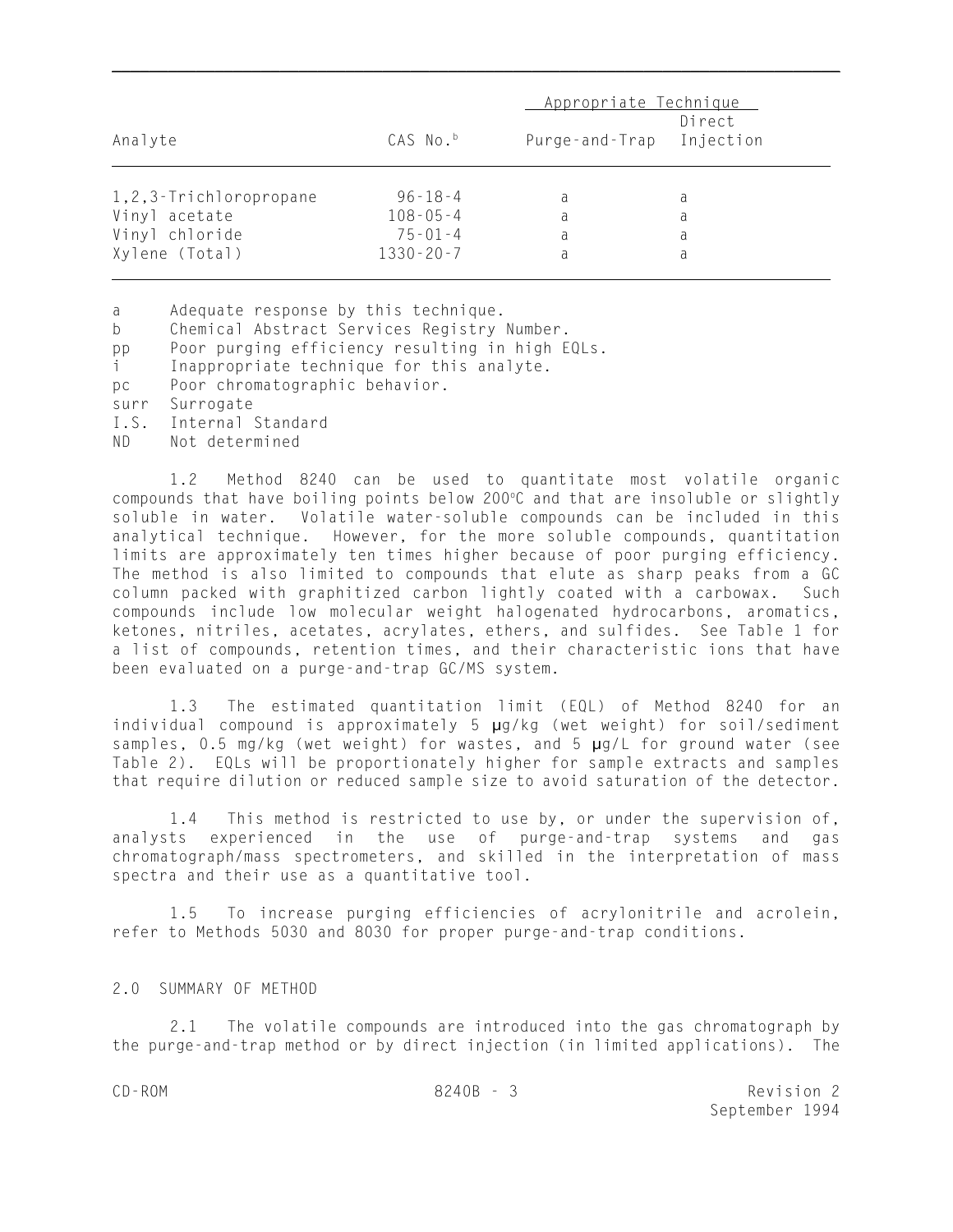components are separated via the gas chromatograph and detected using a mass spectrometer, which is used to provide both qualitative and quantitative information. The chromatographic conditions, as well as typical mass spectrometer operating parameters, are given.

2.2 If the above sample introduction techniques are not applicable, a portion of the sample is dispersed in methanol to dissolve the volatile organic constituents. A portion of the methanolic solution is combined with organicfree reagent water in a specially designed purging chamber. It is then analyzed by purge-and-trap GC/MS following the normal water method.

2.3 The purge-and-trap process - An inert gas is bubbled through the solution at ambient temperature, and the volatile components are efficiently transferred from the aqueous phase to the vapor phase. The vapor is swept through a sorbent column where the volatile components are trapped. After purging is completed, the sorbent column is heated and backflushed with inert gas to desorb the components onto a gas chromatographic column. The gas chromatographic column is heated to elute the components, which are detected with a mass spectrometer.

## 3.0 INTERFERENCES

3.1 Interferences purged or coextracted from the samples will vary considerably from source to source, depending upon the particular sample or extract being tested. The analytical system, however, should be checked to ensure freedom from interferences, under the analysis conditions, by analyzing method blanks.

3.2 Samples can be contaminated by diffusion of volatile organics (particularly methylene chloride and fluorocarbons) through the septum seal into the sample during shipment and storage. A trip blank, prepared from organic-free reagent water and carried through the sampling and handling protocol, can serve as a check on such contamination.

3.3 Cross contamination can occur whenever high-concentration and lowconcentration samples are analyzed sequentially. Whenever an unusually concentrated sample is analyzed, it should be followed by the analysis of organic-free reagent water to check for cross contamination. The purge-and-trap system may require extensive bake-out and cleaning after a high-concentration sample.

3.4 The laboratory where volatile analysis is performed should be completely free of solvents.

3.5 Impurities in the purge gas and from organic compounds out-gassing from the plumbing ahead of the trap account for the majority of contamination problems. The analytical system must be demonstrated to be free from contamination under the conditions of the analysis by running calibration and reagent blanks. The use of non-TFE plastic coating, non-TFE thread sealants, or flow controllers with rubber components in the purging device should be avoided.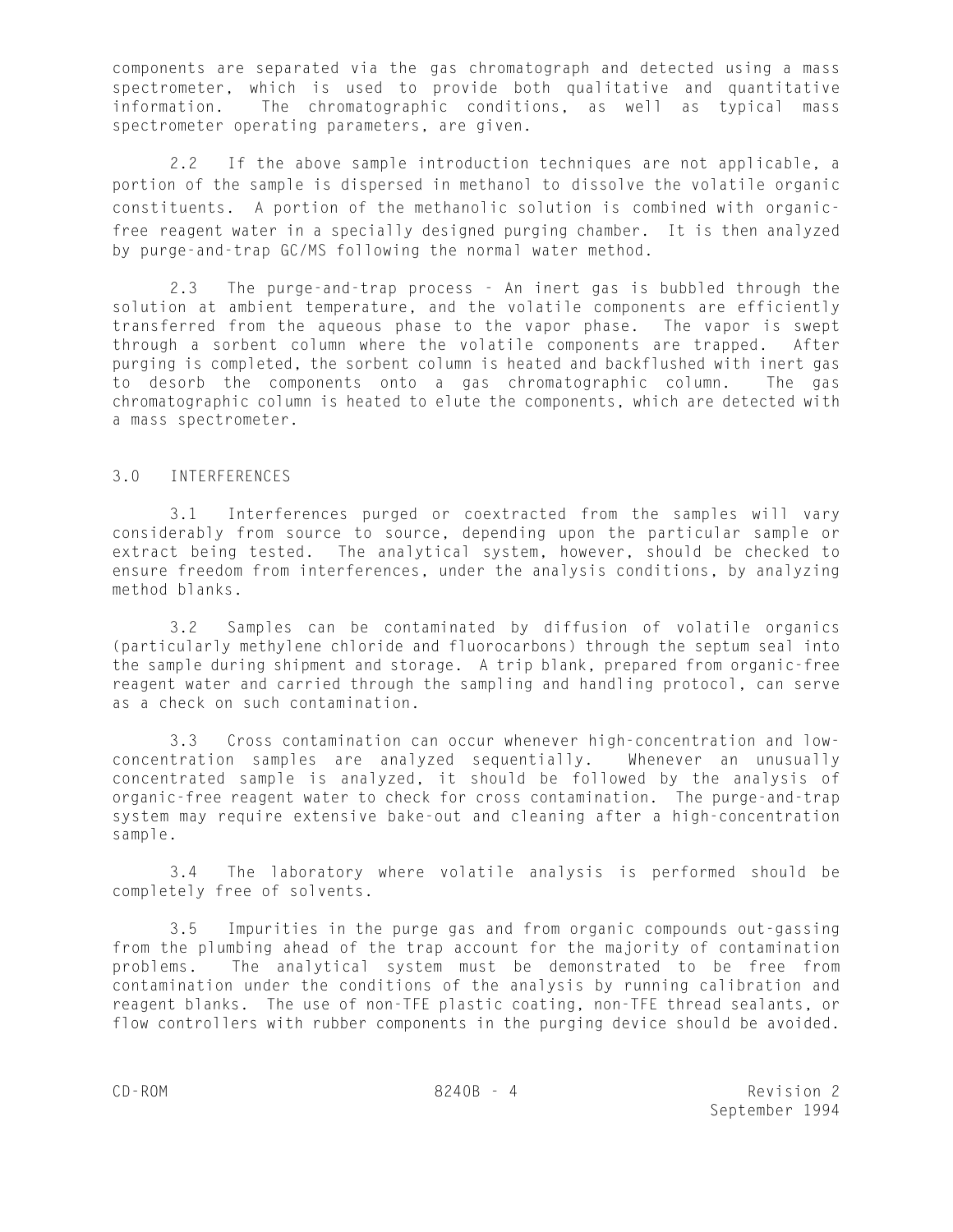#### 4.0 APPARATUS AND MATERIALS

4.1 Microsyringes - 10 µL, 25 µL, 100 µL, 250 µL, 500 µL, and 1,000 µL. These syringes should be equipped with a 20 gauge (0.006 in. ID) needle having a length sufficient to extend from the sample inlet to within 1 cm of the glass frit in the purging device. The needle length will depend upon the dimensions of the purging device employed.

4.2 Syringe valve - Two-way, with Luer ends (three each), if applicable to the purging device.

4.3 Syringe - 5 mL, gas-tight with shutoff valve.

4.4 Balances - Analytical, 0.0001 g, and top-loading, 0.1 g.

4.5 Glass scintillation vials - 20 mL, with screw caps and Teflon liners or glass culture tubes with a screw cap and Teflon liner.

4.6 Volumetric flasks, Class A - 10 mL and 100 mL, with ground-glass stoppers.

4.7 Vials - 2 mL, for GC autosampler.

4.8 Spatula - Stainless steel.

4.9 Disposable pipets - Pasteur.

4.10 Heater or heated oil bath - Should be capable of maintaining the purging chamber to within  $1^{\circ}$ C over the temperature range of ambient to  $100^{\circ}$ C.

4.11 Purge-and-trap device - The purge-and-trap device consists of three separate pieces of equipment: the sample purger, the trap, and the desorber. Several complete devices are commercially available.

4.11.1 The recommended purging chamber is designed to accept 5 mL samples with a water column at least 3 cm deep. The gaseous headspace between the water column and the trap must have a total volume of less than 15 mL. The purge gas must pass through the water column as finely divided bubbles with a diameter of less than 3 mm at the origin. The purge gas must be introduced no more than 5 mm from the base of the water column. The sample purger, illustrated in Figure 1, meets these design criteria. Alternate sample purge devices may be utilized, provided equivalent performance is demonstrated.

4.11.2 The trap must be at least 25 cm long and have an inside diameter of at least 0.105 in. Starting from the inlet, the trap should contain the following amounts of adsorbents: 1/3 of 2,6-diphenylene oxide polymer, 1/3 of silica gel, and 1/3 of coconut charcoal. It is recommended that 1.0 cm of methyl silicone coated packing be inserted at the inlet to extend the life of the trap (see Figure 2). If it is not necessary to analyze for dichlorodifluoromethane or other fluorocarbons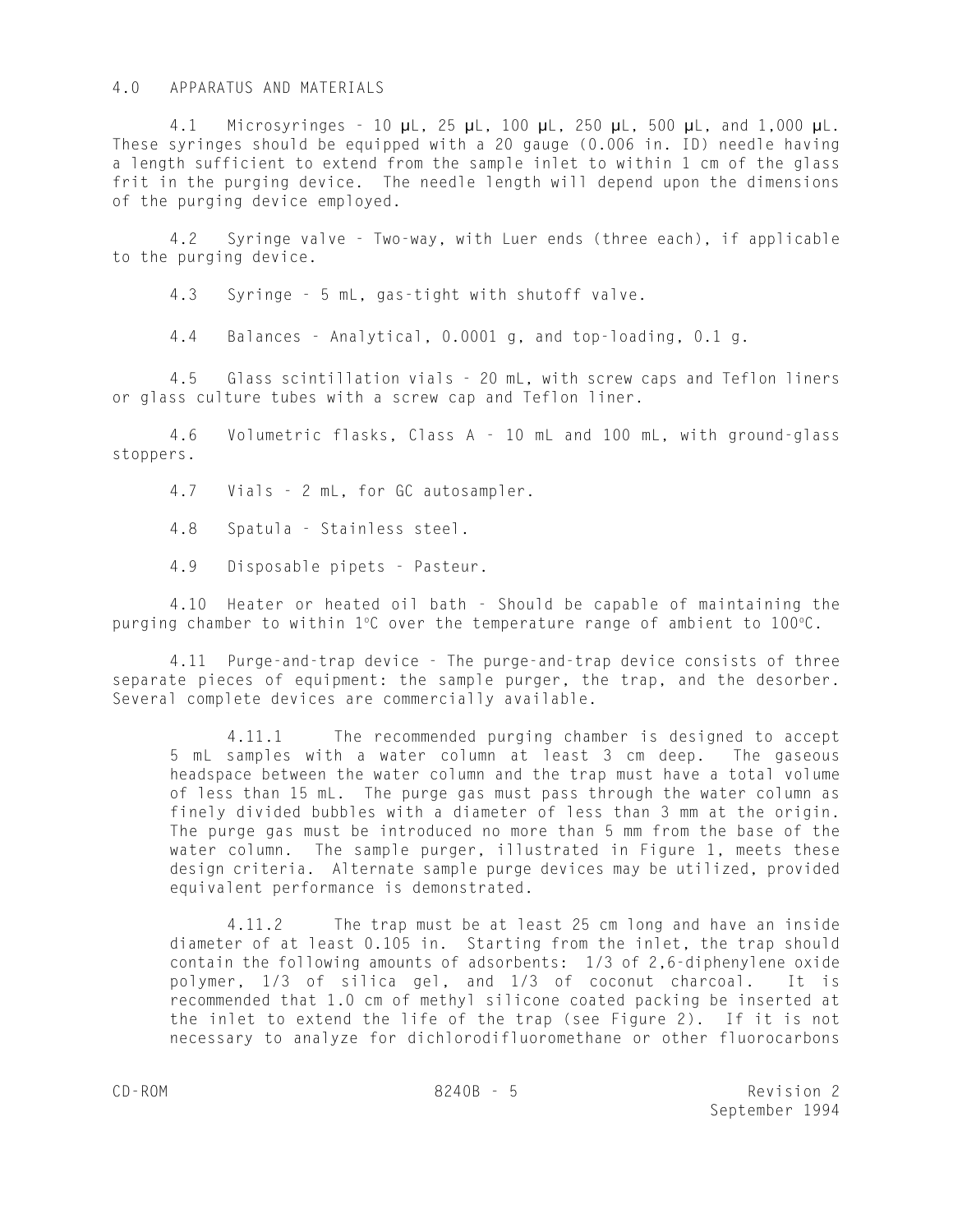of similar volatility, the charcoal can be eliminated and the polymer increased to fill 2/3 of the trap. If only compounds boiling above  $35^{\circ}$ C are to be analyzed, both the silica gel and charcoal can be eliminated and the polymer increased to fill the entire trap. Before initial use, the trap should be conditioned overnight at 180°C by backflushing with an inert gas flow of at least 20 mL/min. Vent the trap effluent to the room, not to the analytical column. Prior to daily use, the trap should be conditioned for 10 minutes at 180°C with backflushing. The trap may be vented to the analytical column during daily conditioning. However, the column must be run through the temperature program prior to analysis of samples.

4.11.3 The desorber should be capable of rapidly heating the trap to 180°C for desorption. The polymer section of the trap should not be heated higher than  $180^{\circ}$ C, and the remaining sections should not exceed 220°C during bake out mode. The desorber design illustrated in Figure 2 meets these criteria.

4.11.4 The purge-and-trap device may be assembled as a separate unit or may be coupled to a gas chromatograph, as shown in Figures 3 and 4.

4.11.5 Trap Packing Materials

4.11.5.1 2,6-Diphenylene oxide polymer - 60/80 mesh, chromatographic grade (Tenax GC or equivalent).

4.11.5.2 Methyl silicone packing - OV-1 (3%) on Chromosorb-W, 60/80 mesh or equivalent.

4.11.5.3 Silica gel - 35/60 mesh, Davison, grade 15 or equivalent.

4.11.5.4 Coconut charcoal - Prepare from Barnebey Cheney, CA-580-26, lot #M-2649, by crushing through 26 mesh screen (or equivalent).

4.12 Gas chromatograph/mass spectrometer system

4.12.1 Gas chromatograph - An analytical system complete with a temperature programmable gas chromatograph and all required accessories including syringes, analytical columns, and gases.

4.12.2 Column - 6 ft x 0.1 in. ID glass, packed with 1% SP-1000 on Carbopack-B (60/80 mesh) or equivalent.

4.12.3 Mass spectrometer - Capable of scanning from 35-260 amu every 3 seconds or less, using 70 volts (nominal) electron energy in the electron impact mode and producing a mass spectrum that meets all the criteria in Table 3 when 50 ng of 4-bromofluorobenzene (BFB) are injected through the gas chromatograph inlet.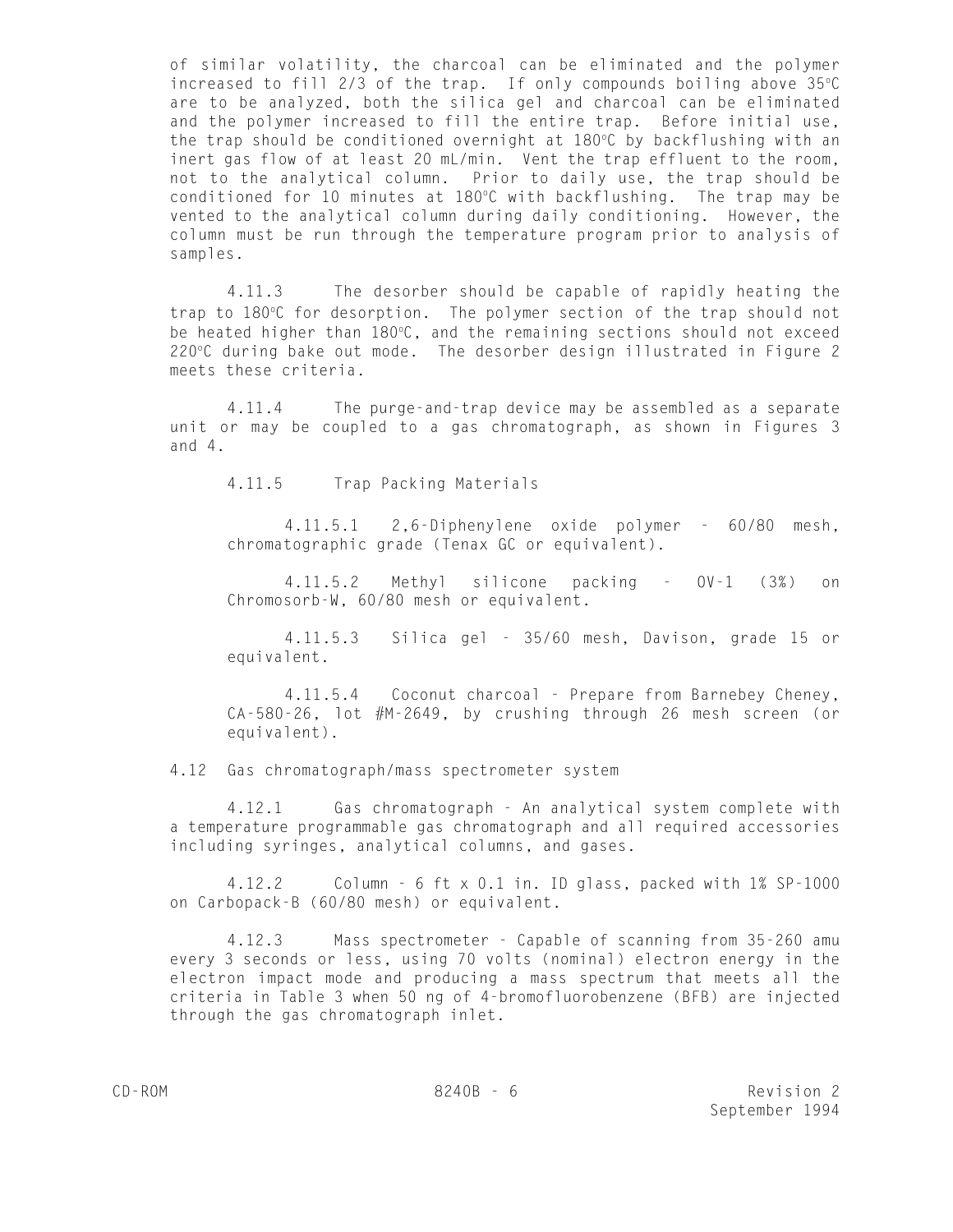4.12.4 GC/MS interface - Any GC-to-MS interface that gives acceptable calibration points at 50 ng or less per injection for each of the analytes and achieves all acceptable performance criteria (see Table 3) may be used. GC-to-MS interfaces constructed entirely of glass or of glass-lined materials are recommended. Glass can be deactivated by silanizing with dichlorodimethylsilane.

4.12.5 Data system - A computer system that allows the continuous acquisition and storage on machine readable media of all mass spectra obtained throughout the duration of the chromatographic program must be interfaced to the mass spectrometer. The computer must have software that allows searching any GC/MS data file for ions of a specified mass and plotting such ion abundances versus time or scan number. This type of plot is defined as an Extracted Ion Current Profile (EICP). Software must also be available that allows integrating the abundances in any EICP between specified time or scan number limits. The most recent version of the EPA/NIST Mass Spectral Library should also be available.

#### 5.0 REAGENTS

5.1 Reagent grade chemicals shall be used in all tests. Unless otherwise indicated, it is intended that all reagents shall conform to the specifications of the Committee on Analytical Reagents of the American Chemical Society, where such specifications are available. Other grades may be used, provided it is first ascertained that the reagent is of sufficiently high purity to permit its use without lessening the accuracy of the determination.

5.2 Organic-free reagent water - All references to water in this method refer to organic-free reagent water, as defined in Chapter One.

5.3 Stock solutions - Stock solutions may be prepared from pure standard materials or purchased as certified solutions. Prepare stock standard solutions in methanol, using assayed liquids or gases, as appropriate.

5.3.1 Place about 9.8 mL of methanol in a 10 mL tared ground-glassstoppered volumetric flask. Allow the flask to stand, unstoppered, for about 10 minutes or until all alcohol wetted surfaces have dried. Weigh the flask to the nearest 0.0001 g.

5.3.2 Add the assayed reference material, as described below.

5.3.2.1 Liquids - Using a 100 µL syringe, immediately add two or more drops of assayed reference material to the flask; then reweigh. The liquid must fall directly into the alcohol without contacting the neck of the flask.

5.3.2.2 Gases - To prepare standards for any compounds that boil below 30°C (e.g. bromomethane, chloroethane, chloromethane, or vinyl chloride), fill a 5 mL valved gas-tight syringe with the reference standard to the 5.0 mL mark. Lower the needle to 5 mm above the methanol meniscus. Slowly introduce the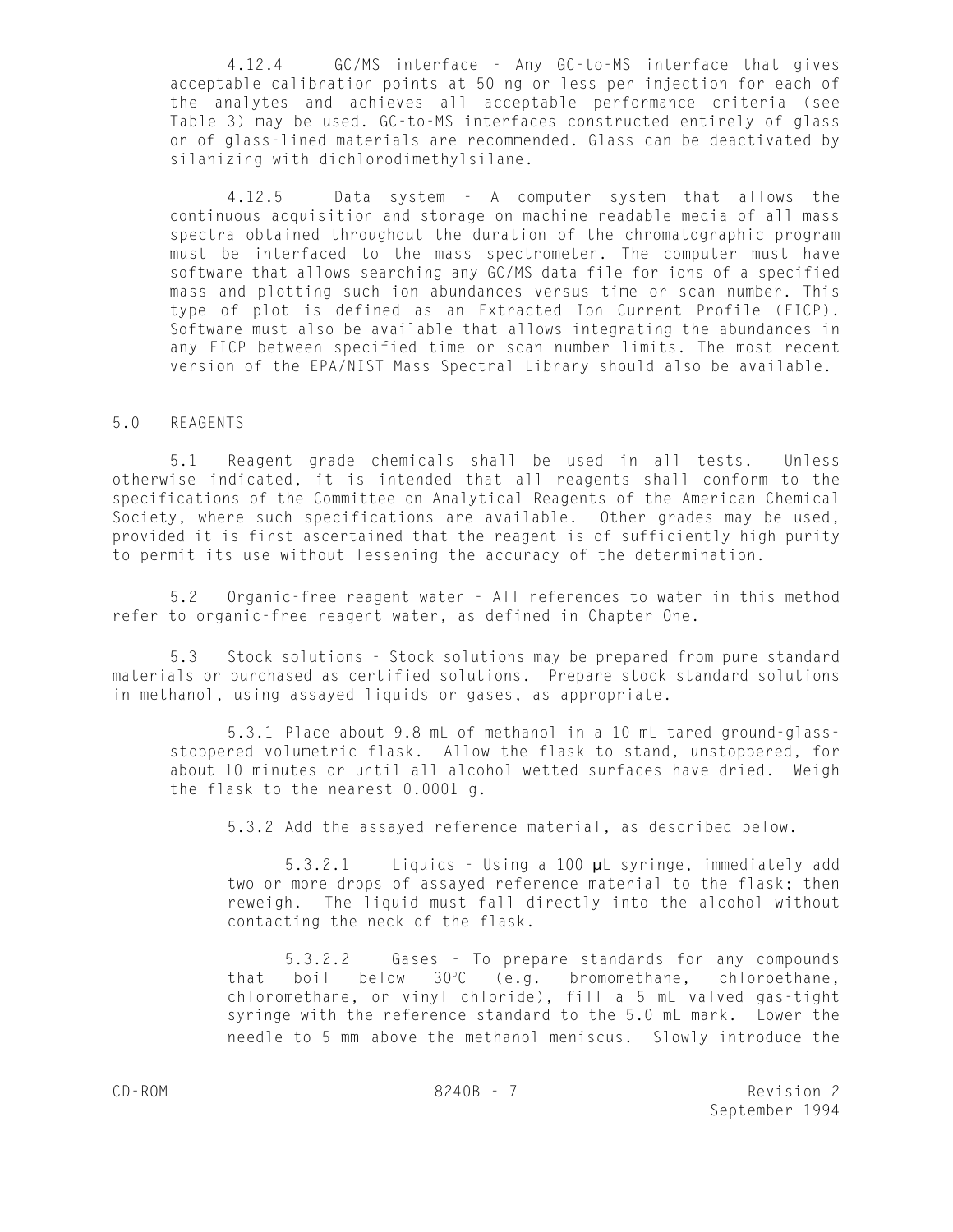reference standard above the surface of the liquid. The heavy gas will rapidly dissolve in the methanol. Standards may also be prepared by using a lecture bottle equipped with a Hamilton Lecture Bottle Septum (#86600). Attach Teflon tubing to the side-arm relief valve and direct a gentle stream of gas into the methanol meniscus.

5.3.3 Reweigh, dilute to volume, stopper, and then mix by inverting the flask several times. Calculate the concentration in milligrams per liter (mg/L) from the net gain in weight. When compound purity is assayed to be 96% or greater, the weight may be used without correction to calculate the concentration of the stock standard. Commercially prepared stock standards may be used at any concentration if they are certified by the manufacturer or by an independent source.

5.3.4 Transfer the stock standard solution into a Teflon sealed screw cap bottle. Store, with minimal headspace, at -10°C to -20°C and protect from light.

5.3.5 Prepare fresh stock standards for gases weekly or sooner if comparison with check standards indicates a problem. Reactive compounds such as 2-chloroethyl vinyl ether and styrene may need to be prepared more frequently. All other standards must be replaced after six months. Both gas and liquid standards must be monitored closely by comparison to the initial calibration curve and by comparison to QC check standards. It may be necessary to replace the standards more frequently if either check exceeds a 20% drift.

5.3.6 Optionally, calibration using a certified gaseous mixture can be accomplished daily utilizing commercially available gaseous analyte mixture of bromomethane, chloromethane, chloroethane, vinyl chloride, dichlorodifluoromethane and trichlorofluoromethane in nitrogen. These mixtures of documented quality are stable for as long as six months without refrigeration. (VOA-CYL III, RESTEK Corporation, Cat. #20194 or equivalent).

5.4 Secondary dilution standards - Using stock standard solutions, prepare in methanol, secondary dilution standards containing the compounds of interest, either singly or mixed together. Secondary dilution standards must be stored with minimal headspace and should be checked frequently for signs of degradation or evaporation, especially just prior to preparing calibration standards from them.

 $5.5$  Surrogate standards - The surrogates recommended are toluene- $d_a$ ,  $4$ -bromofluorobenzene, and  $1,2$ -dichloroethane-d<sub>4</sub>. Other compounds may be used as surrogates, depending upon the analysis requirements. A stock surrogate solution in methanol should be prepared as described in Sec. 5.3, and a surrogate standard spiking solution should be prepared from the stock at a concentration of 250 µg/10 mL in methanol. Each water sample undergoing GC/MS analysis must be spiked with 10  $\mu$ L of the surrogate spiking solution prior to analysis.

5.6 Internal standards - The recommended internal standards are bromochloromethane, 1,4-difluorobenzene, and chlorobenzene- $d_5$ . Other compounds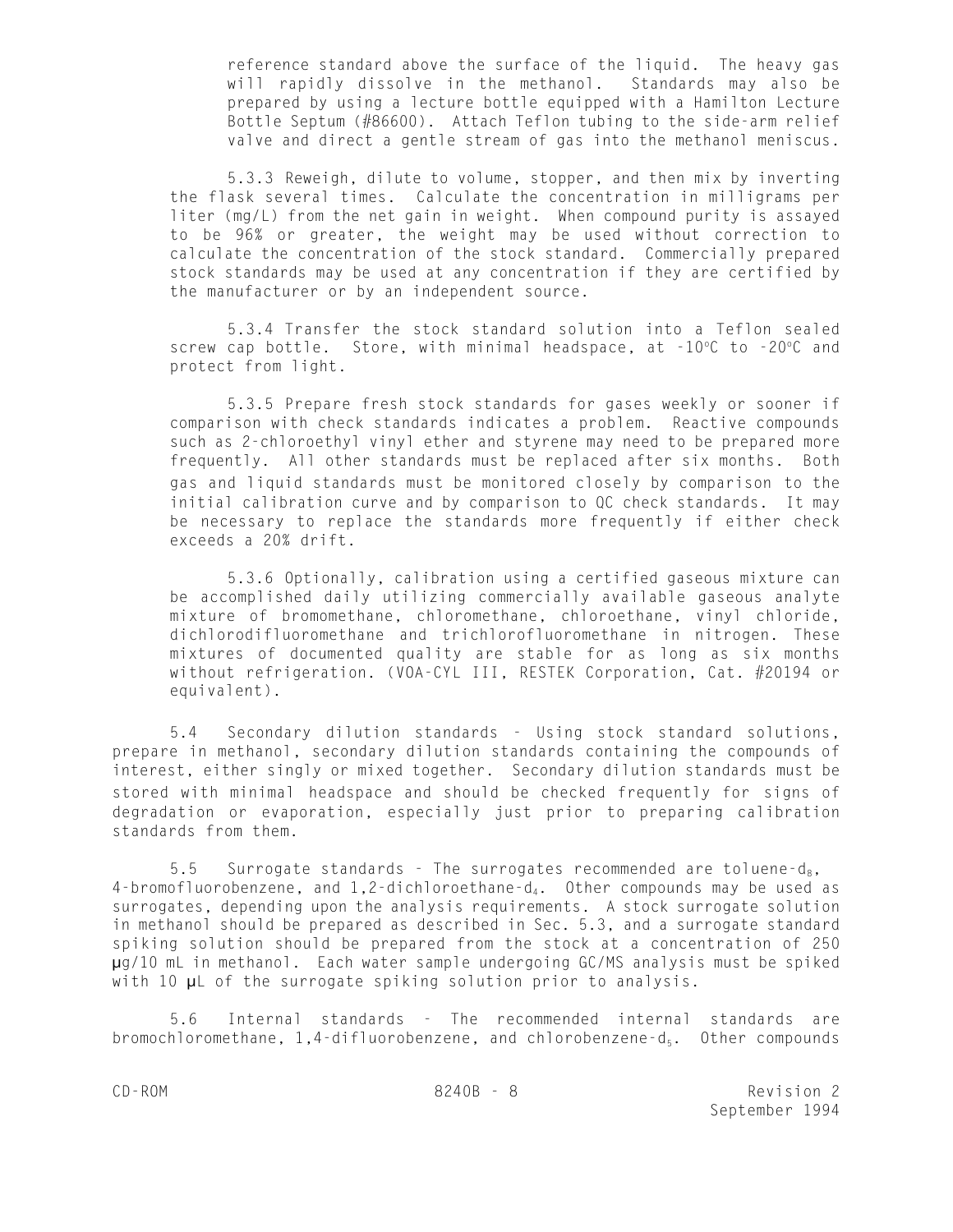may be used as internal standards as long as they have retention times similar to the compounds being detected by GC/MS. Prepare internal standard stock and secondary dilution standards in methanol using the procedures described in Secs. 5.3 and 5.4. It is recommended that the secondary dilution standard should be prepared at a concentration of 25 mg/L of each internal standard compound. Addition of 10 µL of this standard to 5.0 mL of sample or calibration standard would be the equivalent of 50 µg/L.

5.7 4-Bromofluorobenzene (BFB) standard - A standard solution containing 25 ng/µL of BFB in methanol should be prepared.

5.8 Calibration standards - Calibration standards at a minimum of five concentrations should be prepared from the secondary dilution of stock standards (see Secs. 5.3 and 5.4). Prepare these solutions in organic-free reagent water. One of the concentrations should be at a concentration near, but above, the method detection limit. The remaining concentrations should correspond to the expected range of concentrations found in real samples but should not exceed the working range of the GC/MS system. Each standard should contain each analyte for detection by this method. It is EPA's intent that all target analytes for a particular analysis be included in the calibration standard(s). However, these target analytes may not include the entire List of Analytes (Sec. 1.1) for which the method has been demonstrated. However, the laboratory shall not report a quantitative result for a target analyte that was not included in the calibration standard(s). Calibration standards must be prepared daily.

5.9 Matrix spiking standards - Matrix spiking standards should be prepared from volatile organic compounds which will be representative of the compounds being investigated. The suggested compounds are 1,1-dichloroethene, trichloroethene, chlorobenzene, toluene, and benzene. The standard should be prepared in methanol, with each compound present at a concentration of 250 µg/10.0 mL.

5.10 Great care must be taken to maintain the integrity of all standard solutions. It is recommended that all standards in methanol be stored at -10°C to -20°C in screw cap amber bottles with Teflon liners.

5.11 Methanol, CH<sub>3</sub>OH. Pesticide quality or equivalent. Store apart from other solvents.

5.12 Reagent Tetraglyme - Reagent tetraglyme is defined as tetraglyme in which interference is not observed at the method detection limit of compounds of interest.

5.12.1 Tetraglyme (tetraethylene glycol dimethyl ether, Aldrich #17, 240-5 or equivalent),  $C_8H_{18}O_5$ . Purify by treatment at reduced pressure in a rotary evaporator. The tetraglyme should have a peroxide content of less than 5 ppm as indicated by EM Quant Test Strips (available from Scientific Products Co., Catalog No. P1126-8 or equivalent).

CAUTION: Glycol ethers are suspected carcinogens. All solvent handling should be done in a hood while using proper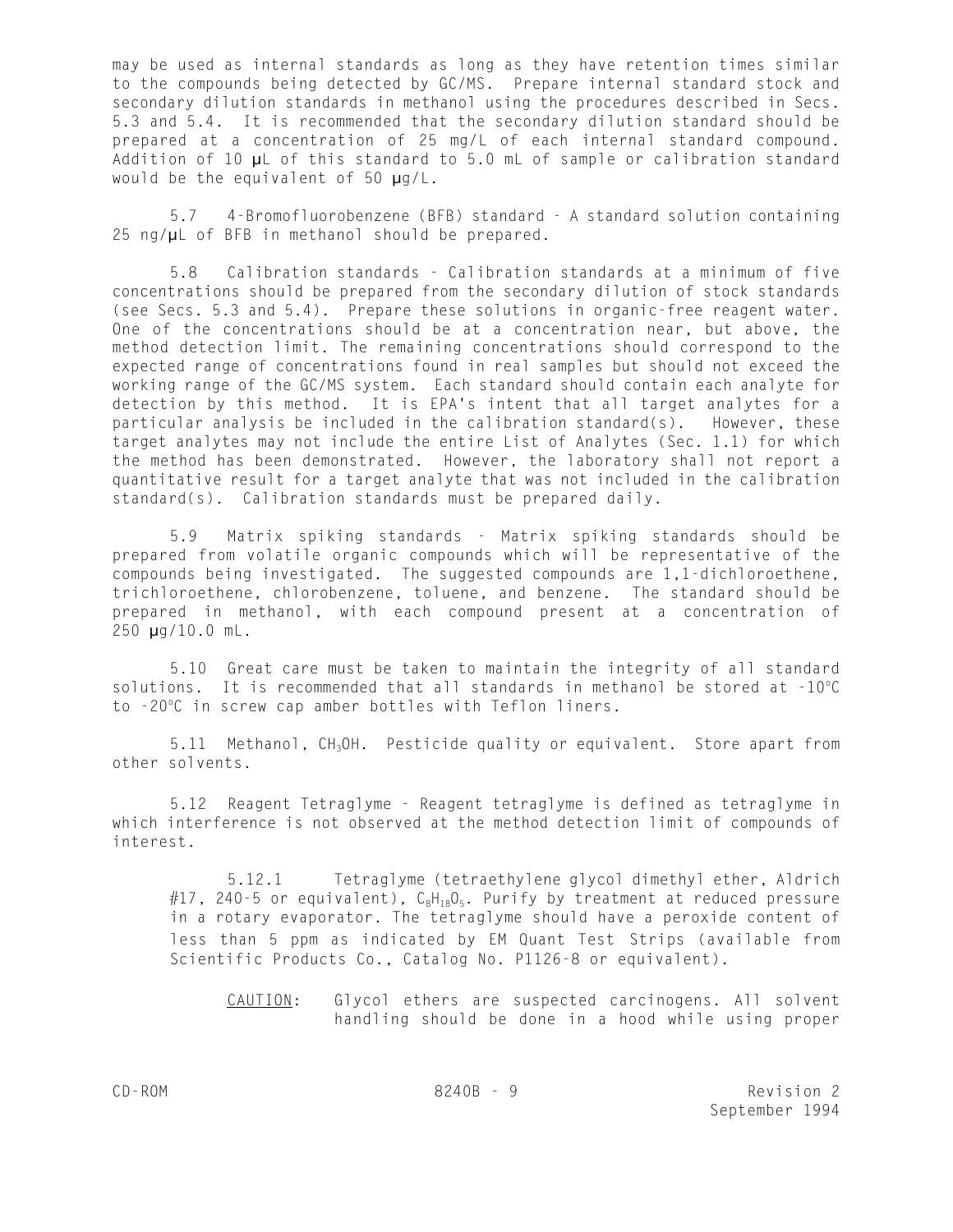protective equipment to minimize exposure to liquid and vapor.

Peroxides may be removed by passing the tetraglyme through a column of activated alumina. The tetraglyme is placed in a round bottom flask equipped with a standard taper joint, and the flask is affixed to a rotary evaporator. The flask is immersed in a water bath at 90-100°C and a vacuum is maintained at < 10 mm Hg for at least two hours using a two stage mechanical pump. The vacuum system is equipped with an all glass trap, which is maintained in a dry ice/methanol bath. Cool the tetraglyme to ambient temperature and add 100 mg/L of 2,6-di-tert-butyl-4-methyl-phenol to prevent peroxide formation. Store the tetraglyme in a tightly sealed screw cap bottle in an area that is not contaminated by solvent vapors.

5.12.2 In order to demonstrate that all interfering volatiles have been removed from the tetraglyme, an organic-free reagent water/tetraglyme blank must be analyzed.

5.13 Polyethylene glycol, H(OCH<sub>2</sub>CH<sub>2</sub>)<sub>n</sub>OH. Free of interferences at the detection limit of the analytes.

### 6.0 SAMPLE COLLECTION, PRESERVATION, AND HANDLING

6.1 See the introductory material to this chapter, Organic Analytes, Sec. 4.1.

#### 7.0 PROCEDURE

Samples may be introduced into the GC by either direct injection or purgeand-trap procedures. Whichever procedure is used, the instrument calibration and sample introduction must be performed by the same procedure.

Regardless of which sample introduction procedure is employed, establish GC/MS operating conditions using the following recommendations as guidance.

Recommended GC/MS operating conditions:

| Electron energy:             | 70 volts (nominal).              |
|------------------------------|----------------------------------|
| Mass range:                  | $35 - 260$ amu.                  |
| Scan time:                   | To give 5 scans/peak, but not to |
|                              | exceed 1 sec/scan.               |
| Initial column temperature:  | $45^{\circ}$ C.                  |
| Initial column holding time: | 3 minutes.                       |
| Column temperature program:  | $8^{\circ}$ C/minute.            |
| Final column temperature:    | $220^{\circ}$ C.                 |
| Final column holding time:   | 15 minutes.                      |
| Injector temperature:        | $200 - 225^{\circ}$ C.           |
| Source temperature:          | According to manufacturer's      |
|                              | specifications.                  |
| Transfer line temperature:   | $250 - 300^{\circ}$ C.           |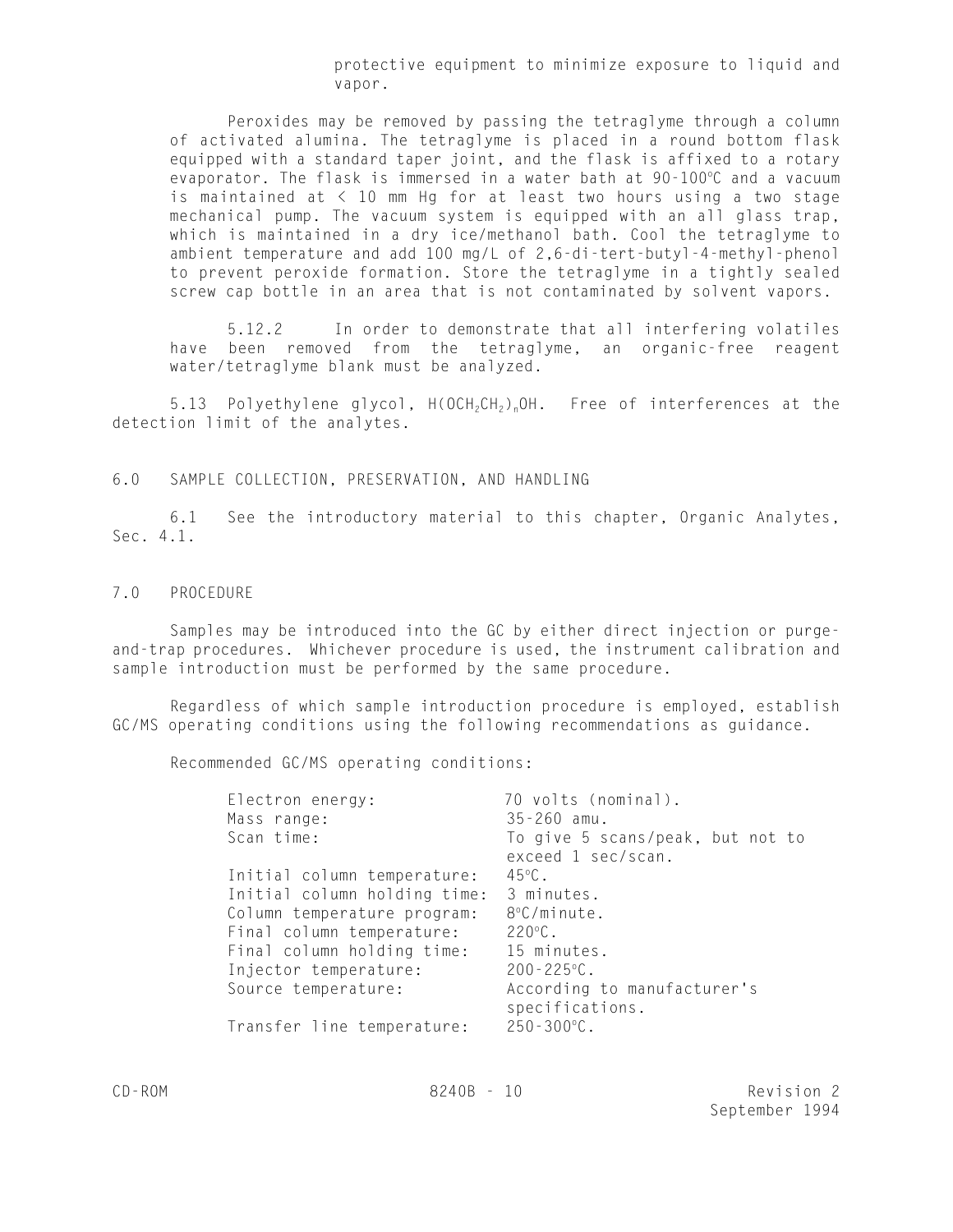7.1 Direct injection - In very limited applications (e.g. aqueous process wastes), direct injection of the sample into the GC/MS system with a 10 µL syringe may be appropriate. One such application is for verification of the alcohol content of an aqueous sample prior to determining if the sample is ignitable (Methods 1010 or 1020). In this case, it is suggested that direct injection be used. The detection limit is very high (approximately 10,000 µg/L); therefore, it is only permitted when concentrations in excess of  $10,000$   $\mu q/L$  are expected or for water soluble compounds that do not purge. The system must be calibrated by direct injection using the procedures described in Sec. 7.2,, but bypassing the purge-and-trap device.

7.2 Initial calibration for purge-and-trap procedure

7.2.1 Establish the GC/MS operating conditions, using the recommendations in Sec. 7.0 as guidance.

7.2.2 Each GC/MS system must be hardware tuned to meet the criteria in Table 3 for a 50 ng injection or purging of 4-bromofluorobenzene (2 µL injection of the BFB standard). Analyses must not begin until these criteria are met.

7.2.3 Assemble a purge-and-trap device that meets the specification in Sec.  $4.11$ . Condition the trap overnight at  $180^{\circ}$ C in the purge mode with an inert gas flow of at least 20 mL/min. Prior to use, condition the trap daily for 10 min while backflushing at 180°C with the column at 220°C.

7.2.4 Connect the purge-and-trap device to a gas chromatograph.

7.2.5 Prepare the final solutions containing the required concentrations of calibration standards, including surrogate standards, directly in the purging device (use freshly prepared stock solutions when preparing the calibration standards for the initial calibration.) Add 5.0 mL of organic-free reagent water to the purging device. The organicfree reagent water is added to the purging device using a 5 mL glass syringe fitted with a 15 cm, 20 gauge needle. The needle is inserted through the sample inlet shown in Figure 1. The internal diameter of the 14 gauge needle that forms the sample inlet will permit insertion of the 20 gauge needle. Next, using a 10 µL or 25 µL microsyringe equipped with a long needle (Sec. 4.1), take a volume of the secondary dilution solution containing appropriate concentrations of the calibration standards (Sec. 5.6). Add the aliquot of calibration solution directly to the organicfree reagent water in the purging device by inserting the needle through the sample inlet. When discharging the contents of the microsyringe, be sure that the end of the syringe needle is well beneath the surface of the organic-free reagent water. Similarly, add 10 µL of the internal standard solution (Sec. 5.4). Close the 2 way syringe valve at the sample inlet.

7.2.6 Carry out the purge-and-trap analysis procedure as described in Sec. 7.4.1.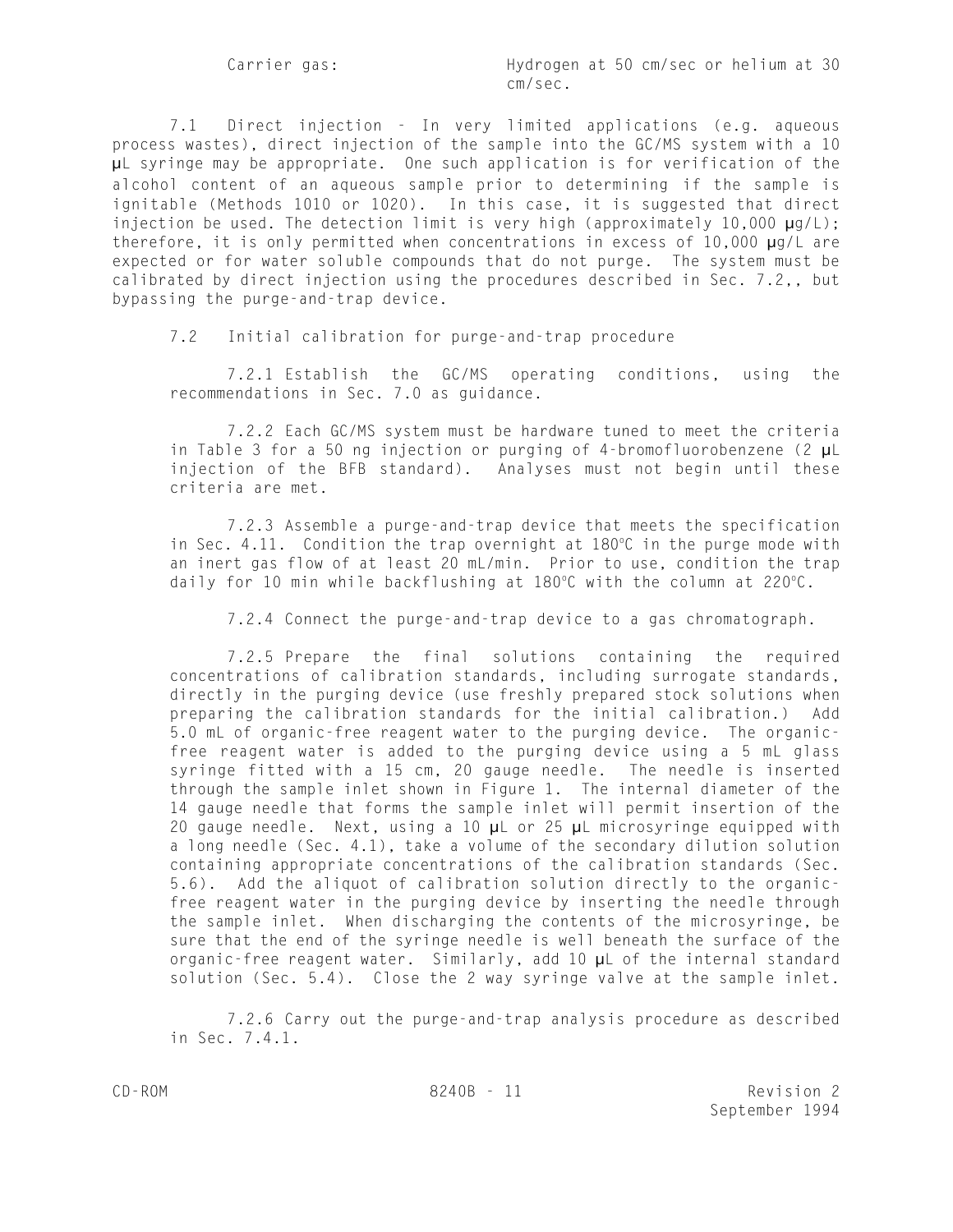7.2.7 Tabulate the area response of the characteristic ions (see Table 1) against concentration for each compound and each internal standard. Calculate response factors (RF) for each compound relative to one of the internal standards. The internal standard selected for the calculation of the RF for a compound should be the internal standard that has a retention time closest to the compound being measured (Sec. 7.5.2). The RF is calculated as follows:

$$
RF = (A_x C_{is}) / (A_{is} C_x)
$$

where:

- $A_x$  = Area of the characteristic ion for the compound being measured.
- $A_{is}$  = Area of the characteristic ion for the specific internal standard.
- $C_{is}$  = Concentration of the specific internal standard.<br> $C_{s}$  = Concentration of the compound being measured.
	- = Concentration of the compound being measured.

7.2.8 The average RF must be calculated for each compound using the 5 RF values calculated for each compound from the initial (5-point) calibration curve. A system performance check should be made before this calibration curve is used. Five compounds (the System Performance Check Compounds, or SPCCs) are checked for a minimum average relative response factor. These compounds are chloromethane, 1,1-dichloroethane, bromoform, 1,1,2,2-tetrachloroethane, and chlorobenzene. The minimum acceptable average RF for these compounds should be 0.300 (>0.10 for bromoform). These compounds typically have RFs of 0.4-0.6 and are used to check compound instability and to check for degradation caused by contaminated lines or active sites in the system. Examples of these occurrences are:

7.2.8.1 Chloromethane - This compound is the most likely compound to be lost if the purge flow is too fast.

7.2.8.2 Bromoform - This compound is one of the compounds most likely to be purged very poorly if the purge flow is too slow. Cold spots and/or active sites in the transfer lines may adversely affect response. Response of the quantitation ion (m/z 173) is directly affected by the tuning of BFB at ions m/z 174/176. Increasing the m/z 174/176 relative to m/z 95 ratio may improve bromoform response.

7.2.8.3 Tetrachloroethane and 1,1-dichloroethane - These compounds are degraded by contaminated transfer lines in purge-andtrap systems and/or active sites in trapping materials.

7.2.9 Using the RFs from the initial calibration, calculate and record the percent relative standard deviation (%RSD) for all compounds. The percent RSD is calculated as follows: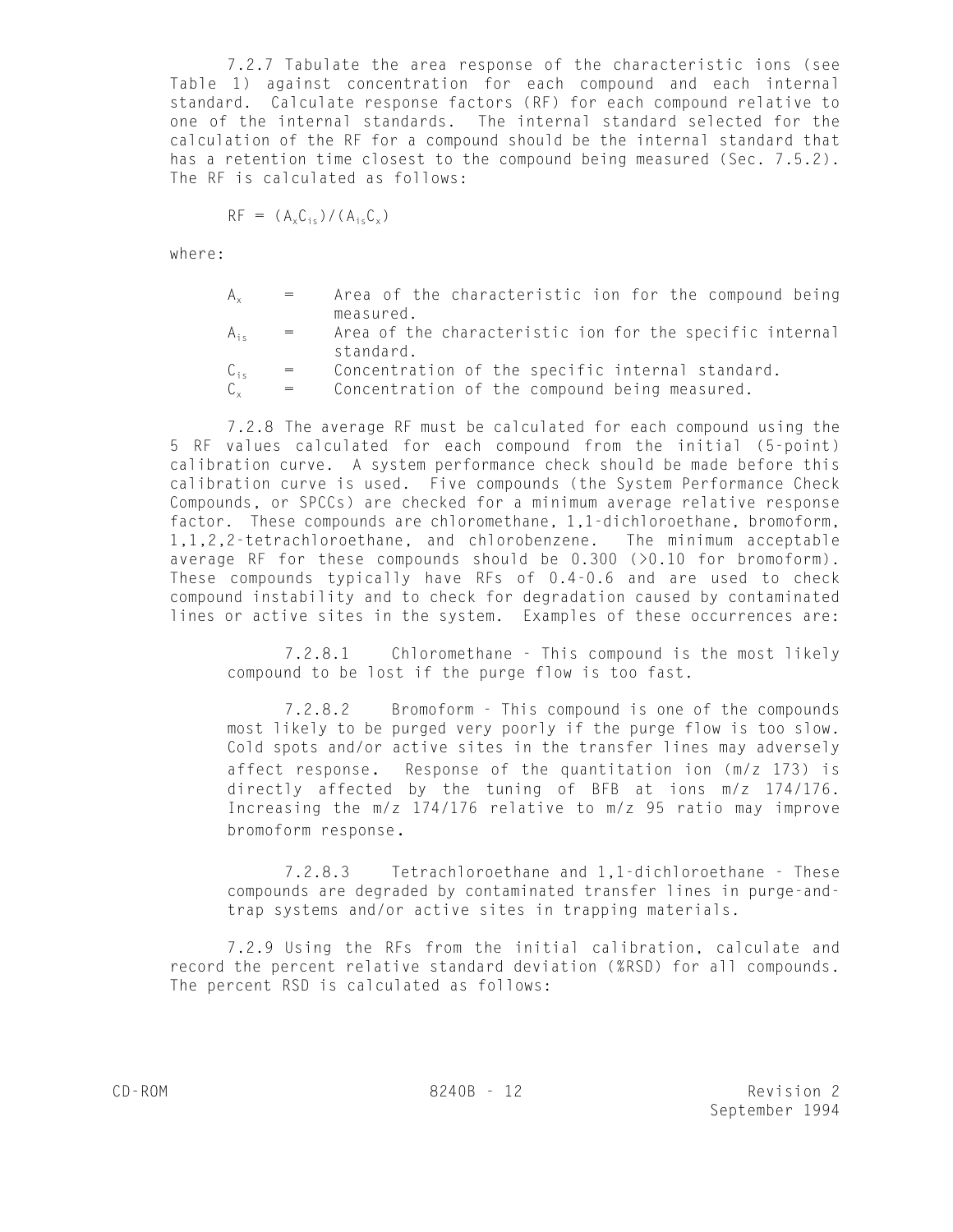$$
\%RSD = \frac{SD}{\overline{RF}} \times 100
$$

where:

RSD = relative standard deviation. RF = mean of 5 initial RFs for a compound. \_\_ SD = standard deviation of average RFs for a compound.

$$
SD = \qquad \qquad \sqrt{\frac{N}{i=1} \frac{(RF_i - \overline{RF})^2}{N-1}}
$$

where:

 $RF_i$  = RF for each of the 5 calibration levels  $N =$  Number of RF values (i.e., 5)

The percent relative standard deviation should be less than 15% for each compound. However, the %RSD for each individual Calibration Check Compound (CCC) must be less than 30%. Late-eluting compounds usually have much better agreement. The CCCs are:

1,1-Dichloroethene, Chloroform, 1,2-Dichloropropane, Toluene, Ethylbenzene, and Vinyl chloride.

7.2.9.1 If a %RSD greater than 30 percent is measured for any CCC, then corrective action to eliminate a system leak and/or column reactive sites is required before reattempting calibration.

7.2.10 Linearity - If the %RSD of any compound is 15% or less, then the relative response factor is assumed to be constant over the calibration range, and the average relative response factor may be used for quantitation (Sec. 7.5.2.2).

7.2.10.1 If the %RSD of any compound is greater than 15%, construct calibration curves of area ratio  $(A/A_{iS})$  versus concentration using first or higher order regression fit of the five calibration points. The analyst should select the regression order which introduces the least calibration error into the quantitation (Sec. 7.5.2.4). The use of calibration curves is a recommended alternative to average response factor calibration, and a useful diagnostic of standard preparation accuracy and absorption activity in the chromatographic system.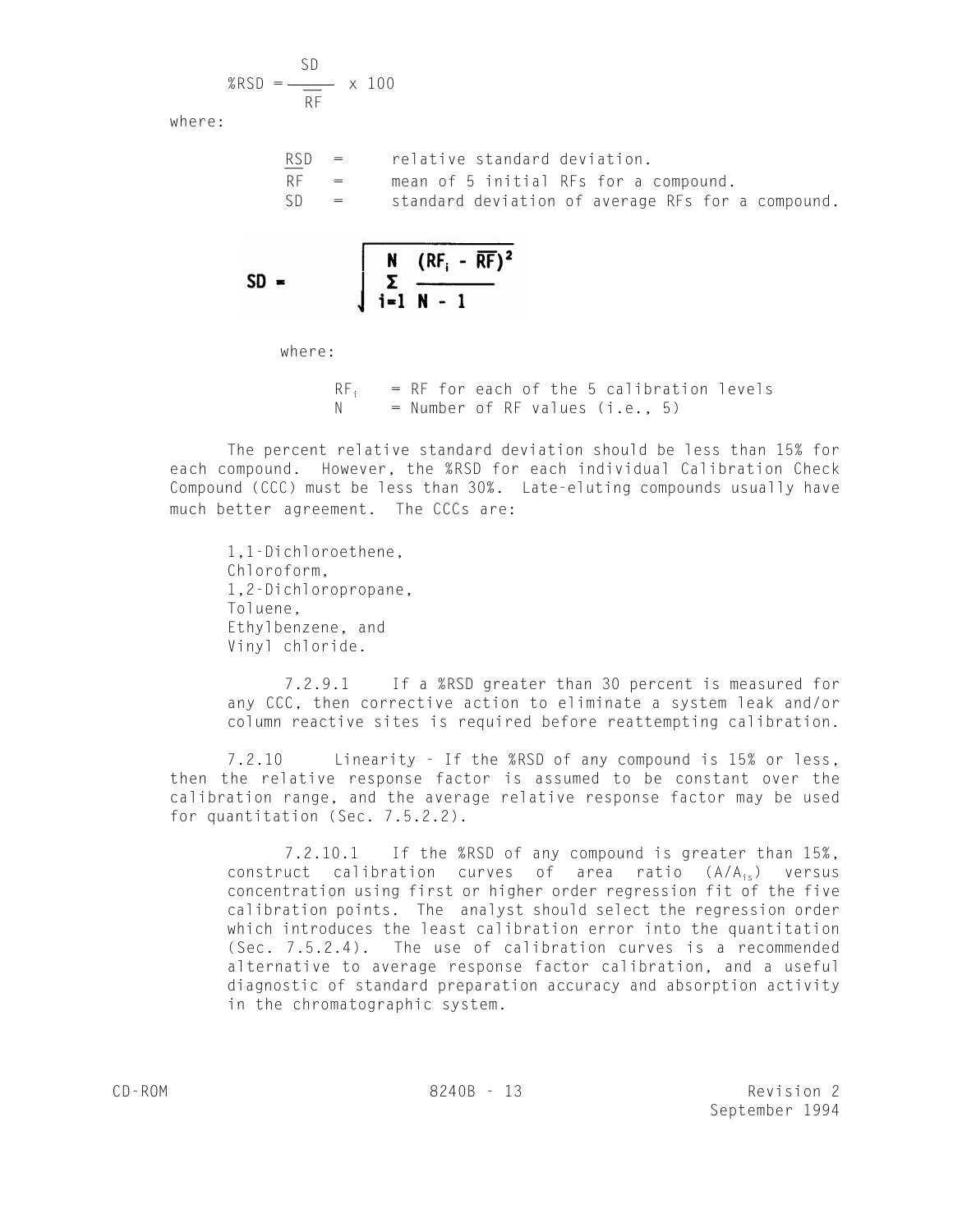7.2.11 These curves are verified each shift by purging a performance standard. Recalibration is required only if calibration and on-going performance criteria cannot be met.

## 7.3 Daily GC/MS calibration

7.3.1 Prior to the analysis of samples, inject or purge 50 ng of the 4-bromofluorobenzene standard. The resultant mass spectra for the BFB must meet all of the criteria given in Table 3 before sample analysis begins. These criteria must be demonstrated each 12 hour shift.

7.3.2 The initial calibration curve (Sec. 7.2) for each compound of interest must be checked and verified once every 12 hours of analysis time. This is accomplished by analyzing a calibration standard that is at a concentration near the midpoint concentration for the working range of the GC/MS and checking the SPCC (Sec. 7.3.3) and CCC (Sec. 7.3.4).

7.3.3 System Performance Check Compounds (SPCCs) - A system performance check must be made each 12 hours. If the SPCC criteria are met, a comparison of relative response factors is made for all compounds. This is the same check that is applied during the initial calibration. If the minimum relative response factors are not met, the system must be evaluated, and corrective action must be taken before sample analysis begins. The minimum relative response factor for volatile SPCCs is 0.300 (>0.10 for Bromoform). Some possible problems are standard mixture degradation, injection port inlet contamination, contamination at the front end of the analytical column, and active sites in the column or chromatographic system.

7.3.4 Calibration Check Compounds (CCCs): After the system performance check is met, CCCs listed in Sec. 7.2.9 are used to check the validity of the initial calibration.

Calculate the percent drift using the following equation:

$$
\text{\% Drift} = \frac{C_{I} - C_{c}}{C_{I}} \times 100
$$

where:

 $C<sub>r</sub>$  = Calibration Check Compound standard concentration.

 $C_c$  = Measured concentration using selected quantitation method.

If the percent difference for each CCC is less than 20%, the initial calibration is assumed to be valid. If the criterion is not met (> 20% drift), for any one CCC, corrective action must be taken. Problems similar to those listed under SPCCs could affect this criterion. If no source of the problem can be determined after corrective action has been taken, a new five point calibration MUST be generated. This criterion MUST be met before quantitative sample analysis begins. If the CCCs are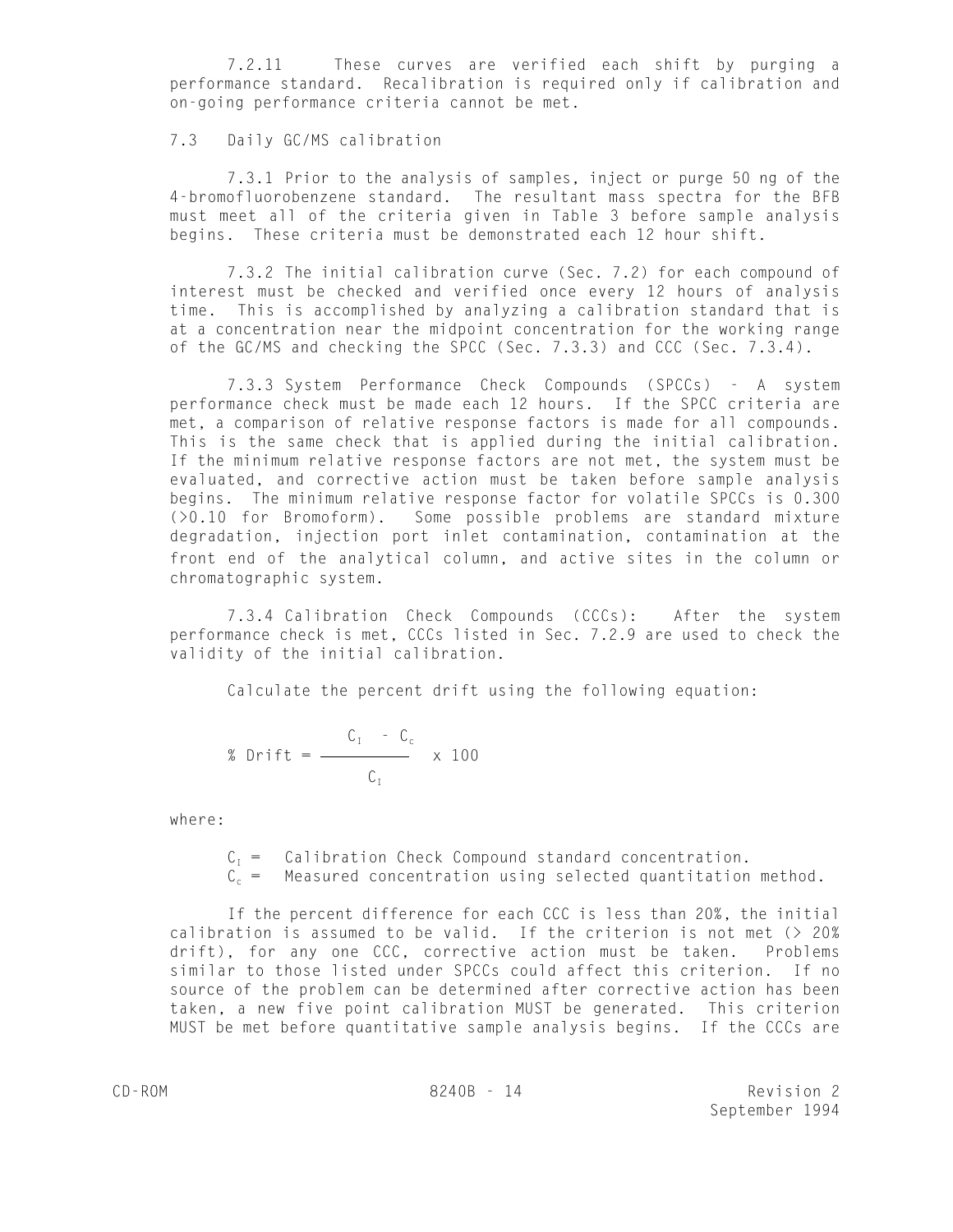not required analytes by the permit, then all required analytes must meet the 20% drift criterion.

7.3.5 The internal standard responses and retention times in the check calibration standard must be evaluated immediately after or during data acquisition. If the retention time for any internal standard changes by more than 30 seconds from the last calibration check (12 hours), the chromatographic system must be inspected for malfunctions and corrections must be made, as required. If the EICP area for any of the internal standards changes by a factor of two (- 50% to + 100%) from the last daily calibration check standard, the mass spectrometer must be inspected for malfunctions and corrections must be made, as appropriate. When corrections are made, reanalysis of samples analyzed while the system was malfunctioning is necessary.

7.4 GC/MS analysis

7.4.1 Water samples

7.4.1.1 Screening of the sample prior to purge-and-trap analysis will provide guidance on whether sample dilution is necessary and will prevent contamination of the purge-and-trap system. Two screening techniques that can be used are: the headspace sampler (Method 3810) using a gas chromatograph (GC) equipped with a photo ionization detector (PID) in series with an electrolytic conductivity detector (HECD); and extraction of the sample with hexadecane and analysis of the extract on a GC with a FID and/or an ECD (Method 3820).

7.4.1.2 All samples and standard solutions must be allowed to warm to ambient temperature before analysis.

7.4.1.3 Set up the GC/MS system as outlined in Sec. 7.2.1.

7.4.1.4 BFB tuning criteria and daily GC/MS calibration criteria must be met (Sec. 7.3) before analyzing samples.

7.4.1.5 Adjust the purge gas (helium) flow rate to 25- 40 mL/min on the purge-and-trap device. Optimize the flow rate to provide the best response for chloromethane and bromoform, if these compounds are analytes. Excessive flow rate reduces chloromethane response, whereas insufficient flow reduces bromoform response (see Sec. 7.2.8).

7.4.1.6 Remove the plunger from a 5 mL syringe and attach a closed syringe valve. Open the sample or standard bottle, which has been allowed to come to ambient temperature, and carefully pour the sample into the syringe barrel to just short of overflowing. Replace the syringe plunger and compress the sample. Open the syringe valve and vent any residual air while adjusting the sample volume to 5.0 mL. This process of taking an aliquot destroys the validity of the liquid sample for future analysis; therefore, if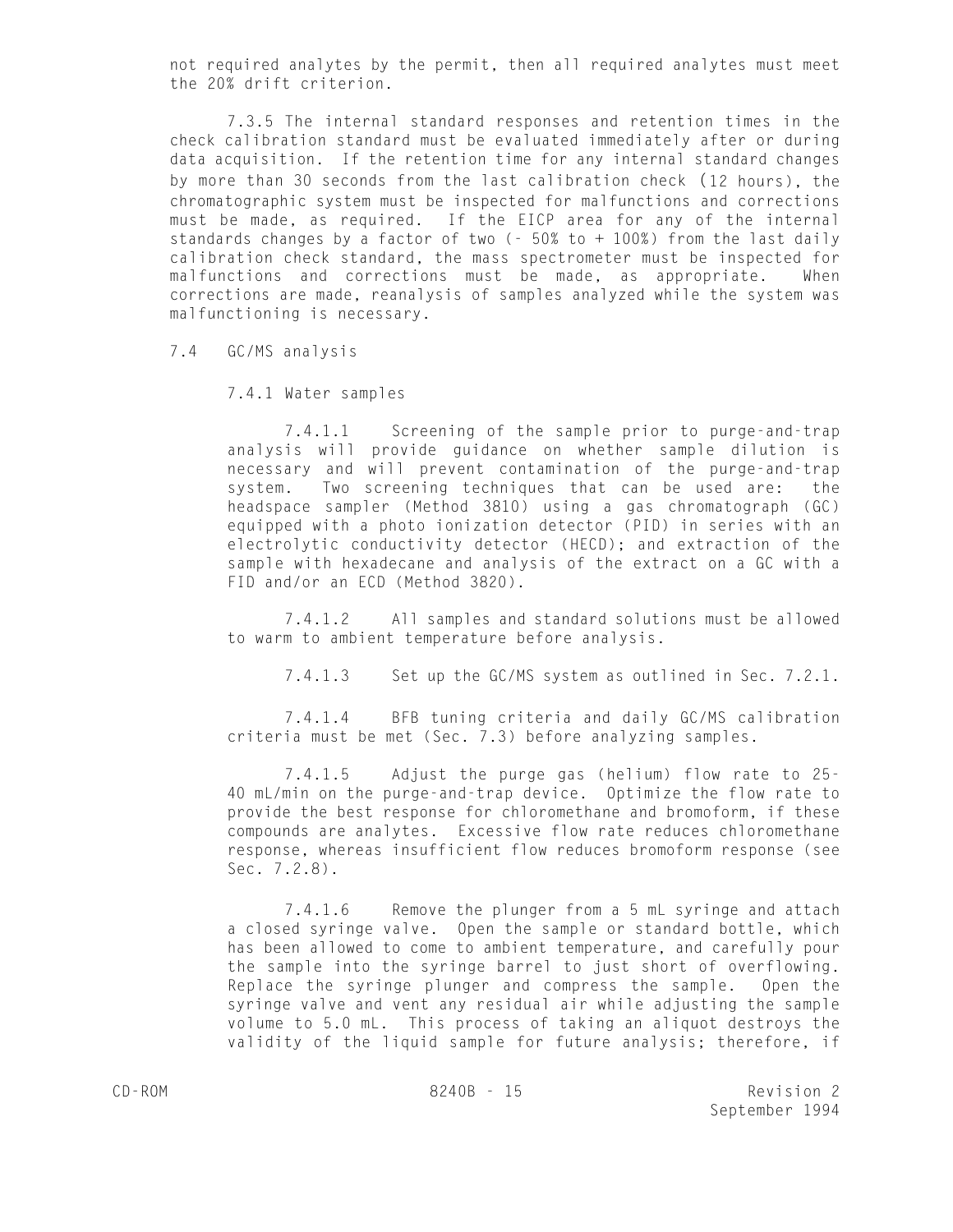there is only one VOA vial, the analyst should fill a second syringe at this time to protect against possible loss of sample integrity. This second sample is maintained only until such time when the analyst has determined that the first sample has been analyzed properly. Filling one 20 mL syringe would allow the use of only one syringe. If a second analysis is needed from a syringe, it must be analyzed within 24 hours. Care must be taken to prevent air from leaking into the syringe.

7.4.1.7 The following procedure is appropriate for diluting purgeable samples. All steps must be performed without delays until the diluted sample is in a gas tight syringe.

7.4.1.7.1 Dilutions may be made in volumetric flasks (10 to 100 mL). Select the volumetric flask that will allow for the necessary dilution. Intermediate dilutions may be necessary for extremely large dilutions.

7.4.1.7.2 Calculate the approximate volume of organicfree reagent water to be added to the volumetric flask selected and add slightly less than this quantity of organicfree reagent water to the flask.

7.4.1.7.3 Inject the proper aliquot of samples from the syringe prepared in Sec. 7.4.1.6 into the flask. Aliquots of less than 1 mL are not recommended. Dilute the sample to the mark with organic-free reagent water. Cap the flask, invert, and shake three times. Repeat above procedure for additional dilutions.

7.4.1.7.4 Fill a 5 mL syringe with the diluted sample as in Sec. 7.4.1.6.

7.4.1.8 Add 10.0 µL of surrogate spiking solution (Sec. 5.5) and 10 µL of internal standard spiking solution (Sec. 5.6) through the valve bore of the syringe; then close the valve. The surrogate and internal standards may be mixed and added as a single spiking solution. The addition of 10 µL of the surrogate spiking solution to 5 mL of sample is equivalent to a concentration of 50 µg/L of each surrogate standard.

7.4.1.9 Attach the syringe-syringe valve assembly to the syringe valve on the purging device. Open the syringe valves and inject the sample into the purging chamber.

7.4.1.10 Close both valves and purge the sample for 11.0  $\pm$  0.1 minutes at ambient temperature.

7.4.1.11 At the conclusion of the purge time, attach the trap to the chromatograph, adjust the device to the desorb mode, and begin the gas chromatographic temperature program and GC/MS data acquisition. Concurrently, introduce the trapped materials to the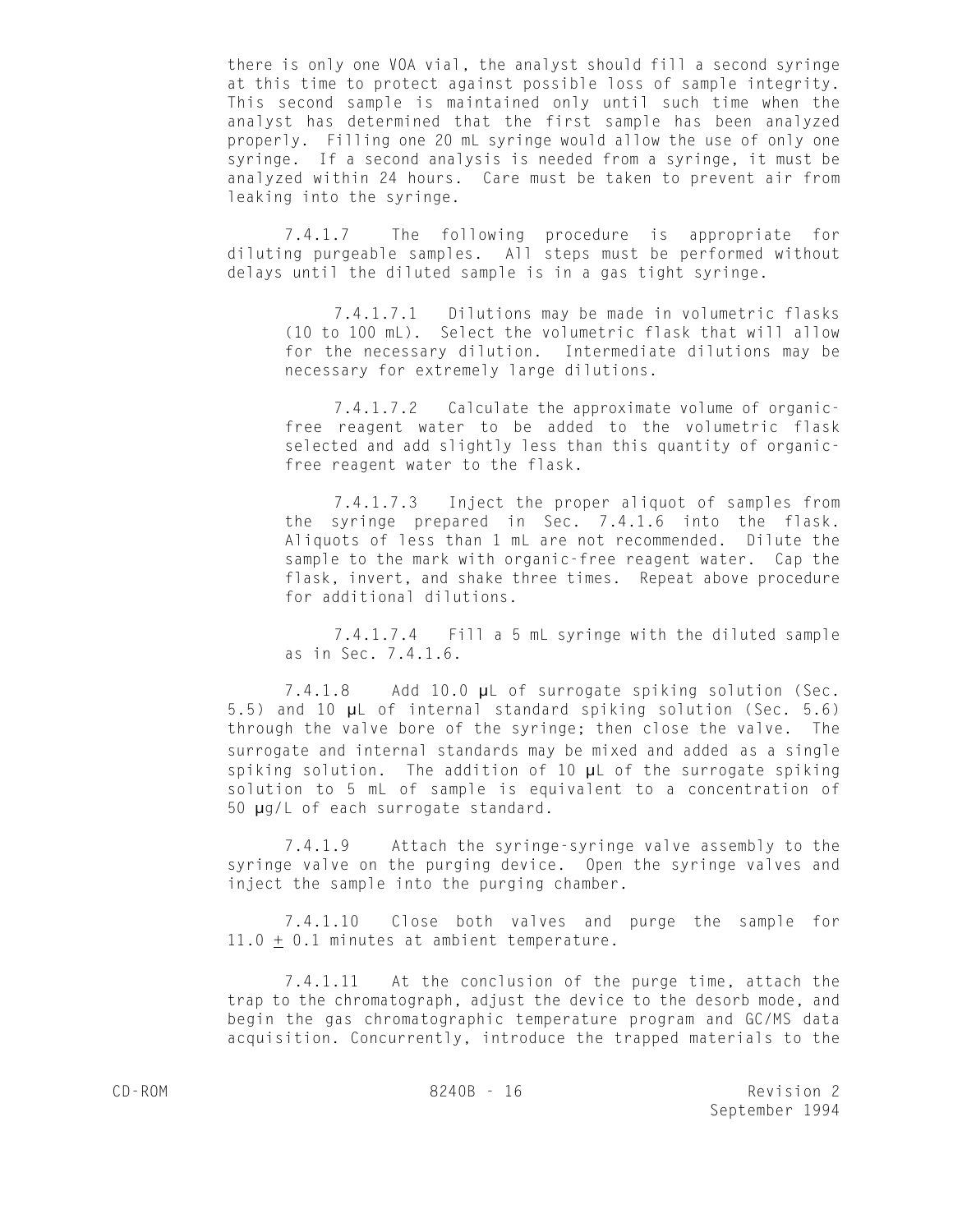gas chromatographic column by rapidly heating the trap to 180°C while backflushing the trap with inert gas between 20 and 60 mL/min for 4 minutes. If this rapid heating requirement cannot be met, the gas chromatographic column must be used as a secondary trap by cooling it to 30°C (or subambient, if problems persist) instead of the recommended initial program temperature of  $45^{\circ}$ C.

7.4.1.12 While the trap is being desorbed into the gas chromatograph, empty the purging chamber. Wash the chamber with a minimum of two 5 mL flushes of organic-free reagent water (or methanol followed by organic-free reagent water) to avoid carryover of pollutant compounds into subsequent analyses.

7.4.1.13 After desorbing the sample for 4 minutes, recondition the trap by returning the purge-and-trap device to the purge mode. Wait 15 seconds; then close the syringe valve on the purging device to begin gas flow through the trap. The trap temperature should be maintained at 180°C. Trap temperatures up to 220°C may be employed; however, the higher temperature will shorten the useful life of the trap. After approximately 7 minutes, turn off the trap heater and open the syringe valve to stop the gas flow through the trap. When cool, the trap is ready for the next sample.

7.4.1.14 If the initial analysis of a sample or a dilution of the sample has a concentration of analytes that exceeds the initial calibration range, the sample must be reanalyzed at a higher dilution. Secondary ion quantitation is allowed only when there are sample interferences with the primary ion. When a sample is analyzed that has saturated ions from a compound, this analysis must be followed by a blank organic-free reagent water analysis. If the blank analysis is not free of interferences, the system must be decontaminated. Sample analysis may not resume until a blank can be analyzed that is free of interferences.

7.4.1.15 For matrix spike analysis, add 10 µL of the matrix spike solution (Sec. 5.9) to the 5 mL of sample to be purged. Disregarding any dilutions, this is equivalent to a concentration of 50 µg/L of each matrix spike standard.

7.4.1.16 All dilutions should keep the response of the major constituents (previously saturated peaks) in the upper half of the linear range of the curve. Proceed to Secs. 7.5.1 and 7.5.2 for qualitative and quantitative analysis.

7.4.2 Water miscible liquids

7.4.2.1 Water miscible liquids are analyzed as water samples after first diluting them at least 50 fold with organic-free reagent water.

7.4.2.2 Initial and serial dilutions can be prepared by pipetting 2 mL of the sample to a 100 mL volumetric flask and

CD-ROM 8240B - 17 Revision 2 September 1994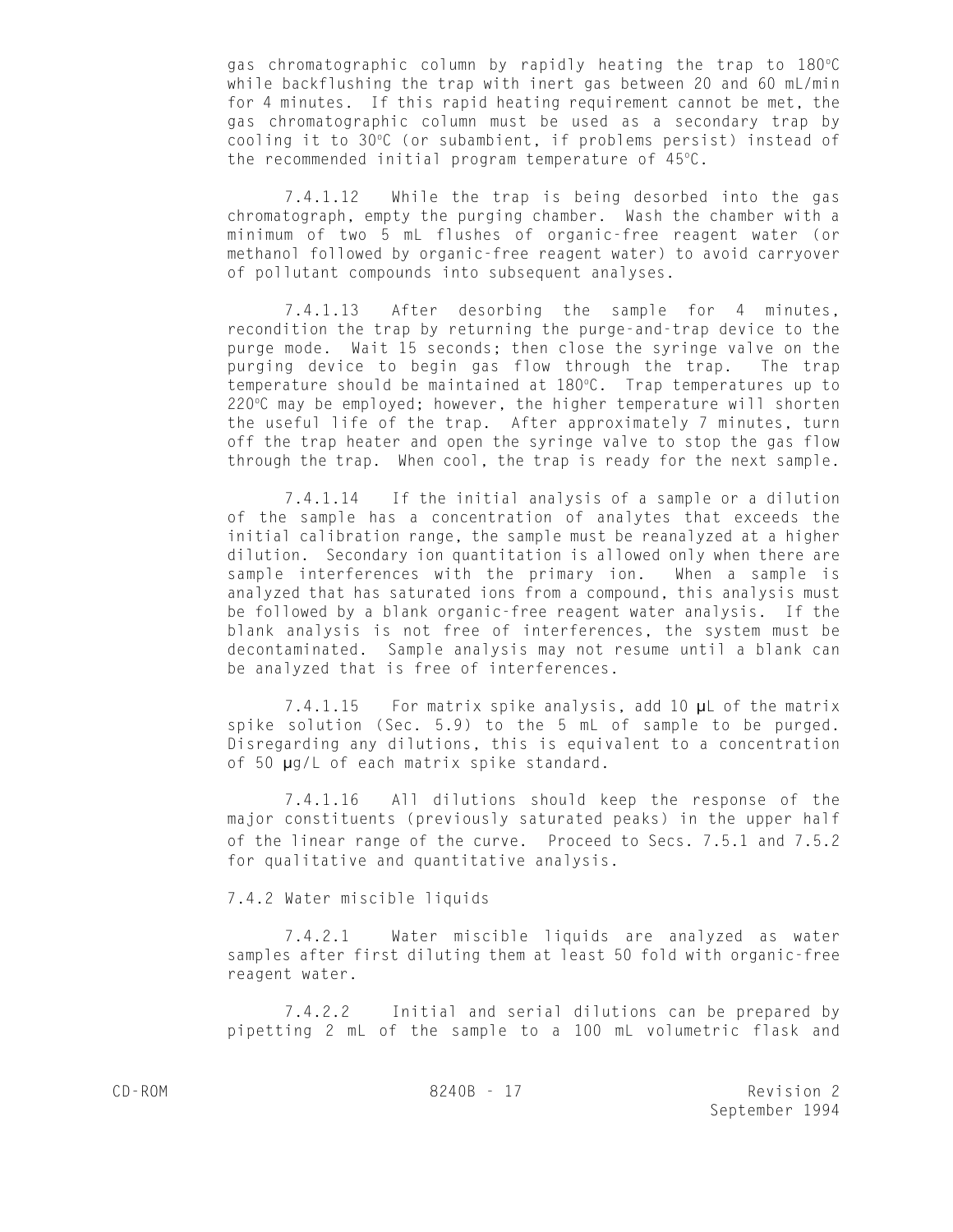diluting to volume with organic-free reagent water. Transfer immediately to a 5 mL gas tight syringe.

7.4.2.3 Alternatively, prepare dilutions directly in a 5 mL syringe filled with organic-free reagent water by adding at least 20 µL, but not more than 100 µL of liquid sample. The sample is ready for addition of internal and surrogate standards.

7.4.3 Sediment/soil and waste samples - It is highly recommended that all samples of this type be screened prior to the purge-and-trap GC/MS analysis. The headspace method (Method 3810) or the hexadecane extraction and screening method (Method 3820) may be used for this purpose. These samples may contain percent quantities of purgeable organics that will contaminate the purge-and-trap system, and require extensive cleanup and instrument downtime. Use the screening data to determine whether to use the low-concentration method (0.005-1 mg/kg) or the high-concentration method  $(2 \t 1 mg/kg)$ .

7.4.3.1 Low-concentration method - This is designed for samples containing individual purgeable compounds of  $\leq 1$  mg/kg. It is limited to sediment/soil samples and waste that is of a similar consistency (granular and porous). The low-concentration method is based on purging a heated sediment/soil sample mixed with organicfree reagent water containing the surrogate and internal standards. Analyze all reagent blanks and standards under the same conditions as the samples. See Figure 5 for an illustration of a low soils impinger.

7.4.3.1.1 Use a 5 g sample if the expected concentration is  $\langle$  0.1 mg/kg or a 1 g sample for expected concentrations between 0.1 and 1 mg/kg.

7.4.3.1.2 The GC/MS system should be set up as in Secs. 7.4.1.2-7.4.1.4. This should be done prior to the preparation of the sample to avoid loss of volatiles from standards and samples. A heated purge calibration curve must be prepared and used for the quantitation of all samples analyzed with the low-concentration method. Follow the initial and daily calibration instructions, except for the addition of a  $40^{\circ}$ C purge temperature.

7.4.3.1.3 Remove the plunger from a 5 mL Luerlock type syringe equipped with a syringe valve and fill until overflowing with organic-free reagent water. Replace the plunger and compress the water to vent trapped air. Adjust the volume to 5.0 mL. Add 10 µL each of surrogate spiking solution (Sec. 5.5) and internal standard solution (Sec. 5.6) to the syringe through the valve. (Surrogate spiking solution and internal standard solution may be mixed together.) The addition of 10 µL of the surrogate spiking solution to 5 g of sediment/soil is equivalent to 50 µg/kg of each surrogate standard.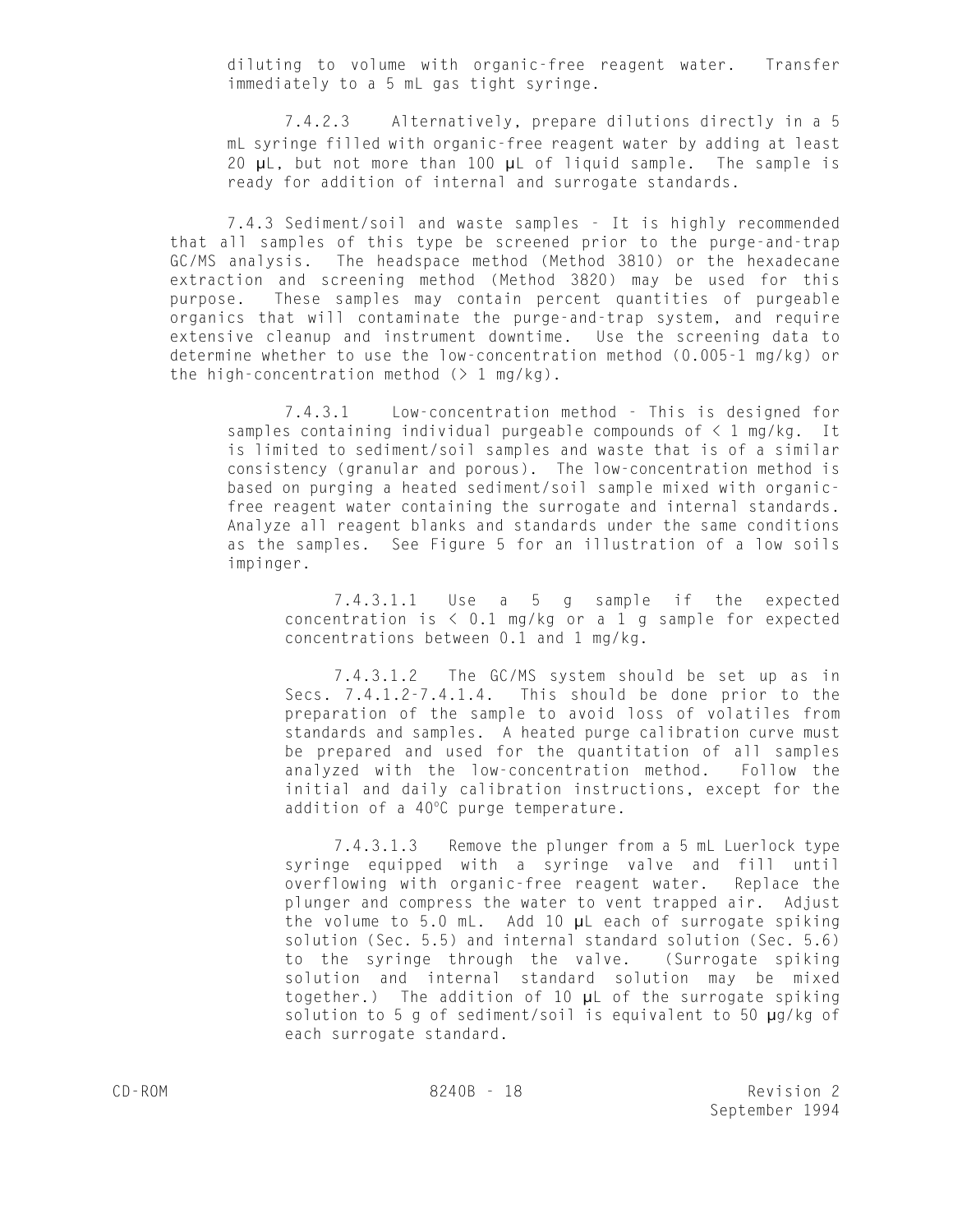7.4.3.1.4 The sample (for volatile organics) consists of the entire contents of the sample container. Do not discard any supernatant liquids. Mix the contents of the sample container with a narrow metal spatula. Weigh the amount determined in Sec. 7.4.3.1.1 into a tared purge device. Note and record the actual weight to the nearest 0.1 g.

7.4.3.1.5 Determine the percent dry weight of the soil/sediment sample. This includes waste samples that are amenable to percent dry weight determination. Other wastes should be reported on a wet-weight basis.

7.4.3.1.5.1 Immediately after weighing the sample for extraction, weigh 5-10 g of the sample into a tared crucible. Determine the % dry weight of the sample by drying overnight at 105°C. Allow to cool in a desiccator before re-weighing. Concentrations of individual analytes are reported relative to the dry weight of sample.

> WARNING: The drying oven should be contained in a hood or vented. Significant laboratory contamination may result from a heavily contaminated hazardous waste sample.

% dry weight =  $q$  of dry sample  $\times$  100 g of sample

7.4.3.1.6 Add the spiked water to the purge device, which contains the weighed amount of sample, and connect the device to the purge-and-trap system.

NOTE: Prior to the attachment of the purge device, the procedures in Secs. 7.4.3.1.4 and 7.4.3.1.6 must be performed rapidly and without interruption to avoid loss of volatile organics. These steps must be performed in a laboratory free of solvent fumes.

7.4.3.1.7 Heat the sample to  $40^{\circ}C + 1^{\circ}C$  and purge the sample for  $11.0 + 0.1$  minute.

7.4.3.1.8 Proceed with the analysis as outlined in Secs. 7.4.1.11-7.4.1.16. Use 5 mL of the same organic-free reagent water as in the reagent blank. If saturated peaks occurred or would occur if a 1 g sample were analyzed, the high-concentration method must be followed.

7.4.3.1.9 For low-concentration sediment/soils add 10 µL of the matrix spike solution (Sec. 5.9) to the 5 mL of organic-free reagent water (Sec. 7.4.3.1.3). The

CD-ROM 8240B - 19 Revision 2 September 1994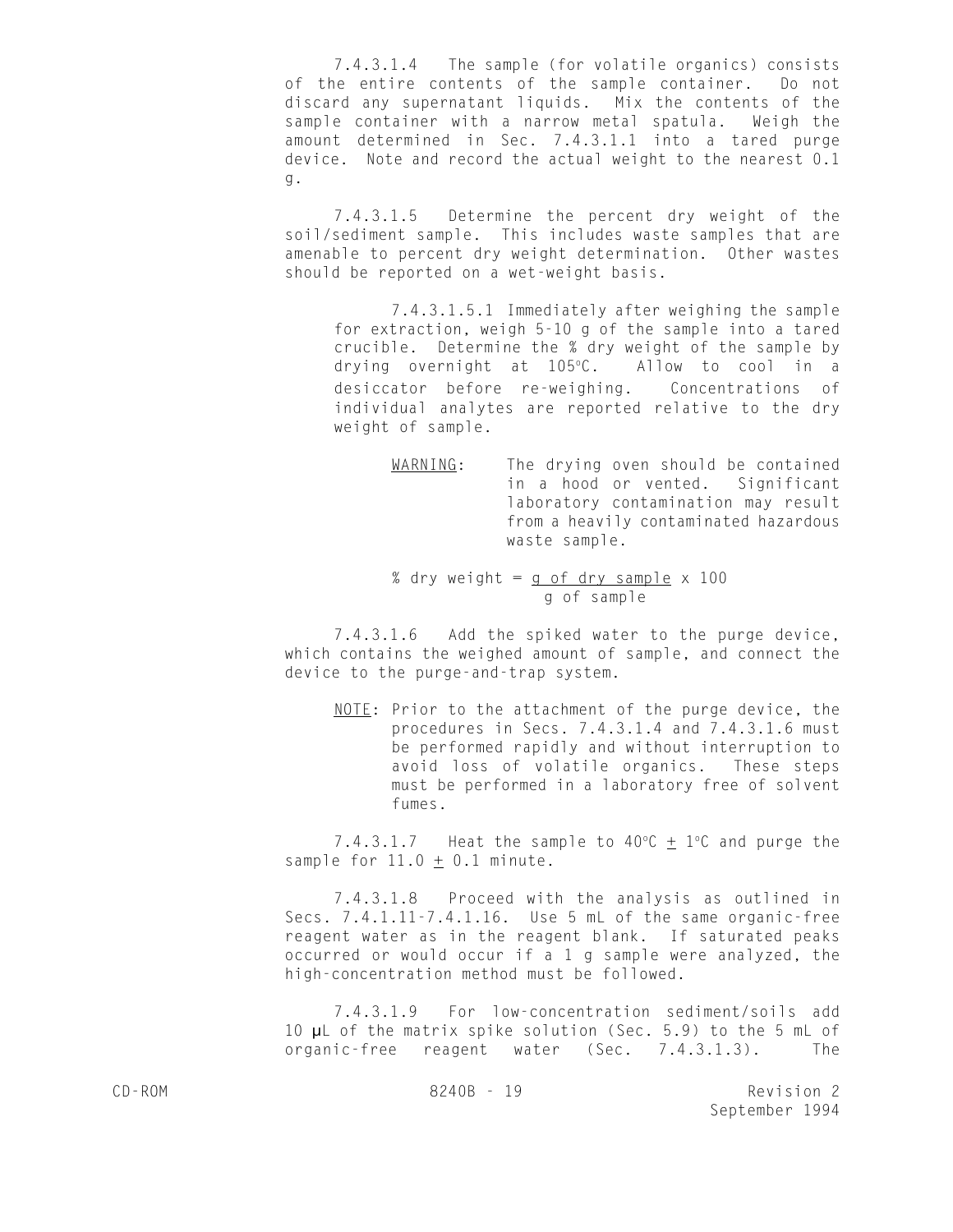concentration for a 5 g sample would be equivalent to 50 µg/kg of each matrix spike standard.

7.4.3.2 High-concentration method - The method is based on extracting the sediment/soil with methanol. A waste sample is either extracted or diluted, depending on its solubility in methanol. Wastes (i.e. petroleum and coke wastes) that are insoluble in methanol are diluted with reagent tetraglyme or possibly polyethylene glycol (PEG). An aliquot of the extract is added to organic-free reagent water containing internal standards. This is purged at ambient temperature. All samples with an expected concentration of  $> 1.0$  mg/kg should be analyzed by this method.

7.4.3.2.1 The sample (for volatile organics) consists of the entire contents of the sample container. Do not discard any supernatant liquids. Mix the contents of the sample container with a narrow metal spatula. For sediment/soil and solid wastes that are insoluble in methanol, weigh 4 g (wet weight) of sample into a tared 20 mL vial. Use a top loading balance. Note and record the actual weight to 0.1 gram and determine the percent dry weight of the sample using the procedure in Sec. 7.4.3.1.5. For waste that is soluble in methanol, tetraglyme, or PEG, weigh 1 g (wet weight) into a tared scintillation vial or culture tube or a 10 mL volumetric flask. (If a vial or tube is used, it must be calibrated prior to use. Pipet 10.0 mL of solvent into the vial and mark the bottom of the meniscus. Discard this solvent.)

7.4.3.2.2 Quickly add 9.0 mL of appropriate solvent; then add 1.0 mL of the surrogate spiking solution to the vial. Cap and shake for 2 minutes.

NOTE: Secs. 7.4.3.2.1 and 7.4.3.2.2 must be performed rapidly and without interruption to avoid loss of volatile organics. These steps must be performed in a laboratory free from solvent fumes.

7.4.3.2.3 Pipet approximately 1 mL of the extract to a GC vial for storage, using a disposable pipet. The remainder may be disposed of. Transfer approximately 1 mL of appropriate solvent to a separate GC vial for use as the method blank for each set of samples. These extracts may be stored at 4°C in the dark, prior to analysis. The addition of a 100 µL aliquot of each of these extracts in Sec. 7.4.3.2.6 will give a concentration equivalent to 6,200 µg/kg of each surrogate standard.

7.4.3.2.4 The GC/MS system should be set up as in Secs. 7.4.1.2-7.4.1.4. This should be done prior to the addition of the solvent extract to organic-free reagent water.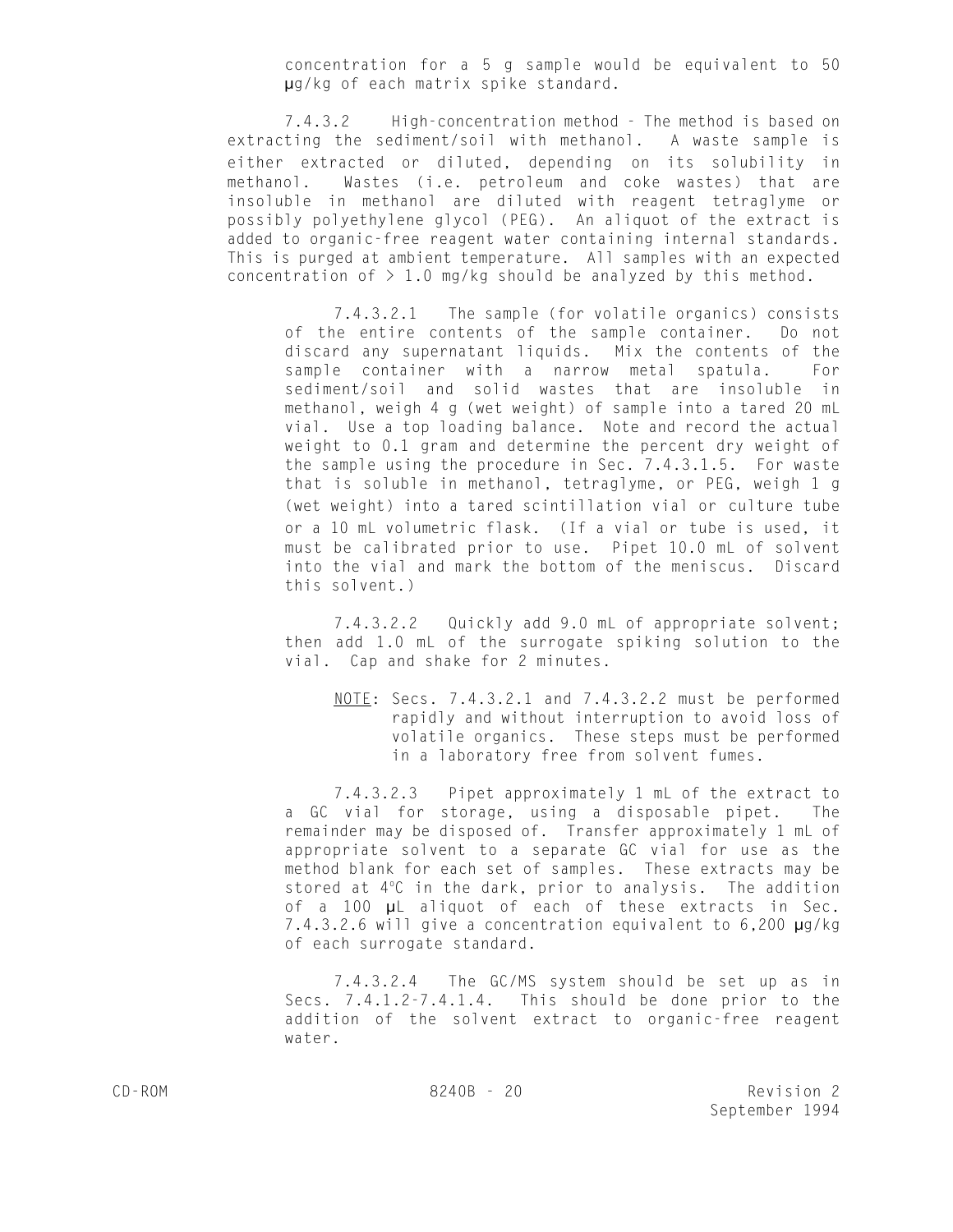7.4.3.2.5 Table 4 can be used to determine the volume of solvent extract to add to the 5 mL of organic-free reagent water for analysis. If a screening procedure was followed (Method 3810 or 3820), use the estimated concentration to determine the appropriate volume. Otherwise, estimate the concentration range of the sample from the low-concentration analysis to determine the appropriate volume. If the sample was submitted as a high-concentration sample, start with 100 µL. All dilutions must keep the response of the major constituents (previously saturated peaks) in the upper half of the linear range of the curve.

7.4.3.2.6 Remove the plunger from a 5.0 mL Luerlock type syringe equipped with a syringe valve and fill until overflowing with organic-free reagent water. Replace the plunger and compress the water to vent trapped air. Adjust the volume to 4.9 mL. Pull the plunger back to 5.0 mL to allow volume for the addition of the sample extract and of standards. Add 10 µL of internal standard solution. Also add the volume of solvent extract determined in Sec. 7.4.3.2.5 and a volume of extraction or dissolution solvent to total 100 µL (excluding methanol in standards).

7.4.3.2.7 Attach the syringe-syringe valve assembly to the syringe valve on the purging device. Open the syringe valve and inject the organic-free reagent water/methanol sample into the purging chamber.

7.4.3.2.8 Proceed with the analysis as outlined in Sec. 7.4.1.11-7.4.1.16. Analyze all reagent blanks on the same instrument as that use for the samples. The standards and blanks should also contain 100 µL of solvent to simulate the sample conditions.

7.4.3.2.9 For a matrix spike in the high-concentration sediment/soil samples, add 8.0 mL of methanol, 1.0 mL of surrogate spike solution (Sec. 5.5), and 1.0 mL of matrix spike solution (Sec. 5.9) as in Sec. 7.4.3.2.2. This results in a 6,200 µg/kg concentration of each matrix spike standard when added to a 4 g sample. Add a 100 µL aliquot of this extract to 5 mL of organic-free reagent water for purging (as per Sec. 7.4.3.2.6).

7.5 Data interpretation

7.5.1 Qualitative analysis

7.5.1.1 The qualitative identification of compounds determined by this method is based on retention time, and on comparison of the sample mass spectrum, after background correction, with characteristic ions in a reference mass spectrum. The reference mass spectrum must be generated by the laboratory using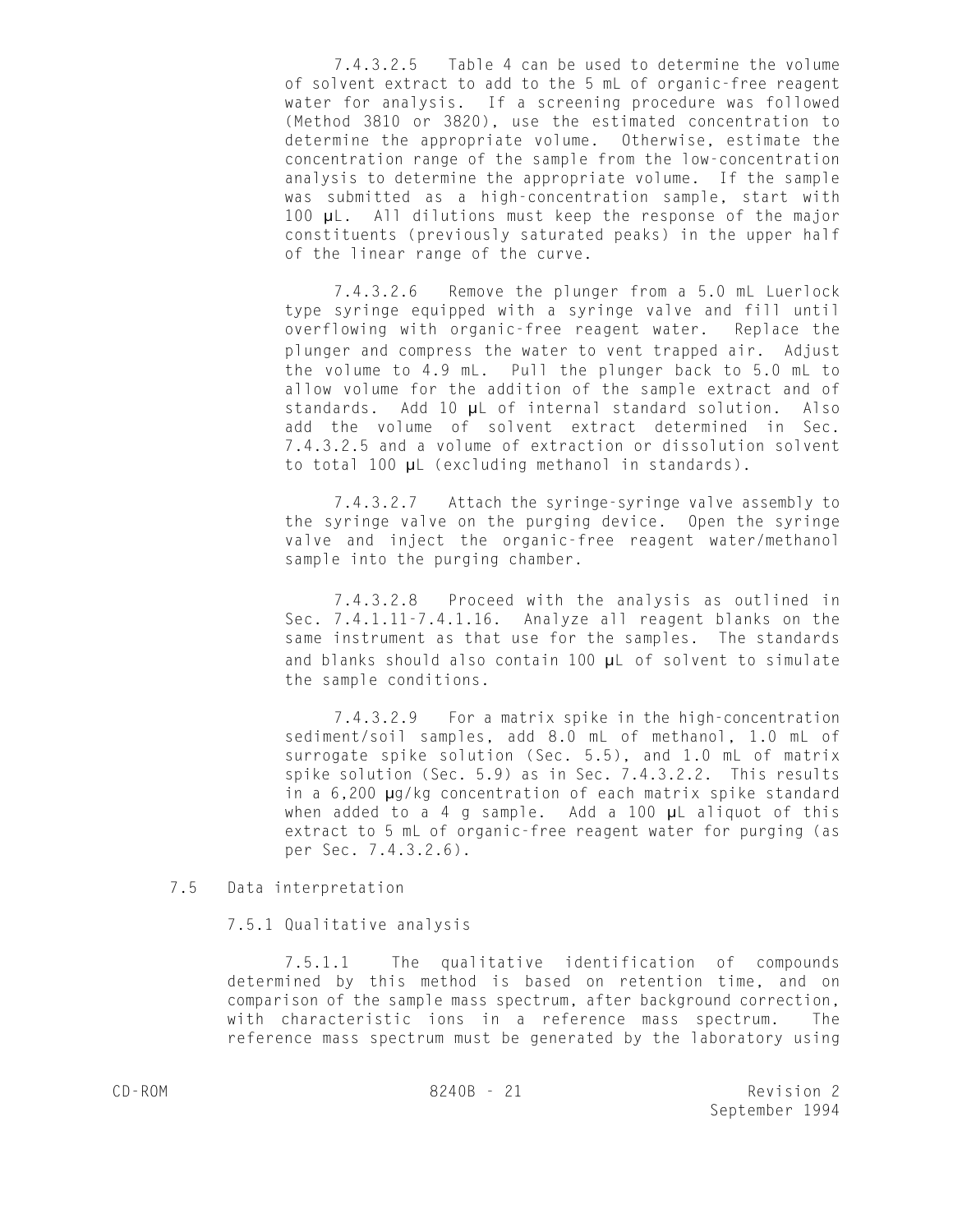the conditions of this method. The characteristic ions from the reference mass spectrum are defined to be the three ions of greatest relative intensity, or any ions over 30% relative intensity if less than three such ions occur in the reference spectrum. Compounds should be identified as present when the criteria below are met.

7.5.1.1.1 The intensities of the characteristic ions of a compound maximize in the same scan or within one scan of each other. Selection of a peak by a data system target compound search routine where the search is based on the presence of a target chromatographic peak containing ions specific for the target compound at a compound-specific retention time will be accepted as meeting this criterion.

7.5.1.1.2 The RRT of the sample component is within  $\pm$  0.06 RRT units of the RRT of the standard component.

7.5.1.1.3 The relative intensities of the characteristic ions agree within 30% of the relative intensities of these ions in the reference spectrum. (Example: For an ion with an abundance of 50% in the reference spectrum, the corresponding abundance in a sample spectrum can range between 20% and 80%.)

7.5.1.1.4 Structural isomers that produce very similar mass spectra should be identified as individual isomers if they have sufficiently different GC retention times. Sufficient GC resolution is achieved if the height of the valley between two isomer peaks is less than 25% of the sum of the two peak heights. Otherwise, structural isomers are identified as isomeric pairs.

7.5.1.1.5 Identification is hampered when sample components are not resolved chromatographically and produce mass spectra containing ions contributed by more than one analyte. When gas chromatographic peaks obviously represent more than one sample component (i.e., a broadened peak with shoulder(s) or a valley between two or more maxima), appropriate selection of analyte spectra and background spectra is important. Examination of extracted ion current profiles of appropriate ions can aid in the selection of spectra, and in qualitative identification of compounds. When analytes coelute (i.e., only one chromatographic peak is apparent), the identification criteria can be met, but each analyte spectrum will contain extraneous ions contributed by the coeluting compound.

7.5.1.2 For samples containing components not associated with the calibration standards, a library search may be made for the purpose of tentative identification. The necessity to perform this type of identification will be determined by the type of analyses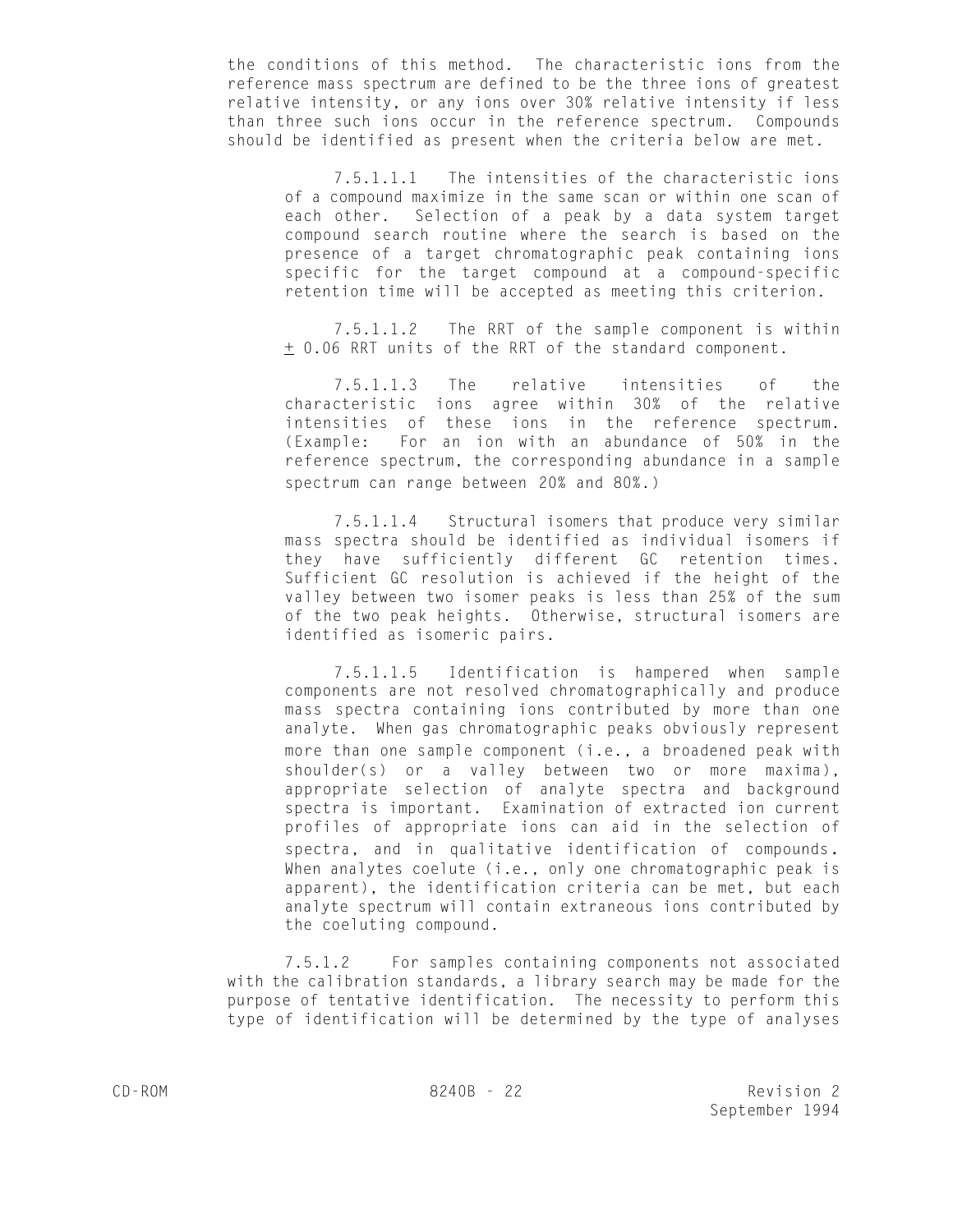being conducted. Guidelines for making tentative identification are:

(1) Relative intensities of major ions in the reference spectrum (ions  $> 10\%$  of the most abundant ion) should be present in the sample spectrum.

(2) The relative intensities of the major ions should agree within  $\pm$  20%. (Example: For an ion with an abundance of 50% in the standard spectrum, the corresponding sample ion abundance must be between 30 and 70%).

(3) Molecular ions present in the reference spectrum should be present in the sample spectrum.

(4) Ions present in the sample spectrum but not in the reference spectrum should be reviewed for possible background contamination or presence of coeluting compounds.

(5) Ions present in the reference spectrum but not in the sample spectrum should be reviewed for possible subtraction from the sample spectrum because of background contamination or coeluting peaks. Data system library reduction programs can sometimes create these discrepancies.

Computer generated library search routines should not use normalization routines that would misrepresent the library or unknown spectra when compared to each other. Only after visual comparison of sample with the nearest library searches will the mass spectral interpretation specialist assign a tentative identification.

#### 7.5.2 Quantitative analysis

7.5.2.1 When a compound has been identified, the quantitation of that compound will be based on the integrated abundance from the EICP of the primary characteristic ion. Quantitation will take place using the internal standard technique. The internal standard used shall be the one nearest the retention time of that of a given analyte (e.g. see Table 5).

7.5.2.2 When linearity exists, as per Sec. 7.2.10, calculate the concentration of each identified analyte in the sample as follows:

Water

concentration 
$$
(\mu g/L) = \frac{(A_x)(I_s)}{(A_{is})(RF)(V_o)}
$$

where: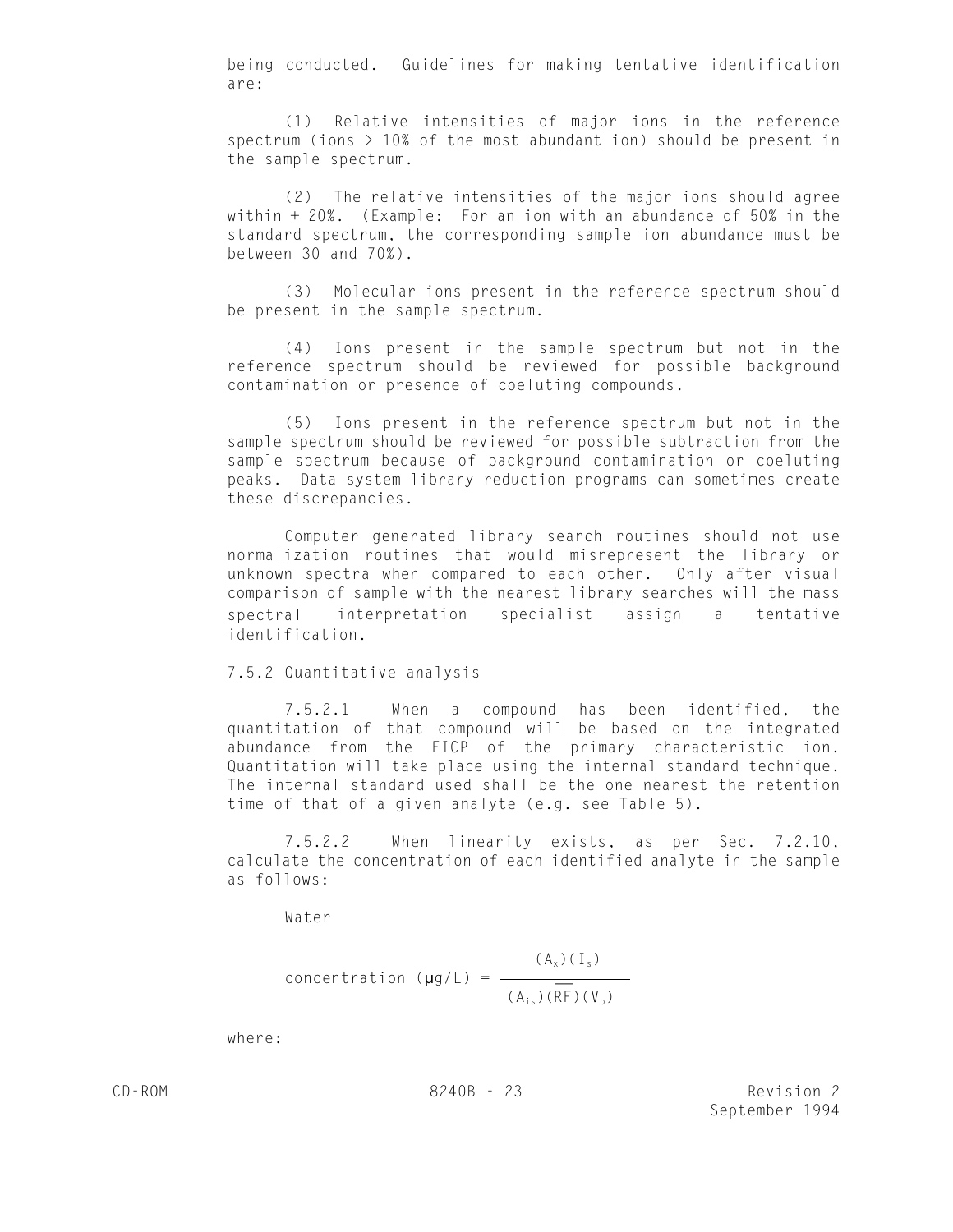- $A_x$  = Area of characteristic ion for compound being measured.
- $I_s$  = Amount of internal standard injected (ng).
- $A_{is}$  = Area of characteristic ion for the internal standard.  $\overline{\phantom{a}}$
- RF = Mean relative response factor for compound being measured (Sec. 7.2.8).
- $V_0$  = Volume of water purged (mL), taking into consideration any dilutions made.

Sediment/Soil Sludge (on a dry-weight basis) and Waste (normally on a wet-weight basis)

$$
\begin{array}{lll}\n\text{concentration} & (\mu g / kg) & = \frac{(A_x)(I_s)(V_t)}{(A_{is})(RF)(V_i)(W_s)(D)}\n\end{array}
$$

where:

|                |                   | $A_x$ , I <sub>s</sub> , $A_{iS}$ , RF, = Same as for water. |
|----------------|-------------------|--------------------------------------------------------------|
|                | $V_{+}$ =         | Volume of total extract $(\mu L)$ (use 10,000 $\mu L$ or a   |
|                |                   | factor of this when dilutions are made).                     |
| $V_{i}$        | $\alpha = \alpha$ | Volume of extract added $(\mu L)$ for purging.               |
| M <sub>c</sub> | $=$               | Weight of sample extracted or purged (g).                    |
| $\Box$         | $=$               | % dry weight of sample/100, or 1 for a wet-weight            |
|                |                   | basis.                                                       |

7.5.2.3 Where applicable, an estimate of concentration for noncalibrated components in the sample should be made. The formulae given above should be used with the following modifications: The areas  $A_x$  and  $A_i$ , should be from the total ion chromatograms, and the RF for the compound should be assumed to be 1. The concentration obtained should be reported indicating (1) that the value is an estimate and (2) which internal standard was used to determine concentration. Use the nearest internal standard free of interferences.

7.5.2.4 Alternatively, the regression line fitted to the initial calibration (Sec. 7.2.10.1) may be used for determination of analyte concentration.

#### 8.0 QUALITY CONTROL

8.1 Each laboratory that uses these methods is required to operate a formal quality control program. The minimum requirements of this program consist of an initial demonstration of laboratory capability and an ongoing analysis of spiked samples to evaluate and document data quality. The laboratory must maintain records to document the quality of the data generated. Ongoing data quality checks are compared with established performance criteria to determine if the results of analyses meet the performance characteristics of the method. When results of sample spikes indicate atypical method performance, a quality control reference sample must be analyzed to confirm that the measurements were performed in an in-control mode of operation.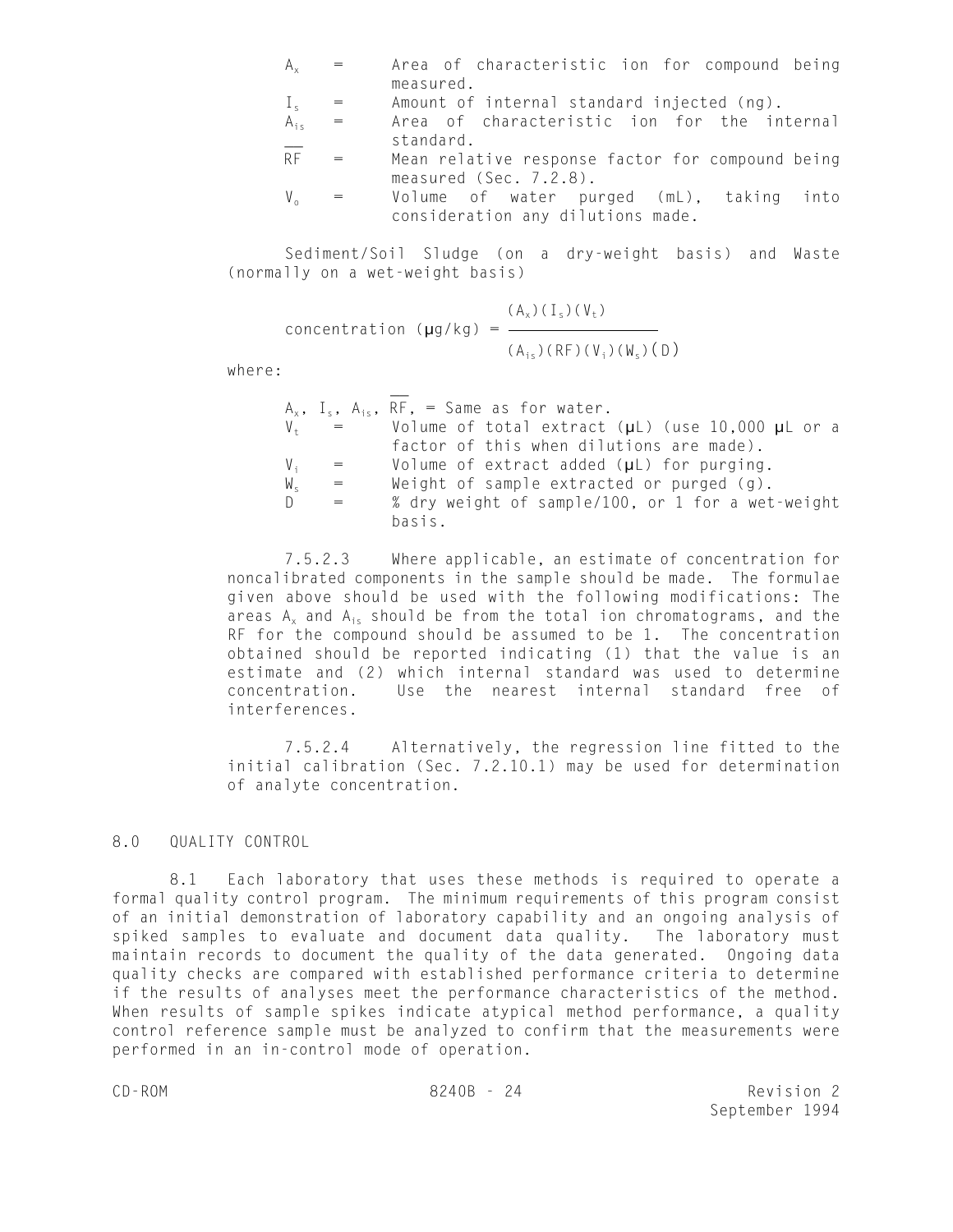8.2 Before processing any samples, the analyst should demonstrate, through the analysis of a method blank, that interferences from the analytical system, glassware, and reagents are under control. Each time a set of samples is extracted or there is a change in reagents, a method blank should be processed as a safeguard against chronic laboratory contamination. The blank samples should be carried through all stages of sample preparation and measurement.

8.3 The experience of the analyst performing GC/MS analyses is invaluable to the success of the methods. Each day that analysis is performed, the daily calibration standard should be evaluated to determine if the chromatographic system is operating properly. Questions that should be asked are: Do the peaks look normal?; Is the response obtained comparable to the response from previous calibrations? Careful examination of the standard chromatogram can indicate whether the column is still useable, the injector is leaking, the injector septum needs replacing, etc. If any changes are made to the system (e.g. column changed), recalibration of the system must take place.

8.4 Required instrument QC is found in the following section:

8.4.1 The GC/MS system must be tuned to meet the BFB specifications in Sec. 7.2.2.

8.4.2 There must be an initial calibration of the GC/MS system as specified in Sec. 7.2.

8.4.3 The GC/MS system must meet the SPCC criteria specified in Step 7.3.3 and the CCC criteria in Sec. 7.3.4, each 12 hours.

8.5 To establish the ability to generate acceptable accuracy and precision, the analyst must perform the following operations.

8.5.1 A quality control (QC) reference sample concentrate is required containing each analyte at a concentration of 10 mg/L in methanol. The QC reference sample concentrate may be prepared from pure standard materials or purchased as certified solutions. If prepared by the laboratory, the QC reference sample concentrate must be made using stock standards prepared independently from those used for calibration.

8.5.2 Prepare a QC reference sample to contain 20 µg/L of each analyte by adding 200 µL of QC reference sample concentrate to 100 mL of water.

8.5.3 Four 5-mL aliquots of the well mixed QC reference sample are analyzed according to the method beginning in Sec. 7.4.1.

\_

8.5.4 Calculate the average recovery  $(x)$  in  $\mu$ g/L, and the standard deviation of the recovery (s) in µg/L, for each analyte using the four results.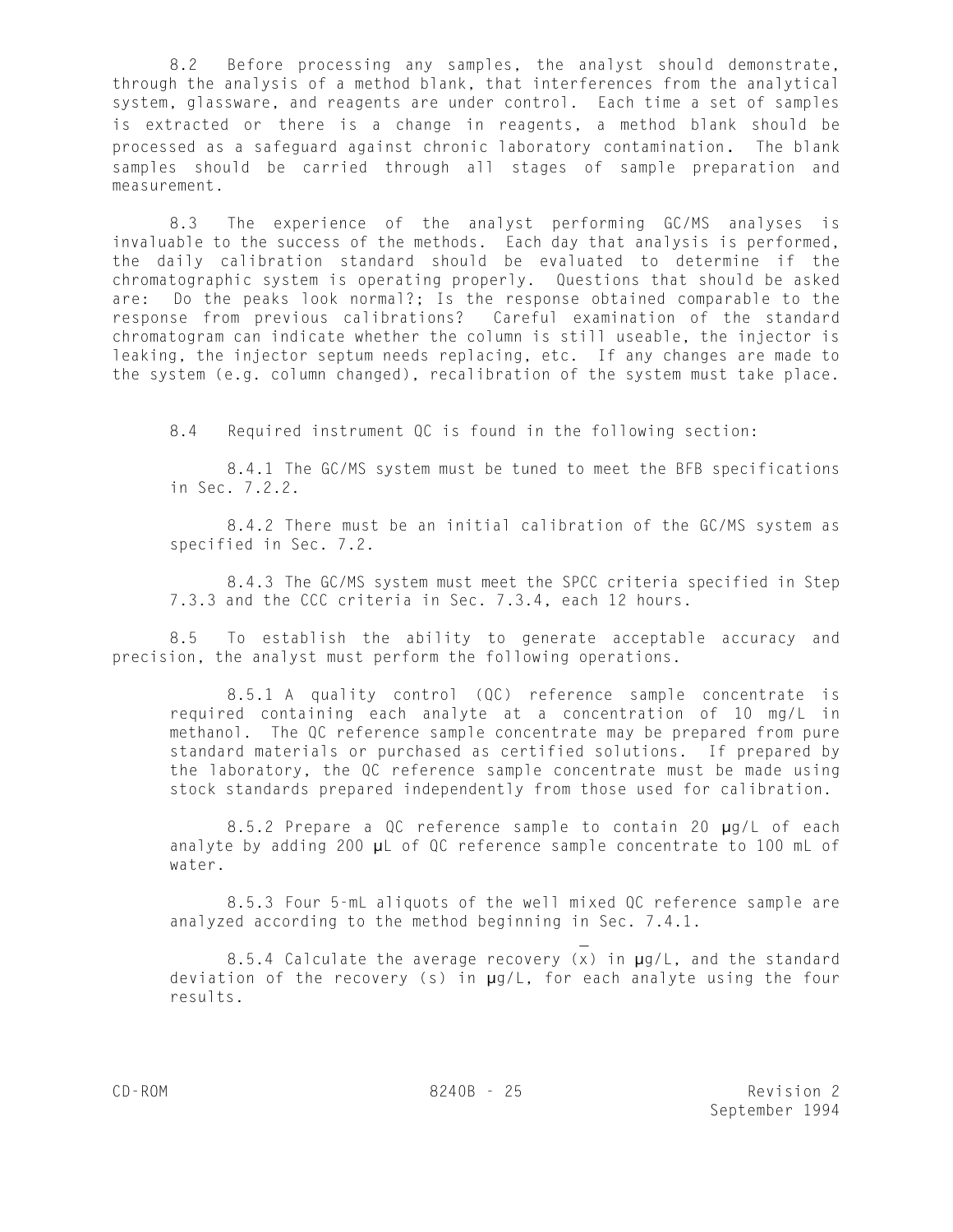8.5.5 For each analyte compare s and x with the corresponding \_ acceptance criteria\_for precision and accuracy, respectively, found in Table 6. If s and x for all analytes meet the acceptance criteria, the system performance is acceptable and analysis of actual samples can\_begin. If any individual s exceeds the precision limit or any individual x falls outside the range for accuracy, then the system performance is unacceptable for that analyte.

NOTE: The large number of analytes in Table 6 present a substantial probability that one or more will fail at least one of the acceptance criteria when all analytes of a given method are determined.

8.5.6 When one or more of the analytes tested fail at least one of the acceptance criteria, the analyst must proceed according to Sec. 8.5.6.1 or 8.5.6.2.

8.5.6.1 Locate and correct the source of the problem and repeat the test for all analytes beginning with Sec. 8.5.2.

8.5.6.2 Beginning with Sec. 8.5.2, repeat the test only for those analytes that failed to meet criteria. Repeated failure, however, will confirm a general problem with the measurement system. If this occurs, locate and correct the source of the problem and repeat the test for all compounds of interest beginning with Sec. 8.5.2.

8.6 The laboratory must, on an ongoing basis, analyze a method blank and a spiked replicate for each analytical batch (up to a maximum of 20 samples/batch) to assess accuracy. For soil and waste samples where detectable amounts of organics are present, replicate samples may be appropriate in place of spiked replicates. For laboratories analyzing one to ten samples per month, at least one spiked sample per month is required.

8.6.1 The concentration of the spike in the sample should be determined as follows:

8.6.1.1 If, as in compliance monitoring, the concentration of a specific analyte in the sample is being checked against a regulatory concentration limit, the spike should be at that limit or 1 to 5 times higher than the background concentration determined in Sec. 8.6.2, whichever concentration would be larger.

8.6.1.2 If the concentration of a specific analyte in a water sample is not being checked against a specific limit, the spike should be at 20  $\mu$ g/L or 1 to 5 times higher than the background concentration determined in Sec. 8.6.2, whichever concentration would be larger. For other matrices, recommended spiking concentration is 10 times the EQL.

8.6.2 Analyze one 5-mL sample aliquot to determine the background concentration (B) of each analyte. If necessary, prepare a new QC reference sample concentrate (Sec. 8.5.1) appropriate for the background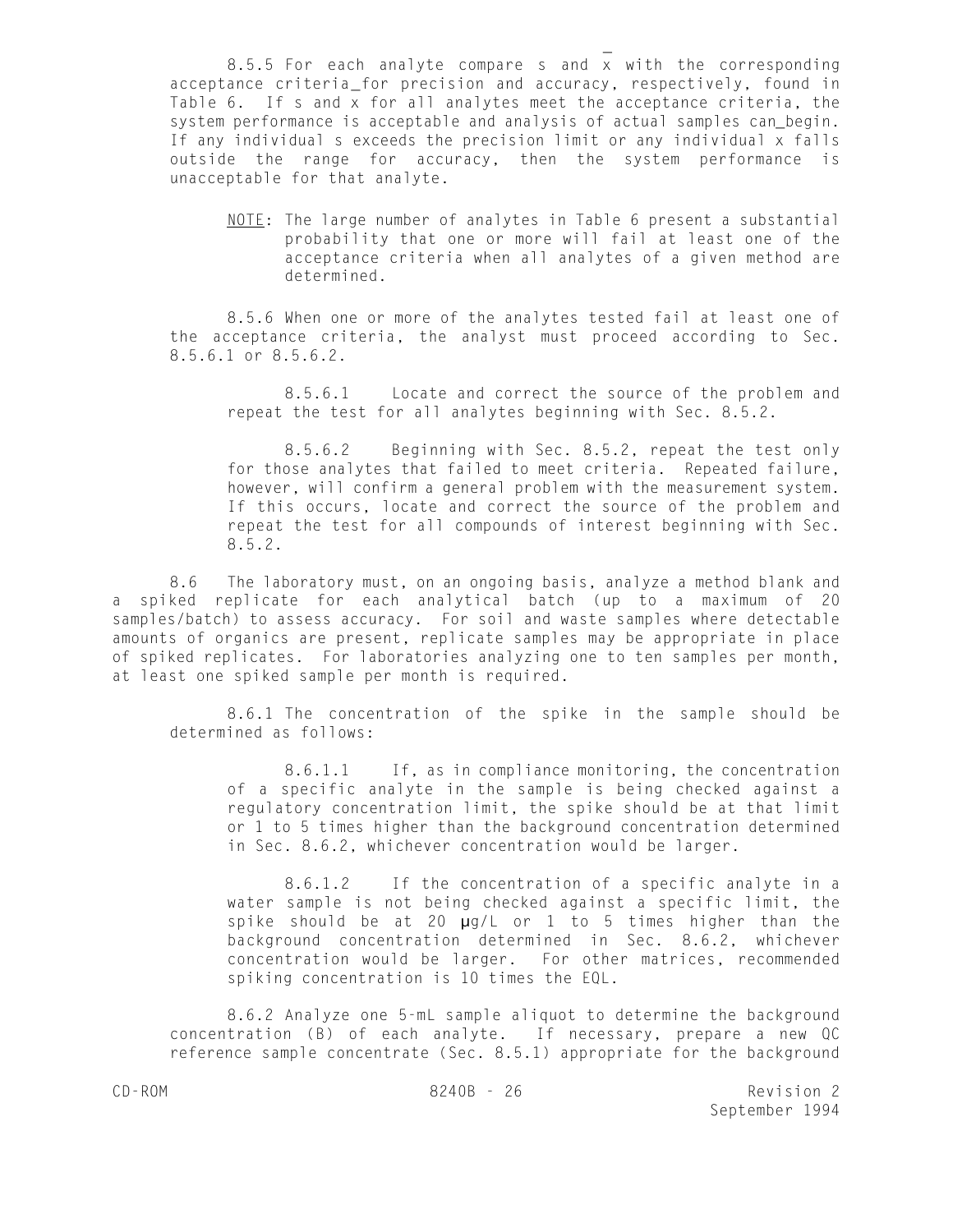concentration in the sample. Spike a second 5-mL sample aliquot with 10 µL of the QC reference sample concentrate and analyze it to determine the concentration after spiking (A) of each analyte. Calculate each percent recovery (p) as 100(A-B)%/T, where T is the known true value of the spike.

8.6.3 Compare the percent recovery (p) for each analyte in a water sample with the corresponding QC acceptance criteria found in Table 6. These acceptance criteria were calculated to include an allowance for error in measurement of both the background and spike concentrations, assuming a spike to background ratio of 5:1. This error will be accounted for to the extent that the analyst's spike to background ratio approaches 5:1. If spiking was performed at a concentration lower than 20 µg/L, the analyst must use either the QC acceptance criteria presented in Table 6, or optional QC acceptance criteria calculated for the specific spike concentration. To calculate optional acceptance criteria for the recovery of an analyte: (1) Calculate accuracy (x') using the equation found in Table 7, substituting the spike concentration (T) for C; (2) calculate <u>o</u>verall precision (S') using the equation in Table 7, substituting  $x^{\centerdot}$  for x; (3) calculate the range for recovery at the spike concentration as  $(100x'/T) \pm 2.44(100S'/T)\%$ .

8.6.4 If any individual p falls outside the designated range for recovery, that analyte has failed the acceptance criteria. A check standard containing each analyte that failed the criteria must be analyzed as described in Sec. 8.7.

8.7 If any analyte in a water sample fails the acceptance criteria for recovery in Sec. 8.6, a QC reference sample containing each analyte that failed must be prepared and analyzed.

NOTE: The frequency for the required analysis of a QC reference sample will depend upon the number of analytes being simultaneously tested, the complexity of the sample matrix, and the performance of the laboratory. If the entire list of analytes in Table 6 must be measured in the sample in Sec. 8.6, the probability that the analysis of a QC reference sample will be required is high. In this case, the QC reference sample should be routinely analyzed with the spiked sample.

8.7.1 Prepare the QC reference sample by adding 10 µL of the QC reference sample concentrate (Sec. 8.5.1 or 8.6.2) to 5 mL of reagent water. The QC reference sample needs only to contain the analytes that failed criteria in the test in Sec. 8.6.

8.7.2 Analyze the QC reference sample to determine the concentration measured (A) of each analyte. Calculate each percent recovery  $(p_{s})$  as 100(A/T)%, where T is the true value of the standard concentration.

8.7.3 Compare the percent recovery  $(p_s)$  for each analyte with the corresponding QC acceptance criteria found in Table 6. Only analytes that failed the test in Sec. 8.6 need to be compared with these criteria. If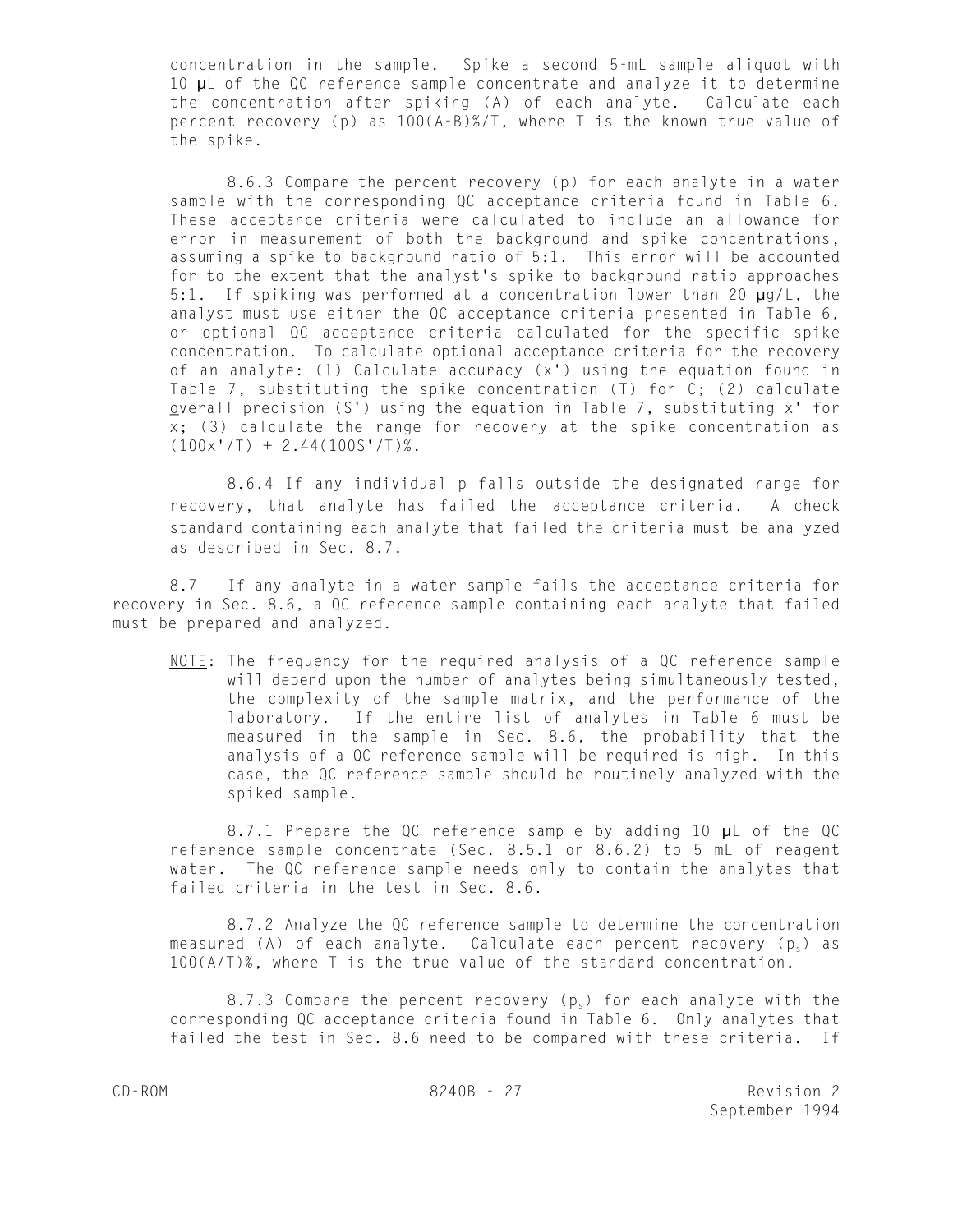the recovery of any such analyte falls outside the designated range, the laboratory performance for that analyte is judged to be out of control, and the problem must be immediately identified and corrected. The result for that analyte in the unspiked sample is suspect and may not be reported for regulatory compliance purposes.

8.8 As part of the QC program for the laboratory, method accuracy for each matrix studied must be assessed and records must be maintained. After the analysis of five spiked samples (of the same matrix) as in Sec. 8.6, calculate \_ the average percent recovery (p) and the standard deviation of the percent recov $ery (s<sub>p</sub>)$ . Express the accuracy assessment as a percent recovery interval</u> from p – 2s<sub>p</sub> to p + 2s <sub>p</sub>. If p = 90% and s <sub>p</sub> = 10%, for example, the accuracy interval is expressed as 70-110%. Update the accuracy assessment for each analyte on a regular basis (e.g., after each five to ten new accuracy measurements).

8.9 To determine acceptable accuracy and precision limits for surrogate standards the following procedure should be performed.

8.9.1 For each sample analyzed, calculate the percent recovery of each surrogate in the sample.

8.9.2 Once a minimum of thirty samples of the same matrix have been analyzed, calculate the average percent recovery (P) and standard deviation of the percent recovery (s) for each of the surrogates.

8.9.3 For a given matrix, calculate the upper and lower control limit for method performance for each surrogate standard. This should be done as follows:

Upper Control Limit (UCL) =  $P + 3s$ Lower Control Limit (LCL) =  $P - 3s$ 

8.9.4 For aqueous and soil matrices, these laboratory established surrogate control limits should, if applicable, be compared with the control limits listed in Table 8. The limits given in Table 8 are multilaboratory performance based limits for soil and aqueous samples, and therefore, the single-laboratory limits established in Sec. 8.9.3 must fall within those given in Table 8 for these matrices.

8.9.5 If recovery is not within limits, the following procedures are required.

- Check to be sure there are no errors in calculations, surrogate solutions and internal standards. Also, check instrument performance.
- Recalculate the data and/or reanalyze the extract if any of the above checks reveal a problem.
- Reextract and reanalyze the sample if none of the above are a problem or flag the data as "estimated concentration".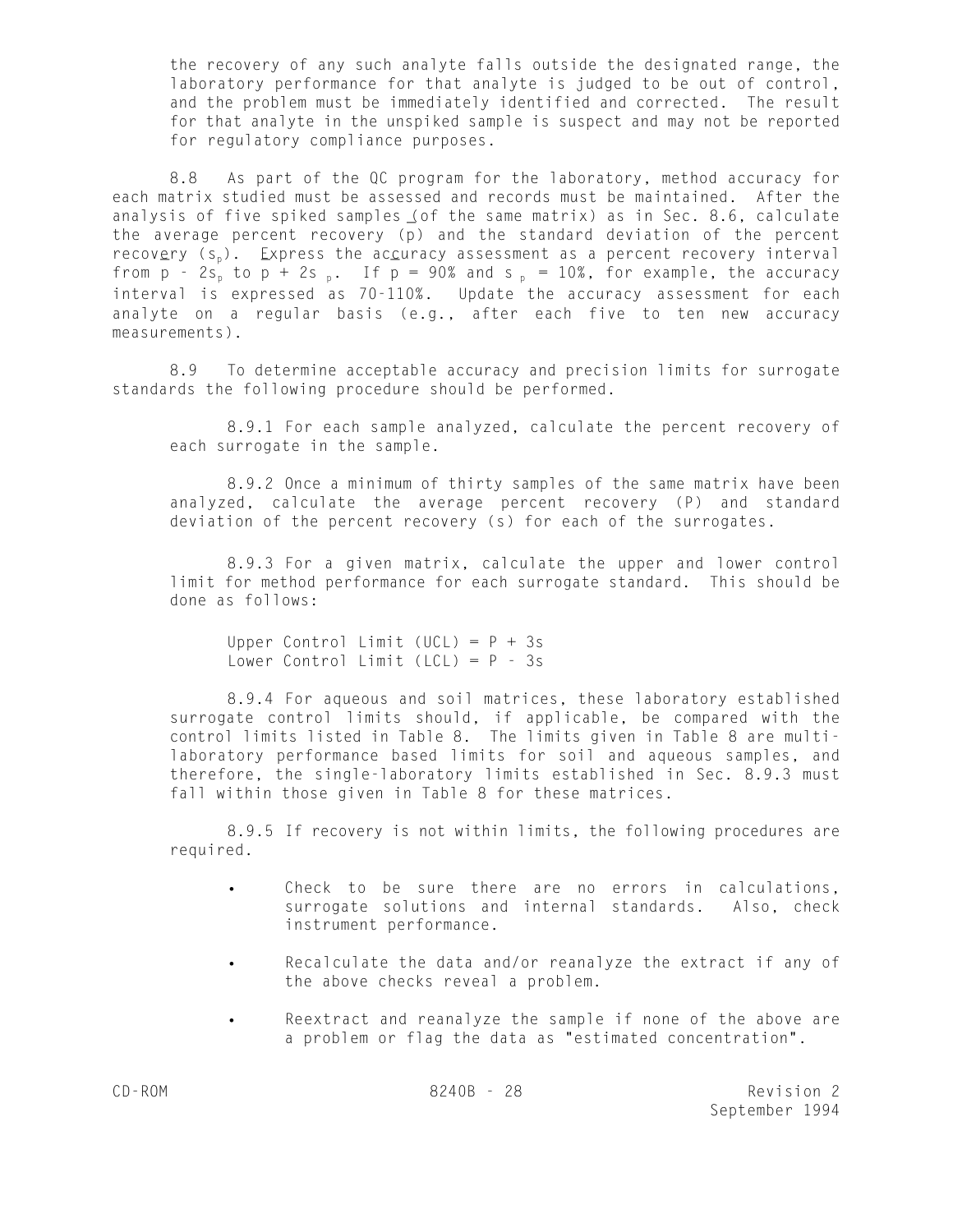8.9.6 At a minimum, each laboratory should update surrogate recovery limits on a matrix-by-matrix basis, annually.

8.10 It is recommended that the laboratory adopt additional quality assurance practices for use with this method. The specific practices that are most productive depend upon the needs of the laboratory and the nature of the samples. Field duplicates may be analyzed to assess the precision of the environmental measurements. When doubt exists over the identification of a peak on the chromatogram, confirmatory techniques such as gas chromatography with a dissimilar column or a different ionization mode using a mass spectrometer must be used. Whenever possible, the laboratory should analyze standard reference materials and participate in relevant performance evaluation studies.

## 9.0 METHOD PERFORMANCE

9.1 This method was tested by 15 laboratories using organic-free reagent water, drinking water, surface water, and industrial wastewaters spiked at six concentrations over the range 5-600 µg/L. Single operator precision, overall precision, and method accuracy were found to be directly related to the concentration of the analyte and essentially independent of the sample matrix. Linear equations to describe these relationships are presented in Table 7.

### 10.0 REFERENCES

- 1. U.S. EPA 40 CFR Part 136, "Guidelines Establishing Test Procedures for the Analysis of Pollutants Under the Clean Water Act, Method 624," October 26, 1984.
- 2. U.S. EPA Contract Laboratory Program, Statement of Work for Organic Analysis, July 1985, Revision.
- 3. Bellar, T.A., and J.J. Lichtenberg, J. Amer. Water Works Assoc., 66(12), 739-744, 1974.
- 4. Bellar, T.A., and J.J. Lichtenberg, "Semi-Automated Headspace Analysis of Drinking Waters and Industrial Waters for Purgeable Volatile Organic Compounds," in Van Hall, ed., Measurement of Organic Pollutants in Water and Wastewater, ASTM STP 686, pp. 108-129, 1979.
- 5. Budde, W.L. and J.W. Eichelberger, "Performance Tests for the Evaluation of Computerized Gas Chromatography/Mass Spectrometry Equipment and Laboratories," EPA-600/4-79-020, U.S. Environmental Protection Agency, Environmental Monitoring and Support Laboratory, Cincinnati, Ohio 45268, April 1980.
- 6. Eichelberger, J.W., L.E. Harris, and W.L. Budde, "Reference Compound to Calibrate Ion Abundance Measurement in Gas Chromatography-Mass Spectrometry Systems," Analytical Chemistry, 47, 995-1000, 1975.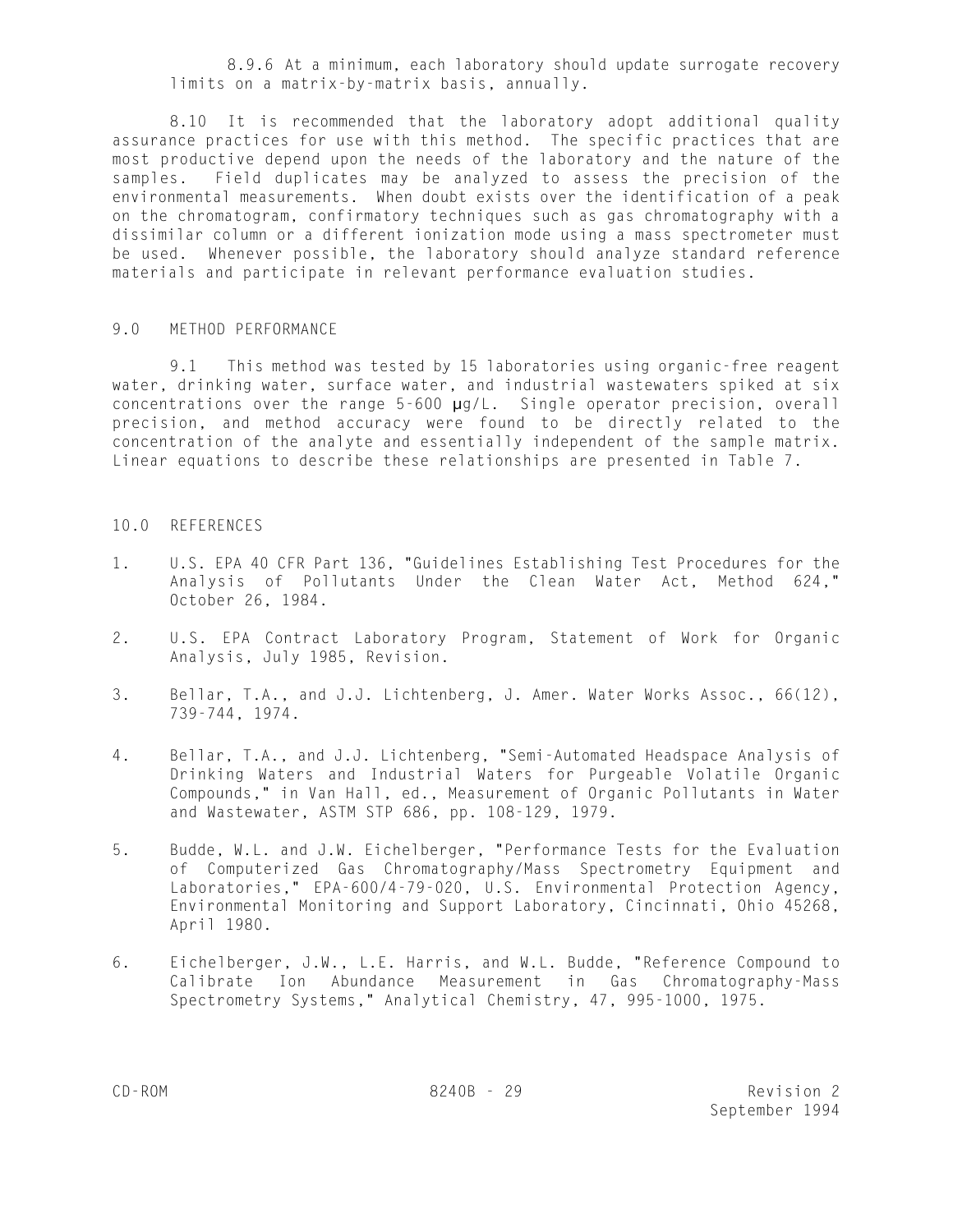- 7. "Method Detection Limit for Methods 624 and 625," Olynyk, P., W.L. Budde, and J.W. Eichelberger, Unpublished report, October 1980.
- 8. "Interlaboratory Method Study for EPA Method 624-Purgeables," Final Report for EPA Contract 68-03-3102.
- 9. "Method Performance Data for Method 624," Memorandum from R. Slater and T. Pressley, U.S. Environmental Protection Agency, Environmental Monitoring and Support Laboratory, Cincinnati, Ohio 45268, January 17, 1984.
- 10. Gebhart, J.E.; Lucas, S.V.; Naber, S.J.; Berry, A.M.; Danison, T.H.; Burkholder, H.M. "Validation of SW-846 Methods 8010, 8015, and 8020"; U.S. Environmental Protection Agency, Environmental Monitoring and Support Laboratory, Cincinnati, Old 45268, July 1987, Contract No. 68-03-1760.
- 11. Lucas, S.V.; Kornfeld, R.A. "GC-MS Suitability Testing of RCRA Appendix VIII and Michigan List Analytes "; U.S. Environmental Protection Agency, Environmental Monitoring and Support Laboratory, Cincinnati, OH 45268, February 20, 1987, Contract No. 68-03-3224.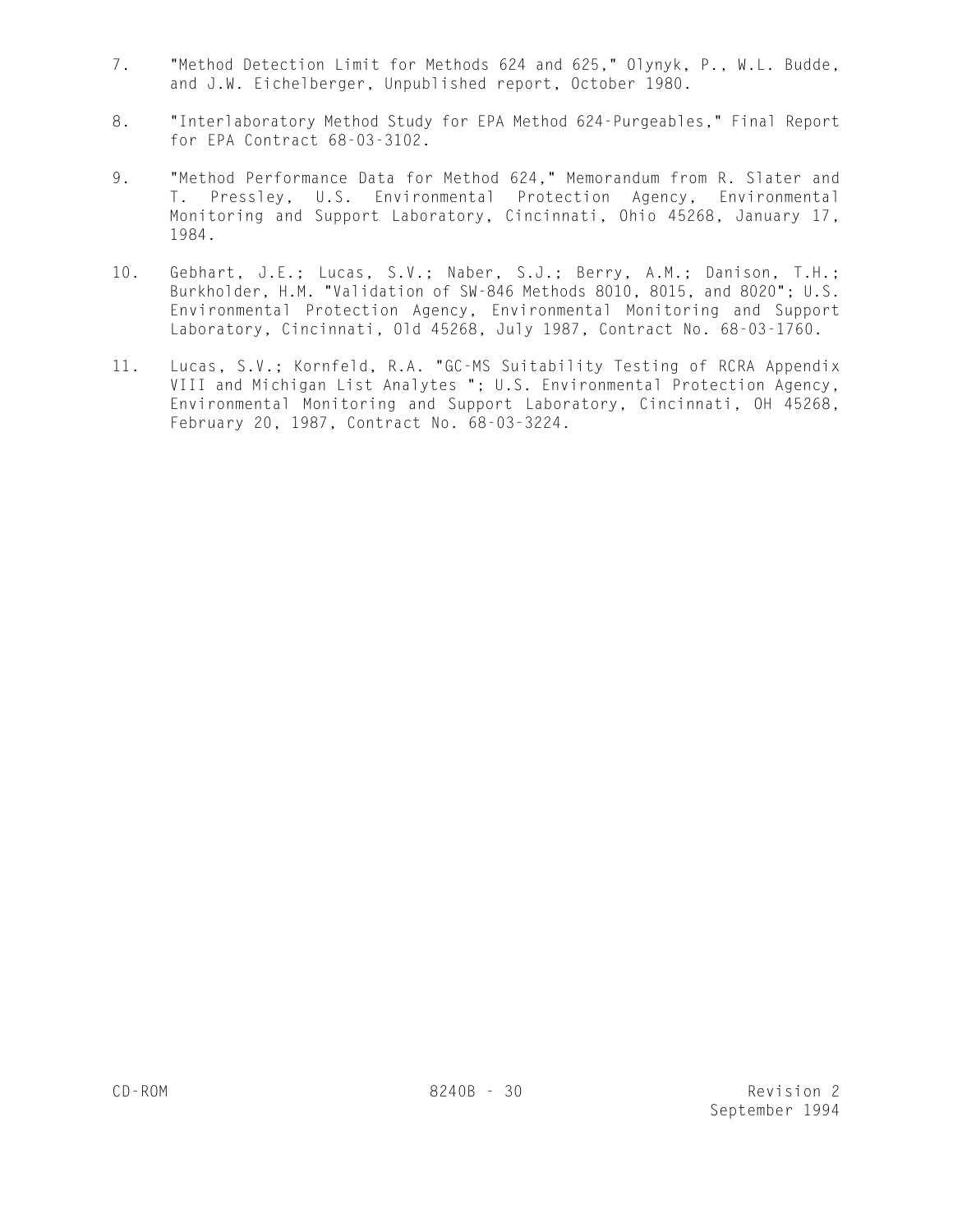| Compound                                               | Retention |     | Time (minutes) Primary Ion Secondary Ion(s) |
|--------------------------------------------------------|-----------|-----|---------------------------------------------|
| Ethylene oxide                                         | 1.30      | 44  | 44, 43, 42                                  |
| Chloromethane                                          | 2.30      | 50  | 52, 49                                      |
| Dichlorodifluoromethane                                | 2.47      | 85  | 85, 87, 101, 103                            |
| Bromomethane                                           | 3.10      | 94  | 96, 79                                      |
| Vinyl chloride                                         | 3.80      | 62  | 64, 61                                      |
| Acetonitrile                                           | 3.97      | 41  | 41, 40, 39                                  |
| Chloroethane                                           | 4.60      | 64  | 66, 49                                      |
| Methyl iodide                                          | 5.37      | 142 | 142, 127, 141                               |
| Methylene chloride                                     | 6.40      | 84  | 49, 51, 86                                  |
| Carbon disulfide                                       | 7.47      | 76  | 76, 78, 44                                  |
| Trichlorofluoromethane                                 | 8.30      | 101 | 103, 66                                     |
| Propionitrile                                          | 8.53      | 54  | 54, 52, 55, 40                              |
| Allyl chloride                                         | 8.83      | 76  | 76, 41, 39, 78                              |
| 1,1-Dichloroethene                                     | 9.00      | 96  | 61, 98                                      |
| Bromochloromethane (I.S.)                              | 9.30      | 128 | 49, 130, 51                                 |
| Allyl alcohol                                          | 9.77      | 57  | 57, 58, 39                                  |
| trans-1,2-Dichloroethene                               | 10.00     | 96  | 61, 98                                      |
| 1,2-Dichloroethane                                     | 10.10     | 62  | 64, 98                                      |
| Propargyl alcohol                                      | 10.77     | 55  | 55, 39, 38, 53                              |
| Chloroform                                             | 11.40     | 83  | 85, 47                                      |
|                                                        | 12.10     | 65  | 102                                         |
| 1,2-Dichloroethane-d <sub>4</sub> (surr)<br>2-Butanone | 12.20     | 72  | 43, 72                                      |
| Methacrylonitrile                                      | 12.37     | 41  |                                             |
| Dibromomethane                                         |           | 93  | 41, 67, 39, 52, 66                          |
|                                                        | 12.53     | 49  | 93, 174, 95, 172, 176                       |
| 2-Chloroethanol                                        | 12.93     | 42  | 49, 44, 43, 51, 80                          |
| b-Propiolactone                                        | 13.00     |     | 42, 43, 44                                  |
| Epichlorohydrin                                        | 13.10     | 57  | 57, 49, 62, 51                              |
| 1,1,1-Trichloroethane                                  | 13.40     | 97  | 99, 117                                     |
| Carbon tetrachloride                                   | 13.70     | 117 | 119, 121                                    |
| 1,4-Dioxane                                            | 13.70     | 88  | 88, 58, 43, 57                              |
| Isobutyl alcohol                                       | 13.80     | 43  | 43, 41, 42, 74                              |
| Bromodichloromethane                                   | 14.30     | 83  | 85, 129                                     |
| Chloroprene                                            | 14.77     | 53  | 53, 88, 90, 51                              |
| $1, 2: 3, 4$ -Diepoxybutane                            | 14.87     | 55  | 55, 57, 56                                  |
| 1,2-Dichloropropane                                    | 15.70     | 63  | 62, 41                                      |
| Chloral hydrate (b)                                    | 15.77     | 82  | 44, 84, 86, 111                             |
| cis-1,3-Dichloropropene                                | 15.90     | 75  | 77, 39                                      |
| Bromoacetone                                           | 16.33     | 136 | 43, 136, 138, 93, 95                        |
| Trichloroethene                                        | 16.50     | 130 | 95, 97, 132                                 |
| Benzene                                                | 17.00     | 78  | 52, 71                                      |
| trans-1,3-Dichloropropene                              | 17.20     | 75  | 77, 39                                      |
| 1,1,2-Trichloroethane                                  | 17.20     | 97  | 83, 85, 99                                  |
| 3-Chloropropionitrile                                  | 17.37     | 54  | 54, 49, 89, 91                              |
| 1,2-Dibromoethane                                      | 18.40     | 107 | 107, 109, 93, 188                           |
| Pyridine                                               | 18.57     | 79  | 79, 52, 51, 50                              |
|                                                        |           |     |                                             |

|  | TABLE 1.                                                       |  |  |
|--|----------------------------------------------------------------|--|--|
|  | RETENTION TIMES AND CHARACTERISTIC IONS FOR VOLATILE COMPOUNDS |  |  |

\_\_\_\_\_\_\_\_\_\_\_\_\_\_\_\_\_\_\_\_\_\_\_\_\_\_\_\_\_\_\_\_\_\_\_\_\_\_\_\_\_\_\_\_\_\_\_\_\_\_\_\_\_\_\_\_\_\_\_\_\_\_\_\_\_\_\_\_\_\_\_\_\_\_\_\_\_\_\_

CD-ROM 8240B - 31 Revision 2 September 1994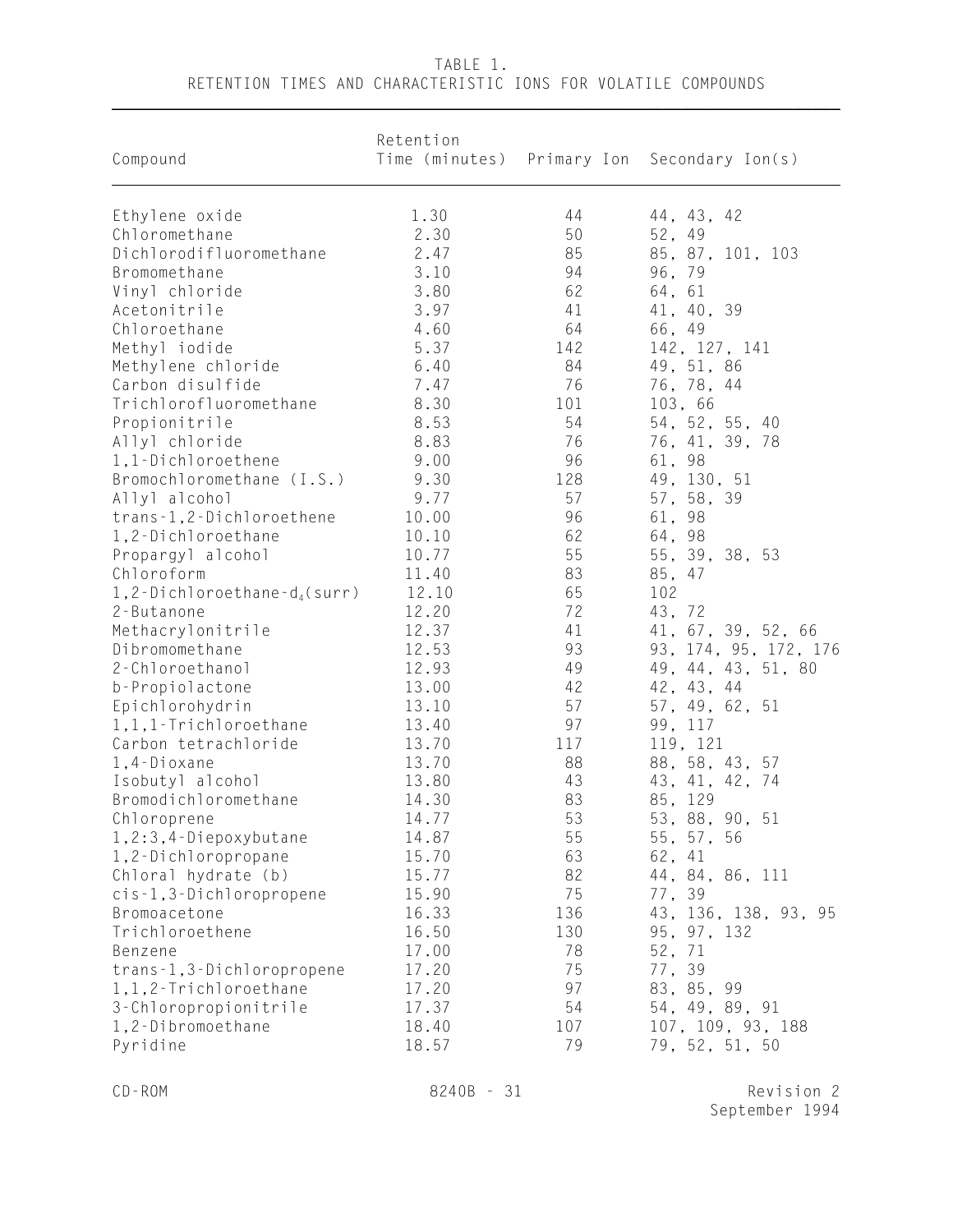| Compound                       | Retention<br>Time (minutes) |     | Primary Ion Secondary Ion(s) |
|--------------------------------|-----------------------------|-----|------------------------------|
| 2-Chloroethyl vinyl ether      | 18.60                       | 63  | 65,106                       |
| 2-Hydroxypropionitrile         | 18.97                       | 44  | 44, 43, 42, 53               |
| 1,4-Difluorobenzene (I.S.)     | 19.60                       | 114 | 63,88                        |
| Malononitrile                  | 19.60                       | 66  | 66, 39, 65, 38               |
| Methyl methacrylate            | 19.77                       | 69  | 69, 41, 100, 39              |
| Bromoform                      | 19.80                       | 173 | 171, 175, 252                |
| 1, 1, 1, 2-Tetrachloroethane   | 20.33                       | 131 | 131, 133, 117, 119, 95       |
| 1,3-Dichloro-2-propanol        | 21.83                       | 79  | 79,43,81,49                  |
| 1, 1, 2, 2-Tetrachloroethane   | 22.10                       | 83  | 85, 131, 133                 |
| Tetrachloroethene              | 22.20                       | 164 | 129, 131, 166                |
| 1,2,3-Trichloropropane         | 22.20                       | 75  | 75, 77, 110, 112, 97         |
| 1,4-Dichloro-2-butene          | 22.73                       | 75  | 75, 53, 77, 124, 89          |
| n-Propylamine                  | 23.00                       | 59  | 59,41,39                     |
| 2-Picoline                     | 23.20                       | 93  | 93,66,92,78                  |
| Toluene                        | 23.50                       | 92  | 91,65                        |
| Ethyl methacrylate             | 23.53                       | 69  | 69, 41, 99, 86, 114          |
| Chlorobenzene                  | 24.60                       | 112 | 114,77                       |
| Pentachloroethane <sup>a</sup> | 24.83                       | 167 | 167, 130, 132, 165, 169      |
| Ethylbenzene                   | 26.40                       | 106 | 91                           |
| 1,2-Dibromo-3-chloropropane    | 27.23                       | 157 | 157, 75, 155, 77             |
| 4-Bromofluorobenzene (surr.)   | 28.30                       | 95  | 174,176                      |
| Benzyl chloride                | 29.50                       | 91  | 91, 126, 65, 128             |
| Styren                         | 30.83                       | 104 | 104, 103, 78, 51, 77         |
| bis-(2-Chloroethyl) sulfide(b) | 33.53                       | 109 | 111, 158, 160                |
| Acetone                        |                             | 43  | 58                           |
| Acrolein                       |                             | 56  | 55,58                        |
| Acrylonitrile                  |                             | 53  | 52,51                        |
| Chlorobenzene- $d_5$ (I.S.)    |                             | 117 | 82,119                       |
| Chlorodibromomethane           |                             | 129 | 208,206                      |
| 1,1-Dichloroethane             |                             | 63  | 65,83                        |
| Ethanol                        |                             | 31  | 45,27,46                     |
| 2-Hexanone                     |                             | 43  | 58,57, 100                   |
| Iodomethane                    |                             | 142 | 127,141                      |
| 4-Methyl-2-pentanone           |                             | 43  | 58,57,100                    |
| Toluene- $d_g$ (surr.)         |                             | 98  | 70,100                       |
| Vinyl acetate                  |                             | 43  | 86                           |
| Xylene (Total)                 | $ -$                        | 106 | 91                           |

TABLE 1. (Continued)

a The base peak at m/e 117 was not used due to an interference at that mass with a nearly coeluting internal standard, chlorobenzene-d $_5$ . b Response factor judged to be too low (less than 0.02) for practical use. (I.S.) = Internal Standard (surr) = Surrogate

 $\mathcal{L}_\mathcal{L} = \{ \mathcal{L}_\mathcal{L} = \{ \mathcal{L}_\mathcal{L} = \{ \mathcal{L}_\mathcal{L} = \{ \mathcal{L}_\mathcal{L} = \{ \mathcal{L}_\mathcal{L} = \{ \mathcal{L}_\mathcal{L} = \{ \mathcal{L}_\mathcal{L} = \{ \mathcal{L}_\mathcal{L} = \{ \mathcal{L}_\mathcal{L} = \{ \mathcal{L}_\mathcal{L} = \{ \mathcal{L}_\mathcal{L} = \{ \mathcal{L}_\mathcal{L} = \{ \mathcal{L}_\mathcal{L} = \{ \mathcal{L}_\mathcal{$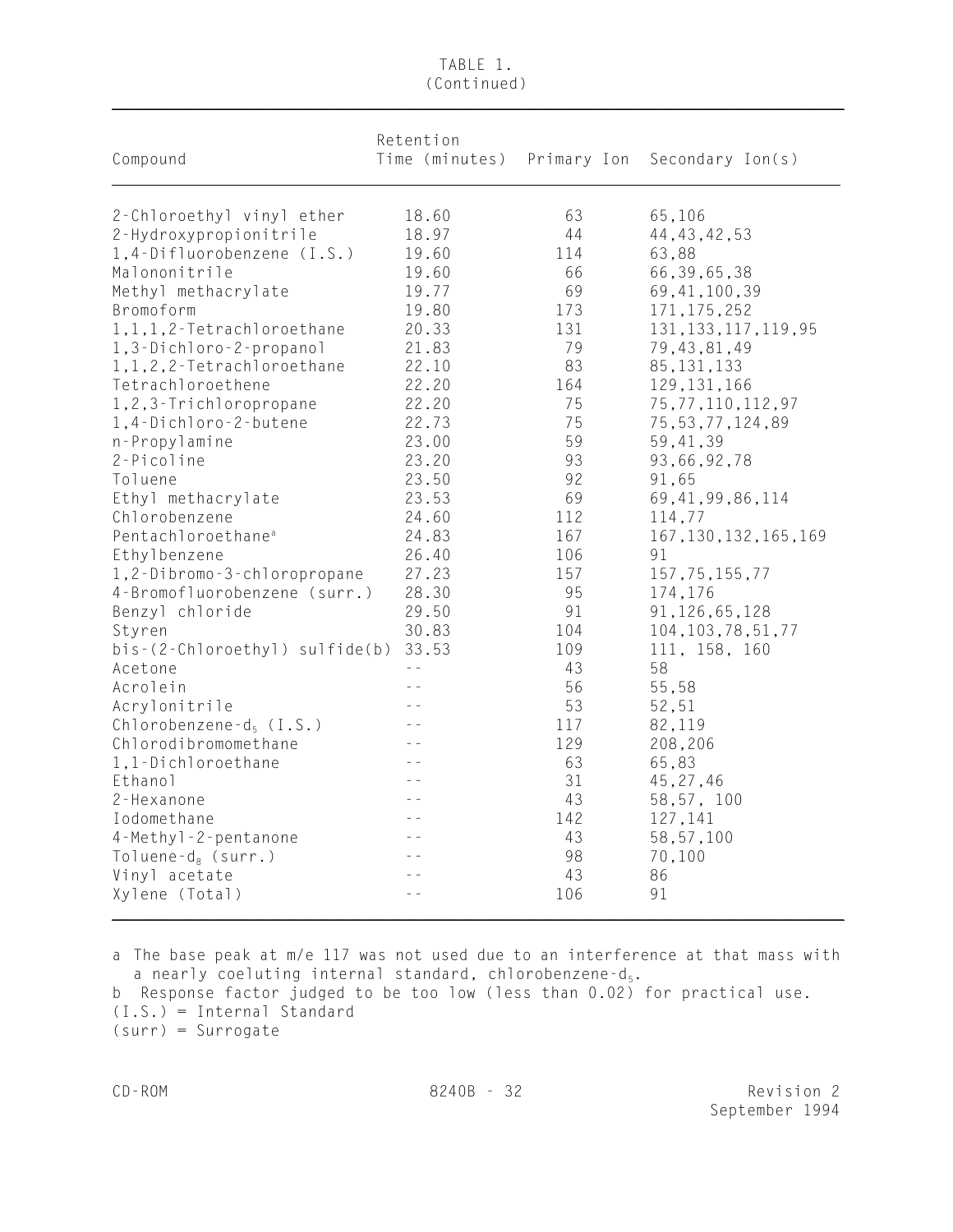# TABLE 2. ESTIMATED QUANTITATION LIMITS (EQL) FOR VOLATILE ORGANICS

 $\_$  . The contribution of the contribution of the contribution of the contribution of  $\mathcal{L}_\mathcal{A}$ 

|                             | Estimated<br>Quantitation<br>Limits <sup>a</sup> |                                              |  |
|-----------------------------|--------------------------------------------------|----------------------------------------------|--|
| Volatiles                   | Ground water<br>$\mu$ g/L                        | Low Soil/Sediment <sup>b</sup><br>$\mu$ g/kg |  |
| Acetone                     | 100                                              | 100                                          |  |
| Acetonitrile                | 100                                              | 100                                          |  |
| Allyl chloride              | 5                                                | 5                                            |  |
| Benzene                     | 5                                                | 5                                            |  |
| Benzyl chloride             | 100                                              | 100                                          |  |
| Bromodichloromethane        | 5                                                | 5                                            |  |
| Bromoform                   | 5                                                | 5                                            |  |
| Bromomethane                | 10                                               | 10                                           |  |
| 2-Butanone                  | 100                                              | 100                                          |  |
| Carbon disulfide            | 100                                              | 100                                          |  |
| Carbon tetrachloride        | 5                                                | 5                                            |  |
| Chlorobenzene               | 5                                                | 5                                            |  |
| Chlorodibromomethane        | 5                                                | 5                                            |  |
| Chloroethane                | 10                                               | 10                                           |  |
| 2-Chloroethyl vinyl ether   | 10                                               | 10                                           |  |
| Chloroform                  | 5                                                | 5                                            |  |
| Chloromethane               | 10                                               | 10                                           |  |
| Chloroprene                 | 5                                                | 5                                            |  |
| 1,2-Dibromo-3-chloropropane | 100                                              | 100                                          |  |
| 1,2-Dibromoethane           | 5                                                | 5                                            |  |
| Dibromomethane              | 5                                                | 5                                            |  |
| 1,4-Dichloro-2-butene       | 100                                              | 100                                          |  |
| Dichlorodifluoromethane     | 5                                                | 5                                            |  |
| 1,1-Dichloroethane          | 5                                                | 5                                            |  |
| 1,2-Dichloroethane          | 5                                                | 5                                            |  |
| 1,1 Dichloroethene          | 5                                                | 5                                            |  |
| trans-1,2-Dichloroethene    | 5                                                | 5                                            |  |
| 1,2-Dichloropropane         | 5                                                | 5                                            |  |
| cis-1,3-Dichloropropene     | 5                                                | 5                                            |  |
| trans-1,3-Dichloropropene   | 5                                                | 5                                            |  |
| Ethylbenzene                | 5                                                | 5                                            |  |
| Ethyl methacrylate          | 5                                                | 5                                            |  |
| 2-Hexanone                  | 50                                               | 50                                           |  |
| Isobutyl alcohol            | 100                                              | 100                                          |  |
| Methacrylonitrile           | 100                                              | 100                                          |  |
| Methylene chloride          | 5                                                | 5                                            |  |
| Methyl iodide               | 5                                                | 5                                            |  |
| Methyl methacrylate         | 5                                                | 50                                           |  |
| 4-Methyl-2-pentanone        | 50                                               | $50$                                         |  |
| Pentachloroethane           | 10                                               | 10                                           |  |

CD-ROM 8240B - 33 Revision 2 September 1994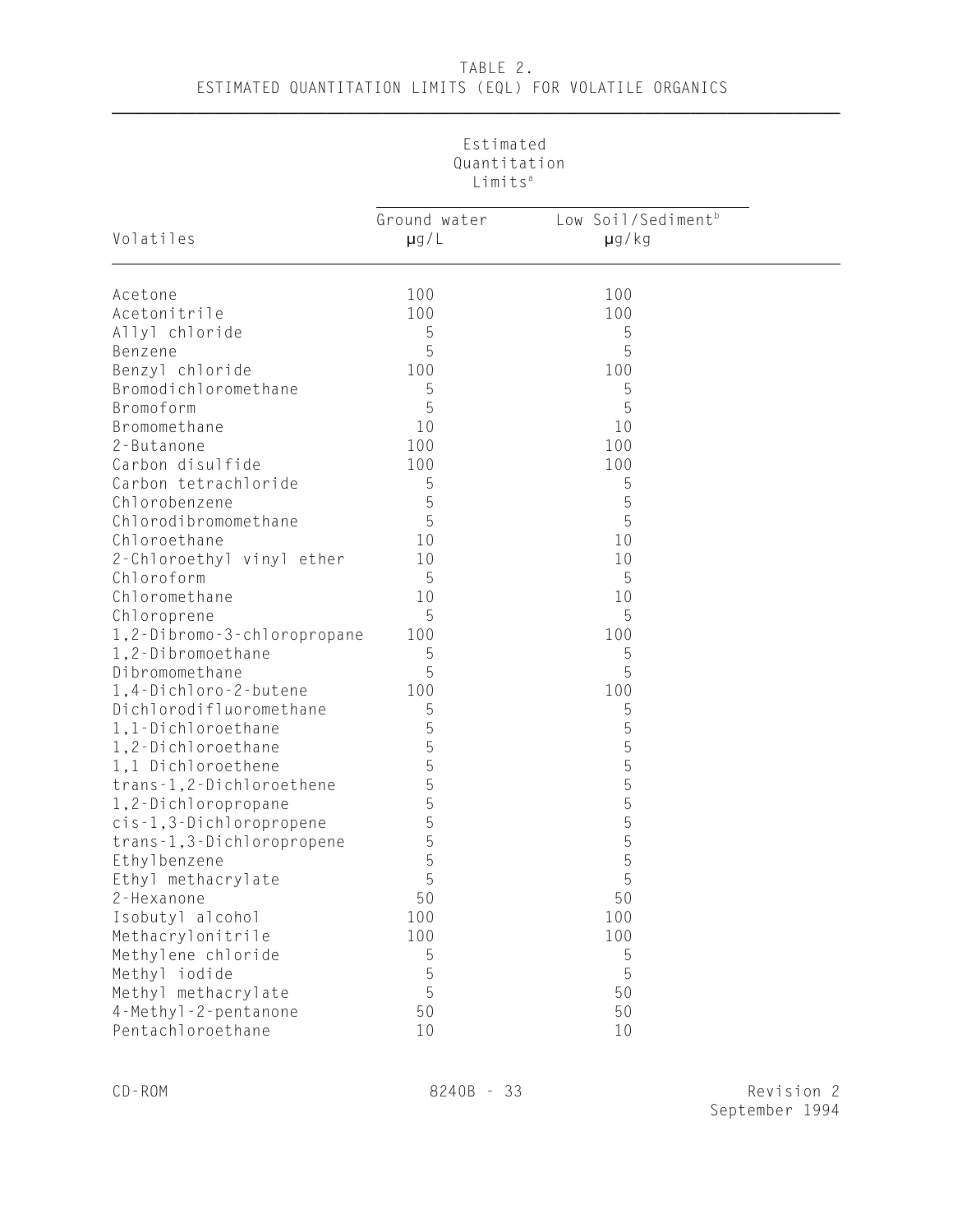| TABLE 2.<br>(Continued)      |                                                  |                                              |  |  |
|------------------------------|--------------------------------------------------|----------------------------------------------|--|--|
|                              | Estimated<br>Quantitation<br>Limits <sup>a</sup> |                                              |  |  |
| Volatiles                    | Ground water<br>$\mu$ g/L                        | Low Soil/Sediment <sup>b</sup><br>$\mu$ g/kg |  |  |
| Propionitrile                | 100                                              | 100                                          |  |  |
| Styrene                      | 5                                                | 5                                            |  |  |
| 1, 1, 1, 2-Tetrachloroethane | 5                                                | 5                                            |  |  |
| 1, 1, 2, 2-Tetrachloroethane | 5                                                | 5                                            |  |  |
| Tetrachloroethene            | 5                                                | 5                                            |  |  |
| Toluene                      | 5                                                | 5                                            |  |  |
| 1,1,1-Trichloroethane        | 5                                                | 5                                            |  |  |
| 1,1,2-Trichloroethane        | 5                                                | 5                                            |  |  |
| Trichloroethene              | 5                                                | 5                                            |  |  |
| 1,2,3-Trichloropropane       | 5                                                | 5                                            |  |  |
| Vinyl acetate                | 50                                               | 50                                           |  |  |
| Vinyl chloride               | 10                                               | 10                                           |  |  |
| Xylene (Total)               | 5                                                | 5                                            |  |  |

- a Sample EQLs are highly matrix dependent. The EQLs listed herein are provided for guidance and may not always be achievable.
- b EQLs listed for soil/sediment are based on wet weight. Normally data are reported on a dry weight basis; therefore, EQLs will be higher, based on the percent dry weight of each sample.

| Other Matrices                     | Factor <sup>c</sup> |
|------------------------------------|---------------------|
| Water miscible liquid waste        | 50                  |
| High-concentration soil and sludge | 125                 |
| Non-water miscible waste           | 500                 |

EQL = [EQL for low soil/sediment (see Table 2)] X [Factor found in this table]. For non-aqueous samples, the factor is on a wet weight basis.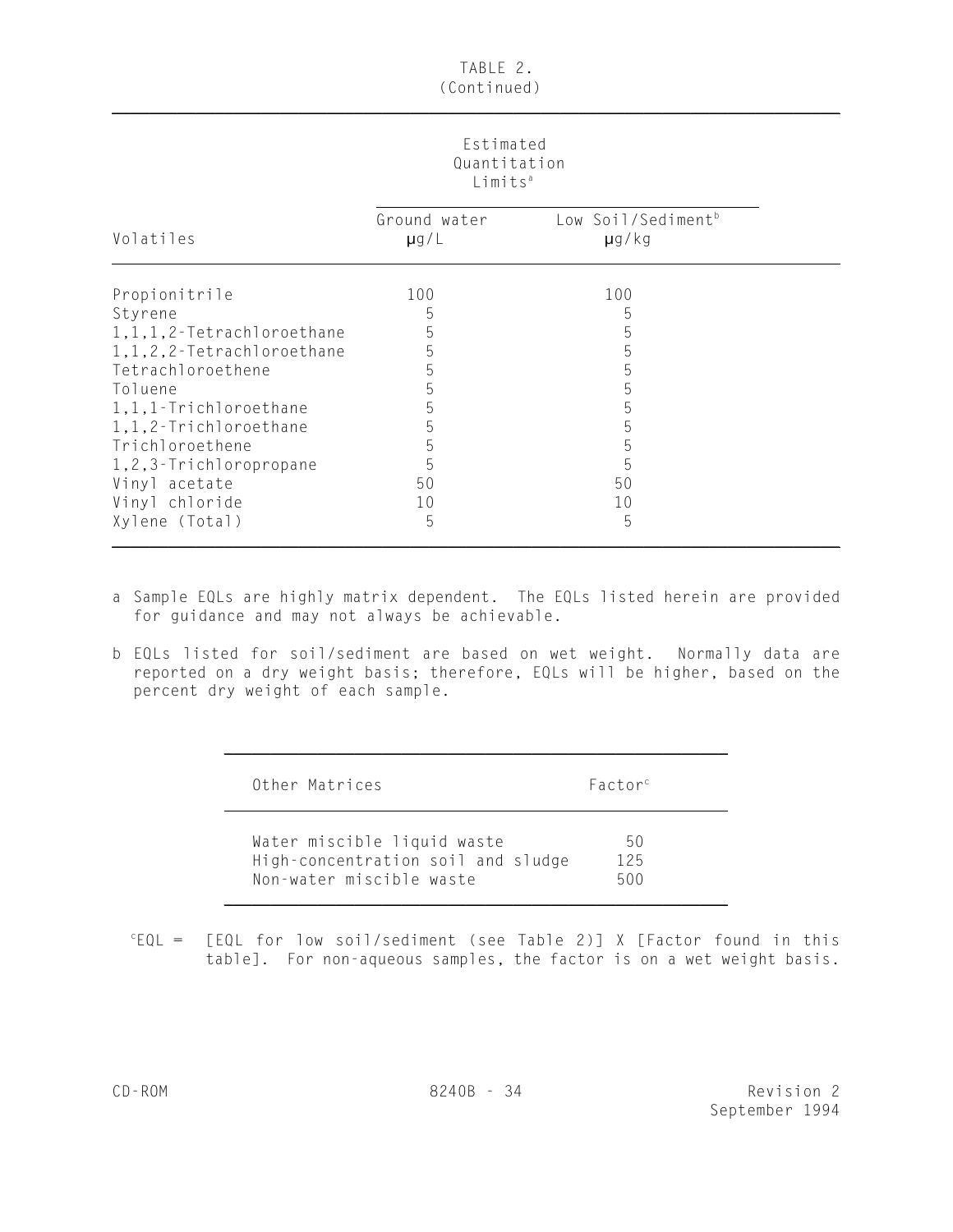## TABLE 3. BFB KEY ION ABUNDANCE CRITERIA

| Mass                                                    | Ton Abundance Criteria                                                                                                                                                                                                                                               |
|---------------------------------------------------------|----------------------------------------------------------------------------------------------------------------------------------------------------------------------------------------------------------------------------------------------------------------------|
| 50<br>75<br>95<br>96<br>173<br>174<br>175<br>176<br>177 | 15 to 40% of mass 95<br>30 to 60% of mass 95<br>base peak, 100% relative abundance<br>5 to 9% of mass 95<br>less than 2% of mass 174<br>greater than 50% of mass 95<br>5 to 9% of mass 174<br>greater than 95% but less than 101% of mass 174<br>5 to 9% of mass 176 |
|                                                         |                                                                                                                                                                                                                                                                      |

\_\_\_\_\_\_\_\_\_\_\_\_\_\_\_\_\_\_\_\_\_\_\_\_\_\_\_\_\_\_\_\_\_\_\_\_\_\_\_\_\_\_\_\_\_\_\_\_\_\_\_\_\_\_\_\_\_\_\_\_\_\_\_\_\_\_\_\_\_\_\_\_\_\_\_\_\_\_

TABLE 4. QUANTITY OF METHANOL EXTRACT REQUIRED FOR ANALYSIS OF HIGH-CONCENTRATION SOILS/SEDIMENTS

\_\_\_\_\_\_\_\_\_\_\_\_\_\_\_\_\_\_\_\_\_\_\_\_\_\_\_\_\_\_\_\_\_\_\_\_\_\_\_\_\_\_\_\_\_\_\_\_\_\_\_\_\_\_\_\_\_\_\_\_\_\_\_\_\_\_\_\_\_\_\_\_\_\_\_\_\_\_

| Approximate                      | Volume of                                 |
|----------------------------------|-------------------------------------------|
| Concentration Range              | Methanol Extract <sup>a</sup>             |
| 500- 10,000 $\mu$ g/kg           | $100 \text{ }\mu\text{L}$                 |
| $1,000 - 20,000 \text{ µg/kg}$   | $50 \mu L$                                |
| $5,000-100,000 \text{ µg/kg}$    | $10 \mu L$                                |
| $25,000 - 500,000 \text{ µq/kg}$ | 100 $\mu$ L of 1/50 dilution <sup>b</sup> |

Calculate appropriate dilution factor for concentrations exceeding this table.

- a The volume of methanol added to 5 mL of water being purged should be kept constant. Therefore, add to the 5 mL syringe whatever volume of methanol is necessary to maintain a volume of 100 µL added to the syringe.
- b Dilute and aliquot of the methanol extract and then take 100 µL for analysis.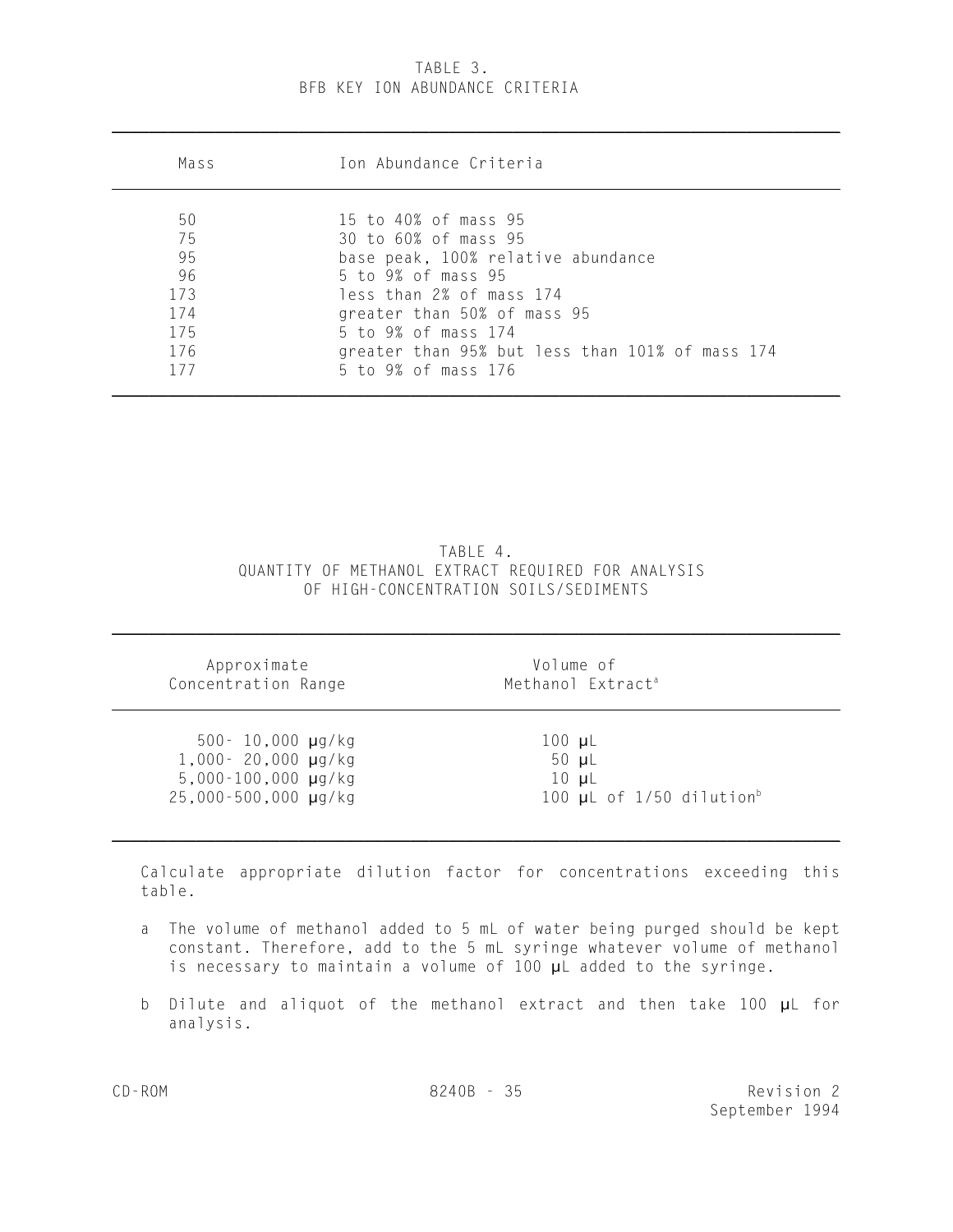TABLE 5. VOLATILE INTERNAL STANDARDS WITH CORRESPONDING ANALYTES ASSIGNED FOR QUANTITATION

 $\overline{\phantom{a}}$  , and the contract of the contract of the contract of the contract of the contract of the contract of the contract of the contract of the contract of the contract of the contract of the contract of the contrac

Acetone Benzene Acrolein Bromodichloromethane Acrylonitrile Bromoform Bromomethane 2-Butanone Carbon disulfide Carbon tetrachloride Chloroethane Chlorodibromomethane Chloroform 2-Chloroethyl vinyl ether Chloromethane Dibromomethane Dichlorodifluoromethane 1,4-Dichloro-2-butene 1,1-Dichloroethane 1,2-Dichloropropane 1,2-Dichloroethane cis-1,3-Dichloropropene 1,2-Dichloroethane-d<sub>4</sub> (surrogate) trans-1,3-Dichloropropene<br>1,1-Dichloroethene 1,1-Trichloroethane trans-1,2-Dichloroethene<br>Iodomethane Methylene chloride view vinyl acetate Trichlorofluoromethane Vinyl chloride

## Bromochloromethane 1,4-Difluorobenzene

1,1-Dichloroethene 1,1,1-Trichloroethane Trichloroethene

Chlorobenzene-d<sub>5</sub>

Bromofluorobenzene (surrogate) Chlorobenzene Ethylbenzene Ethyl methacrylate 2-Hexanone 4-Methyl-2-pentanone Styrene 1,1,2,2-Tetrachloroethane Tetrachloroethene Toluene Toluene-d $_8$  (surrogate) 1,2,3-Trichloropropane Xylene

\_\_\_\_\_\_\_\_\_\_\_\_\_\_\_\_\_\_\_\_\_\_\_\_\_\_\_\_\_\_\_\_\_\_\_\_\_\_\_\_\_\_\_\_\_\_\_\_\_\_\_\_\_\_\_\_\_\_\_\_\_\_\_\_\_\_\_\_\_\_\_\_\_\_\_\_\_\_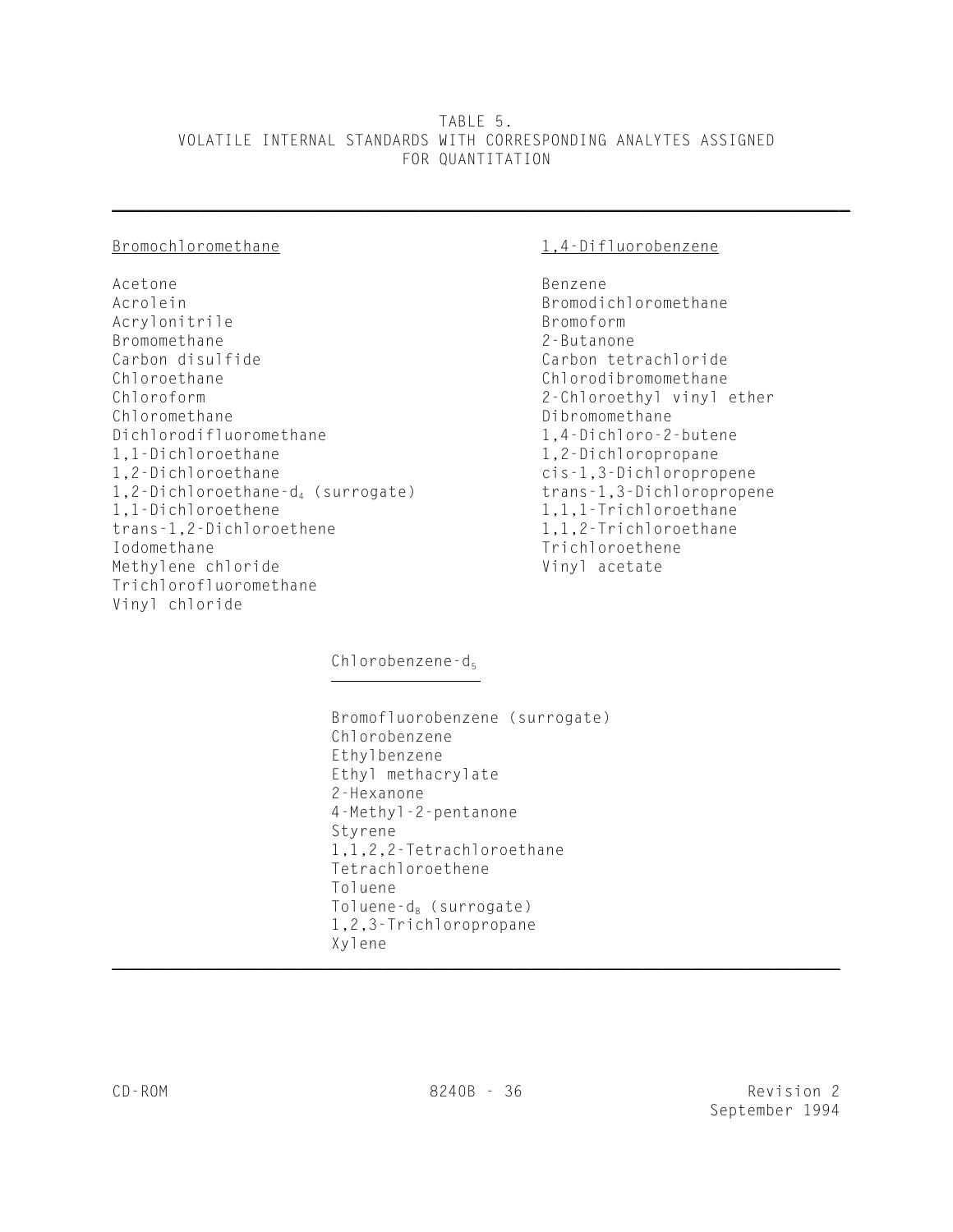| Parameter                    | Range<br>for Q<br>$(\mu g/L)$ | Limit<br>for s<br>$(\mu g/L)$ | Range<br>for x<br>$(\mu g/L)$ | Range<br>$p$ , $p_s$<br>$(\% )$ |
|------------------------------|-------------------------------|-------------------------------|-------------------------------|---------------------------------|
|                              |                               |                               |                               |                                 |
| Benzene                      | $12.8 - 27.2$                 | 6.9                           | $15.2 - 26.0$                 | $37 - 151$                      |
| Bromodichloromethane         | $13.1 - 26.9$                 | 6.4                           | $10.1 - 28.0$                 | $35 - 155$                      |
| Bromoform                    | $14.2 - 25.8$                 | 5.4                           | $11.4 - 31.1$                 | $45 - 169$                      |
| Bromomethane                 | $2.8 - 37.2$                  | 17.9                          | $D - 41.2$                    | $D - 242$                       |
| Carbon tetrachloride         | $14.6 - 25.4$                 | 5.2                           | $17.2 - 23.5$                 | $70 - 140$                      |
| Chlorobenzene                | $13.2 - 26.8$                 | 6.3                           | $16.4 - 27.4$                 | $37 - 160$                      |
| 2-Chloroethyl vinyl ether    | $D - 44.8$                    | 25.9                          | $D - 50.4$                    | $D - 305$                       |
| Chloroform                   | $13.5 - 26.5$                 | 6.1                           | $13.7 - 24.2$                 | $51 - 138$                      |
| Chloromethane                | $D - 40.8$                    | 19.8                          | $D - 45.9$                    | $D - 273$                       |
| Dibromochloromethane         | $13.5 - 26.5$                 | 6.1                           | $13.8 - 26.6$                 | $53 - 149$                      |
| 1,2-Dichlorobenzene          | $12.6 - 27.4$                 | 7.1                           | $11.8 - 34.7$                 | $18 - 190$                      |
| 1,3-Dichlorobenzene          | $14.6 - 25.4$                 | 5.5                           | $17.0 - 28.8$                 | $59 - 156$                      |
| 1,4-Dichlorobenzene          | $12.6 - 27.4$                 | 7.1                           | $11.8 - 34.7$                 | $18 - 190$                      |
| 1,1-Dichloroethane           | $14.5 - 25.5$                 | 5.1                           | $14.2 - 28.4$                 | $59 - 155$                      |
| 1,2-Dichloroethane           | $13.6 - 26.4$                 | 6.0                           | $14.3 - 27.4$                 | $49 - 155$                      |
| 1,1-Dichloroethene           | $10.1 - 29.9$                 | 9.1                           | $3.7 - 42.3$                  | D-234                           |
| trans-1,2-Dichloroethene     | $13.9 - 26.1$                 | 5.7                           | $13.6 - 28.4$                 | $54 - 156$                      |
| 1,2-Dichloropropane          | $6.8 - 33.2$                  | 13.8                          | $3.8 - 36.2$                  | $D - 210$                       |
| cis-1,3-Dichloropropene      | $4.8 - 35.2$                  | 15.8                          | $1.0 - 39.0$                  | $D - 227$                       |
| trans-1,3-Dichloropropene    | $10.0 - 30.0$                 | 10.4                          | $7.6 - 32.4$                  | $17 - 183$                      |
| Ethyl benzene                | $11.8 - 28.2$                 | 7.5                           | $17.4 - 26.7$                 | $37 - 162$                      |
| Methylene chloride           | $12.1 - 27.9$                 | 7.4                           | $D - 41.0$                    | $D - 221$                       |
| 1, 1, 2, 2-Tetrachloroethane | $12.1 - 27.9$                 | 7.4                           | $13.5 - 27.2$                 | $46 - 157$                      |
| Tetrachloroethene            | $14.7 - 25.3$                 | $5.0$                         | $17.0 - 26.6$                 | $64 - 148$                      |
| Toluene                      | $14.9 - 25.1$                 | 4.8                           | $16.6 - 26.7$                 | $47 - 150$                      |
| 1,1,1-Trichloroethane        | $15.0 - 25.0$                 | 4.6                           | $13.7 - 30.1$                 | $52 - 162$                      |
| 1,1,2-Trichloroethane        | $14.2 - 25.8$                 | 5.5                           | $14.3 - 27.1$                 | $52 - 150$                      |
| Trichloroethene              | $13.3 - 26.7$                 | 6.6                           | $18.5 - 27.6$ 71-157          |                                 |
| Trichlorofluoromethane       | $9.6 - 30.4$                  | 10.0                          | 8.9-31.5 17-181               |                                 |
| Vinyl chloride               | $0.8 - 39.2$                  | 20.0                          | $D - 43.5$                    | $D - 251$                       |

 TABLE 6. CALIBRATION AND OC ACCEPTANCE CRITERIA<sup>a</sup>

 $Q =$  Concentration measured in QC check sample, in  $\mu g/L$ .

- $=$  Standard deviation of four recovery measurements, in  $\mu q/L$ .  $S$
- $x =$  Average recovery for four recovery measurements, in  $\mu$ g/L.
- $p, p_s =$  Percent recovery measured.<br>D = Detected: result must be q
- = Detected; result must be greater than zero.
- a Criteria from 40 CFR Part 136 for Method 624 and were calculated assuming a QC check sample concentration of 20 µg/L. These criteria are based directly upon the method performance data in Table 7. Where necessary, the limits for recovery have been broadened to assure applicability of the limits to concentrations below those used to develop Table 7.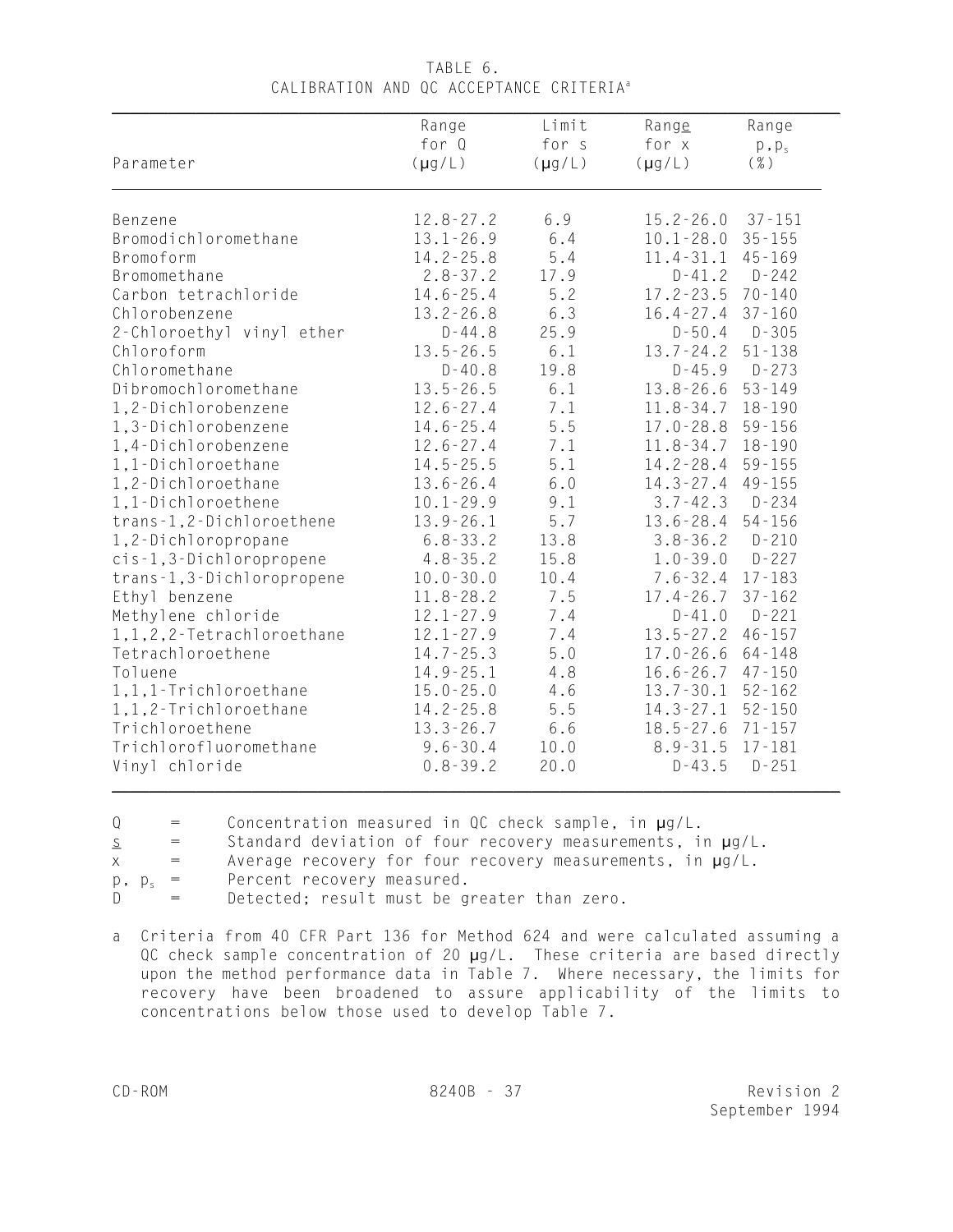TABLE 7.

METHOD ACCURACY AND PRECISION AS FUNCTIONS OF CONCENTRATION<sup>a</sup>

|                                              | Accuracy, as<br>recovery, x' | Single analyst<br>precision, s,' | Overall<br>precision, |
|----------------------------------------------|------------------------------|----------------------------------|-----------------------|
| Parameter                                    | $(\mu g/L)$                  | $(\mu g/L)$                      | $S'(\mu g/L)$         |
| Benzene                                      | $0.93C + 2.00$               | $0.26x - 1.74$                   | $0.25x-1.33$          |
| Bromodichloromethane                         | $1.03C - 1.58$               | $0.15x+0.59$                     | $0.20x+1.13$          |
| Bromoform                                    | 1.18C-2.35                   | $0.12x+0.34$                     | $0.17x+1.38$          |
| Bromomethane                                 | 1.000                        | 0.43x                            | 0.58x                 |
| Carbon tetrachloride                         | $1.10C - 1.68$               | $0.12x+0.25$                     | $0.11x+0.37$          |
| Chlorobenzene                                | $0.98C + 2.28$               | $0.16x - 0.09$                   | $0.26x - 1.92$        |
| Chloroethane                                 | 1.18C+0.81                   | $0.14x + 2.78$                   | $0.29x+1.75$          |
| 2-Chloroethylvinyl ether <sup>a</sup> 1.00C  |                              | 0.62x                            | 0.84x                 |
| Chloroform                                   | $0.93C + 0.33$               | $0.16x+0.22$                     | $0.18x+0.16$          |
| Chloromethane                                | $1.03C - 1.81$               | $0.37x + 2.14$                   | $0.58x+0.43$          |
| Dibromochloromethane                         | $1.01C - 0.03$               | $0.17X - 0.18$                   | $0.17x+0.49$          |
| 1,2-Dichlorobenzene <sup>b</sup>             | $0.94C + 4.47$               | $0.22x - 1.45$                   | $0.30x - 1.20$        |
| 1,3-Dichlorobenzene                          | $1.06C+1.68$                 | $0.14x - 0.48$                   | $0.18x - 0.82$        |
| $1, 4$ -Dichlorobenzene <sup>b</sup>         | $0.94C + 4.47$               | $0.22x - 1.45$                   | $0.30x - 1.20$        |
| 1,1-Dichloroethane                           | $1.05C + 0.36$               | $0.13x-0.05$                     | $0.16x+0.47$          |
| 1,2-Dichloroethane                           | $1.02C + 0.45$               | $0.17x - 0.32$                   | $0.21x - 0.38$        |
| 1,1-Dichloroethene                           | $1.12C + 0.61$               | $0.17x+1.06$                     | $0.43x - 0.22$        |
| trans-1,2,-Dichloroethene $1.05C+0.03$       |                              | $0.14x+0.09$                     | $0.19x+0.17$          |
| 1,2-Dichloropropane <sup>a</sup>             | 1.000                        | 0.33x                            | 0.45x                 |
| cis-1,3-Dichloropropene <sup>a</sup>         | 1.000                        | 0.38x                            | 0.52x                 |
| trans-1,3-Dichloropropene <sup>a</sup> 1.00C |                              | 0.25x                            | 0.34x                 |
| Ethyl benzene                                | $0.98C + 2.48$               | $0.14x+1.00$                     | $0.26x - 1.72$        |
| Methylene chloride                           | $0.87C + 1.88$               | $0.15x+1.07$                     | $0.32x+4.00$          |
| 1, 1, 2, 2-Tetrachloroethane 0.93C+1.76      |                              | $0.16x+0.69$                     | $0.20 \times 10.41$   |
| Tetrachloroethene                            | $1.06C + 0.60$               | $0.13x - 0.18$                   | $0.16x - 0.45$        |
| Toluene                                      | $0.98C + 2.03$               | $0.15x - 0.71$                   | $0.22x - 1.71$        |
| 1,1,1-Trichloroethane                        | $1.06C + 0.73$               | $0.12x - 0.15$                   | $0.21x - 0.39$        |
| 1,1,2-Trichloroethane                        | $0.95C+1.71$                 | $0.14x+0.02$                     | $0.18x+0.00$          |
| Trichloroethene                              | 1.04C+2.27                   | $0.13x+0.36$                     | $0.12x+0.59$          |
| Trichlorofluoromethane                       | $0.99C + 0.39$               | $0.33x - 1.48$                   | $0.34x - 0.39$        |
| Vinyl chloride                               | 1.000                        | 0.48x                            | 0.65x                 |

x' = Expected recovery for one or more measurements of a sample containing a concentration of C, in µg/L.

s<sub>r</sub>' = Expected single analyst s<u>t</u>andard deviation of measurements at an average concentration of x, in µg/L.

- S'  $=$  Expected interlaboratory standa<u>r</u>d deviation of measurements at an average concentration found of x, in µg/L.
- True value for the concentration, in  $\mu$ g/L.  $\underline{\mathbb{C}}$
- x = Average recovery found for measurements of samples containing a concentration of C, in µg/L.
- a Estimates based upon the performance in a single laboratory.
- b Due to chromatographic resolution problems, performance statements for these isomers are based upon the sums of their concentrations.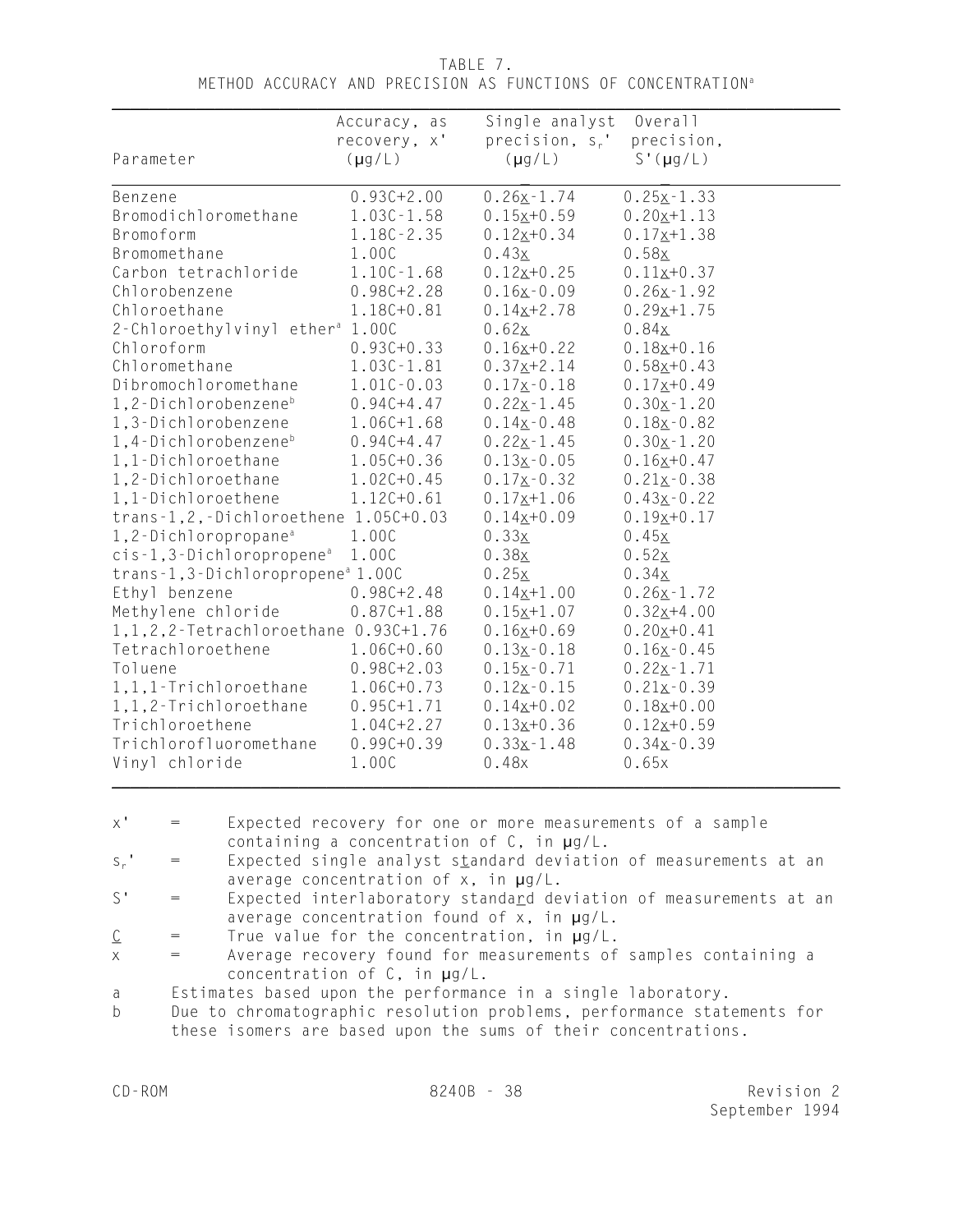# TABLE 8. SURROGATE SPIKE RECOVERY LIMITS FOR WATER AND SOIL/SEDIMENT SAMPLES

| Surrogate Compound                    | Low/High<br>Water | Low/High<br>Soil/Sediment |  |
|---------------------------------------|-------------------|---------------------------|--|
| 4-Bromofluorobenzene                  | $86 - 115$        | $74 - 121$                |  |
| $1, 2$ -Dichloroethane-d <sub>4</sub> | $76 - 114$        | $70 - 121$                |  |
| $T$ oluene-d <sub>a</sub>             | $88 - 110$        | $81 - 117$                |  |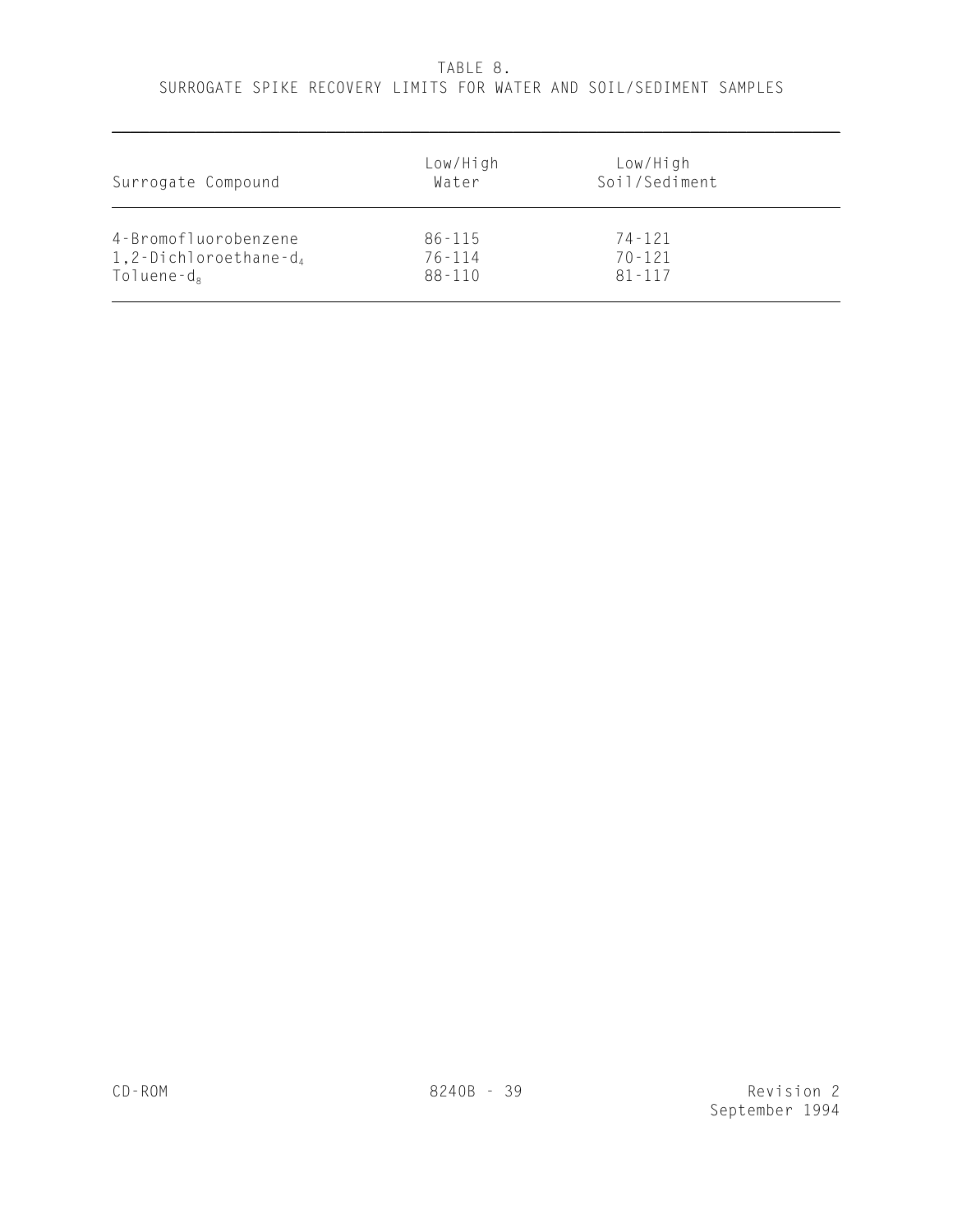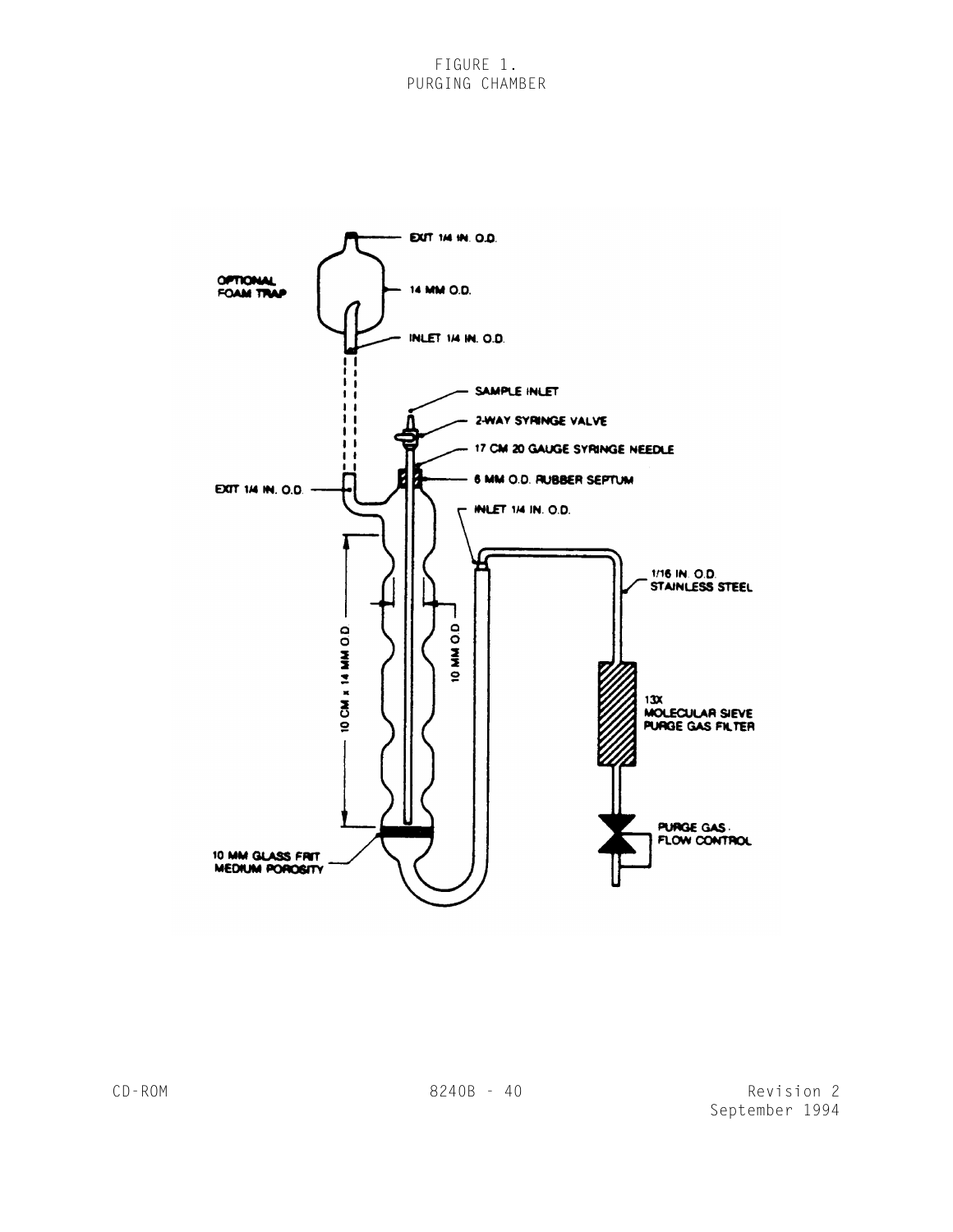## FIGURE 2. TRAP PACKINGS AND CONSTRUCTION TO INCLUDE DESORB CAPABILITY FOR METHOD 8240B

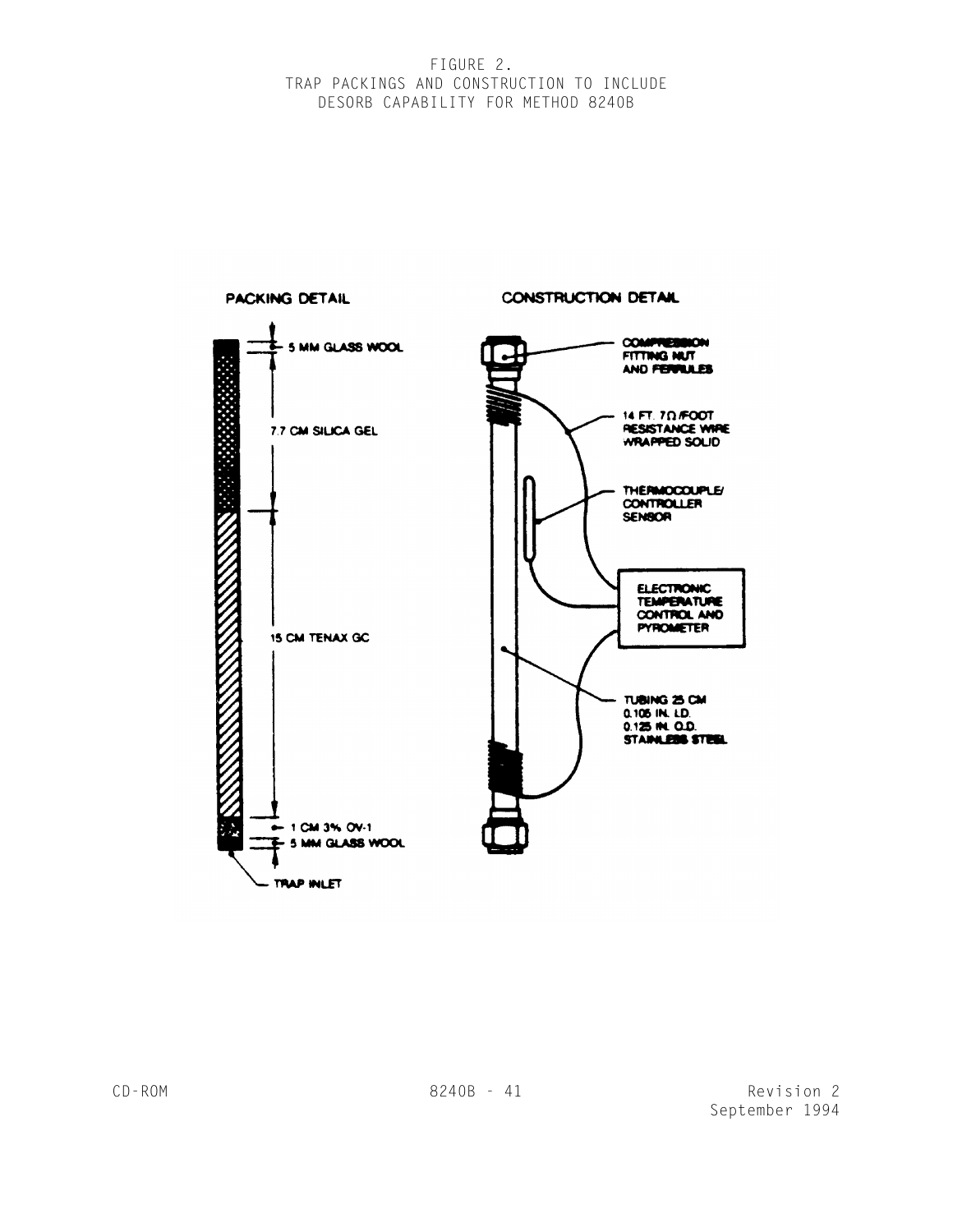FIGURE 3. SCHEMATIC OF PURGE-AND-TRAP DEVICE - PURGE MODE FOR METHOD 8240B

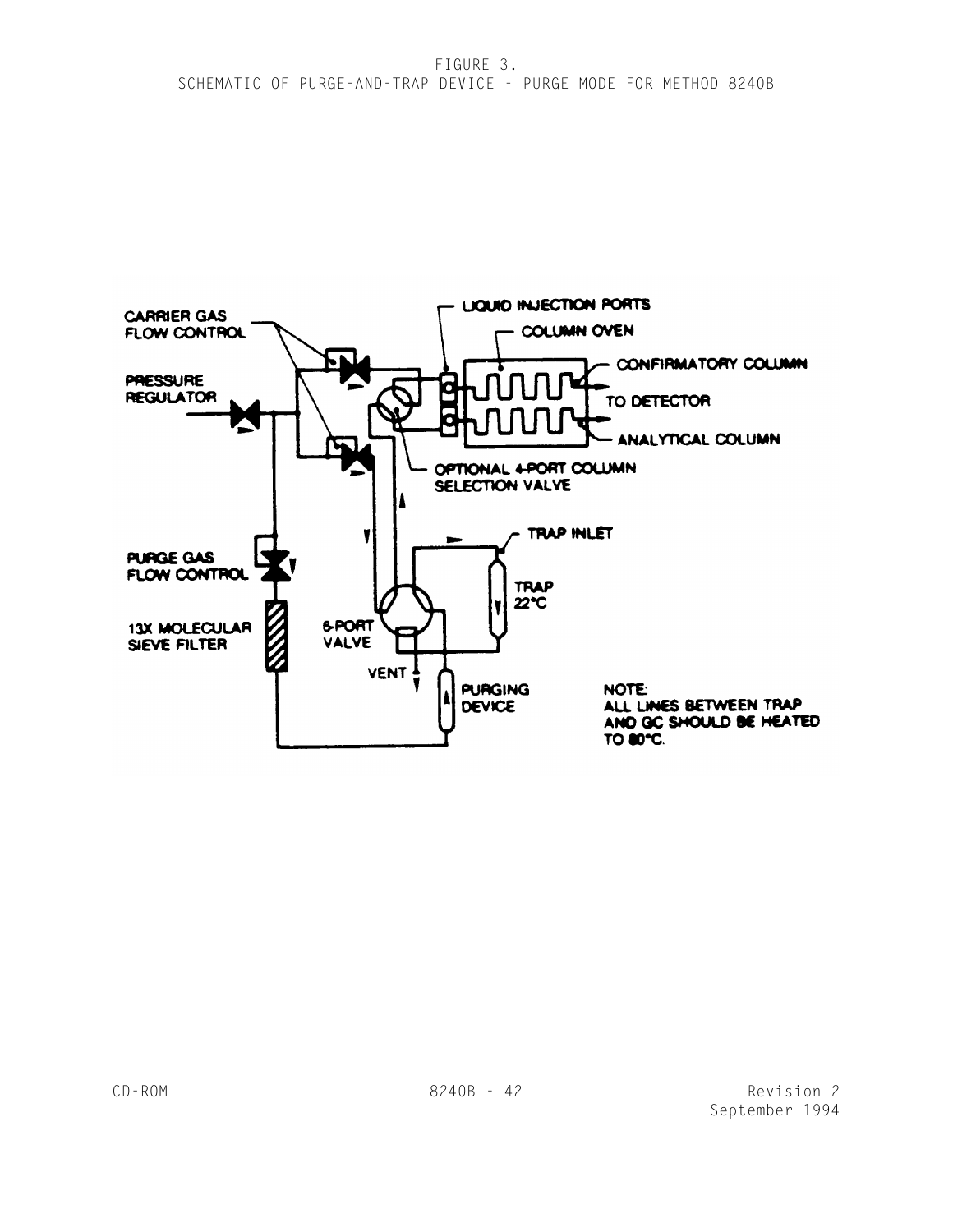FIGURE 4. SCHEMATIC OF PURGE-AND-TRAP DEVICE - DESORB MODE FOR METHOD 8240B

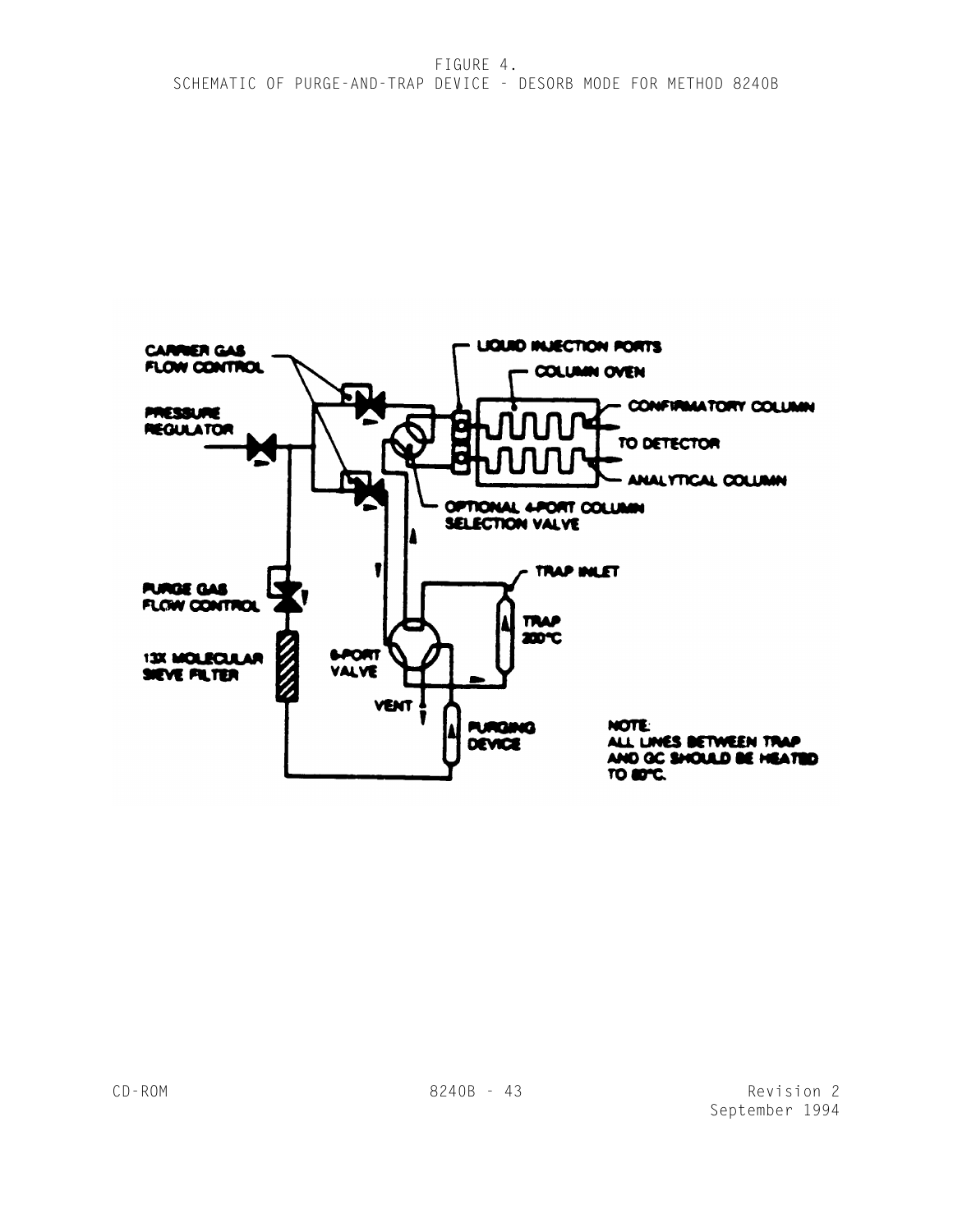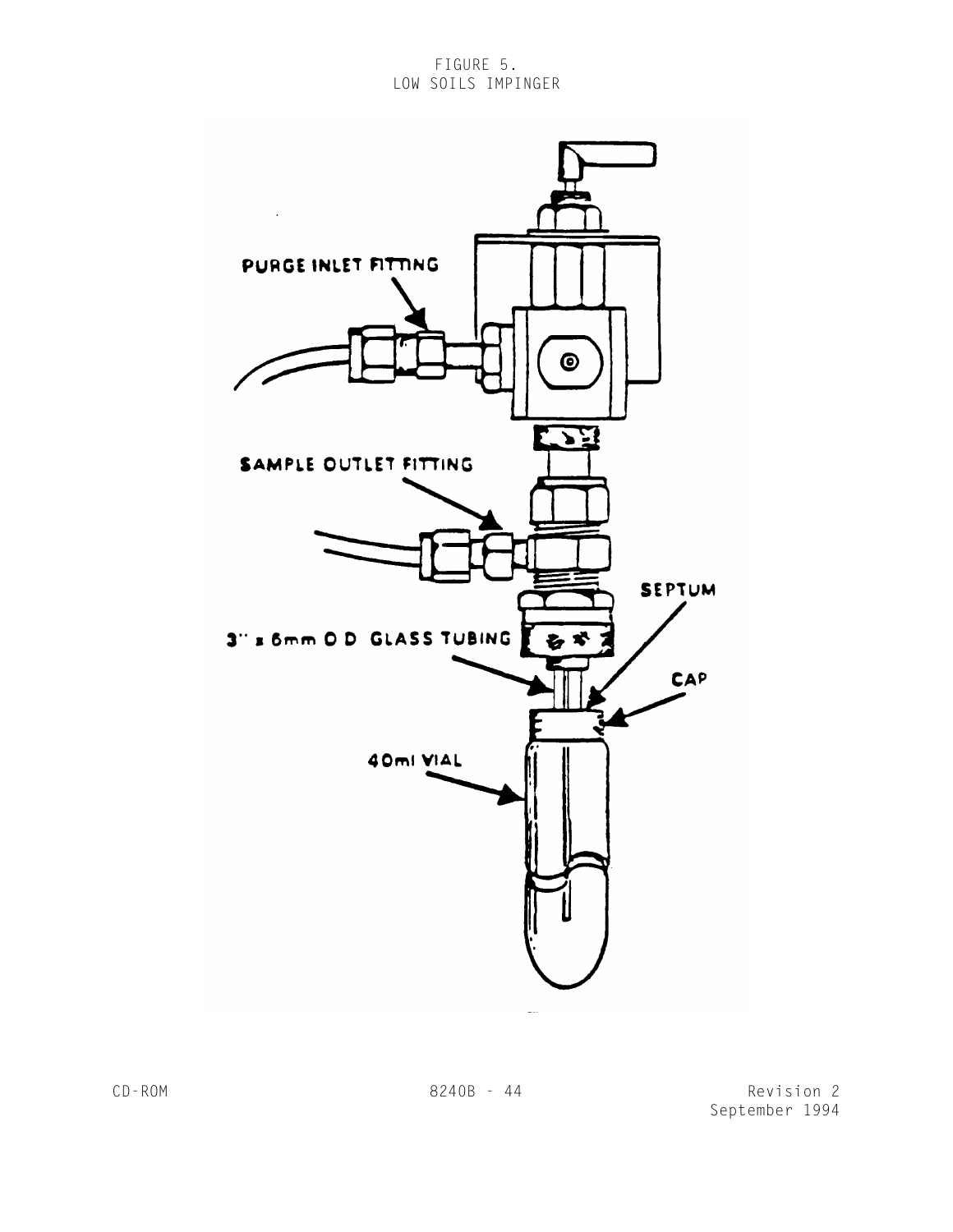